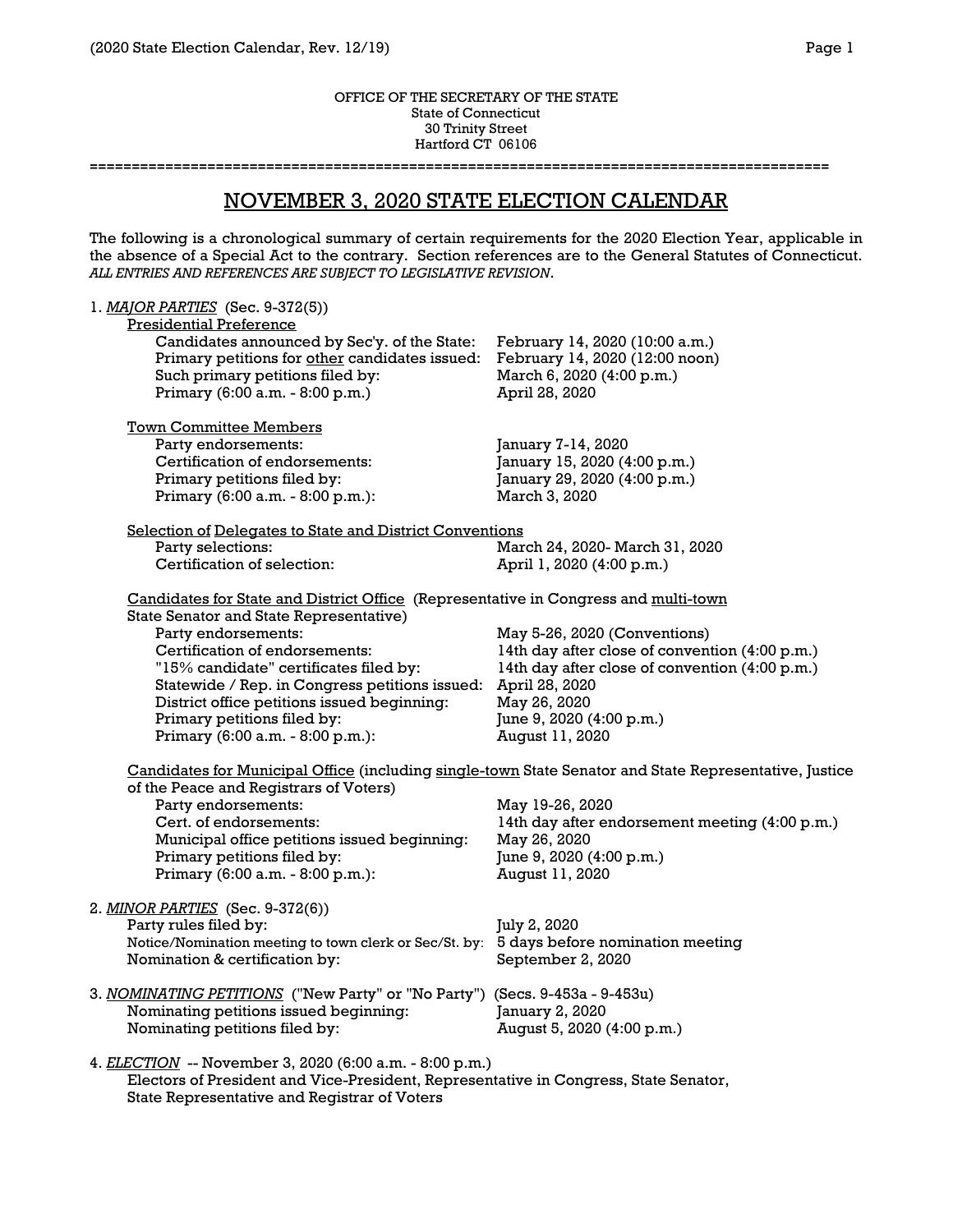## NOVEMBER, 2019

NOVEMBER 6, 2019 to FEBRUARY 10, 2020 (Wednesday - Monday) REGISTRARS REGISTRATION BY MAIL – TOWN COMMITTEE PRIMARY -- NOTICE OF ACCEPTANCE OR REJECTION TO BE SENT WITHIN 10 DAYS. When an application for registration by mail is received during this period, registrar must send by first-class mail a notice of acceptance or rejection within 10 days of receipt of application. The privileges as an elector attach immediately upon approval of the application, and the new elector's name is added to the registry list. If a notice of approval is later returned undelivered, registrars must proceed with confirmation of voting residence notice under Conn. Gen. Stat. Sec. 9-35 or Sec. 9-43 and may challenge applicant at polls.  $(9-23q(c)$ and  $(d)$ ) NOVEMBER 8, 2019 (Friday) POLITICAL PARTIES PARTY RULES. Last day to file change in party rules with the Secretary of the State regarding party endorsement for candidates to run for town committee if endorsement made on January 7, 2020. If endorsement is made on January 14, 2020, then November 15, 2019 is last day. At least 60 days before endorsement, one copy of party rules governing such endorsement, must be filed with the Secretary of the State. One copy of revised local party rules (and any amendments thereto) must also be filed forthwith with town clerk and with state central committee. (Applies only when new rules are adopted or existing rules are amended or rescinded.) (9-374 and 9-375) DECEMBER, 2019 DECEMBER 3, 2019 (Tuesday) REGISTRARS PARTY TRANSFER -- TOWN COMMITTEE PRIMARY. Last day that enrolled elector can transfer from one party to another and be eligible to vote in town committee primary of new party. (9-59) DECEMBER 3, 2019 (Tuesday) **REGISTRARS** TOWN CLERK POLLING PLACE -- ADJACENT DISTRICT -- TOWN COMMITTEE PRIMARY. Last day for registrars, when necessary, to designate to the town clerk a polling place in an adjacent voting district for town committee primary. Within 10 days after such filing, town clerk to publish notice. (9-168b) DECEMBER 3, 2019 (Tuesday) LEGISLATIVE BODY VOTING DISTRICTS – TOWN COMMITTEE PRIMARY. Last day to make changes in the boundaries of voting districts for town committee primary. (9-169) JANUARY, 2020 JANUARY 1, 2020 (Wednesday) TOWN CHAIRMEN NOTICE OF CAUCUS – TOWN COMMITTEE PRIMARY. Last day to publish notice of town committee endorsement caucus, if caucus held on January 7th. If caucus is held  $\frac{I_{\text{anuary}}}{I_{\text{aninary}}}\right)$  then  $\frac{I_{\text{anuary}}}{I_{\text{aninary}}}\right)$  and is last day. Notice must be published at least five full days before the caucus. Date of caucus and date of publication are excluded. Party rules may require earlier notice. (9-390) JANUARY 2, 2020 thru APRIL 30, 2020 (Thursday - Thursday) REGISTRARS CANVASS. Period for conducting annual house-to-house canvass of electors to be done (1) in person, (2) by mail or by the National Change of Address System (NCOA) of the U. S. Postal Service, (3) by telephone, or (4) by a combination thereof, by registrars or their designees. Canvass by mail should be completed by March  $31^{st}$  because regulations give electors thirty days to respond to canvass by mail, and May  $1<sup>st</sup>$  is the last day to send Confirmation of Voting Residence Notice to electors on the basis of the canvass. (*NOTE: Confirmation of Voting Residence Notice may only be sent between April 28, 2020 and May 1, 2020.*) (9-32, Regs. 9-32-1 to 9-32-9) JANUARY 2, 2020 (Thursday) **REGISTRARS** ADMISSION OF ELECTORS AT PUBLIC HIGH SCHOOLS. Between January 1st and the last day of the school year, registrars must hold one registration session at each public high school in town. (9-17(c)) JANUARY 2, 2020 (Thursday) NOMINATING PETITION FORMS. Secretary of the State may begin issuing nominating petition forms for offices to be contested at the regular election. (9-453b)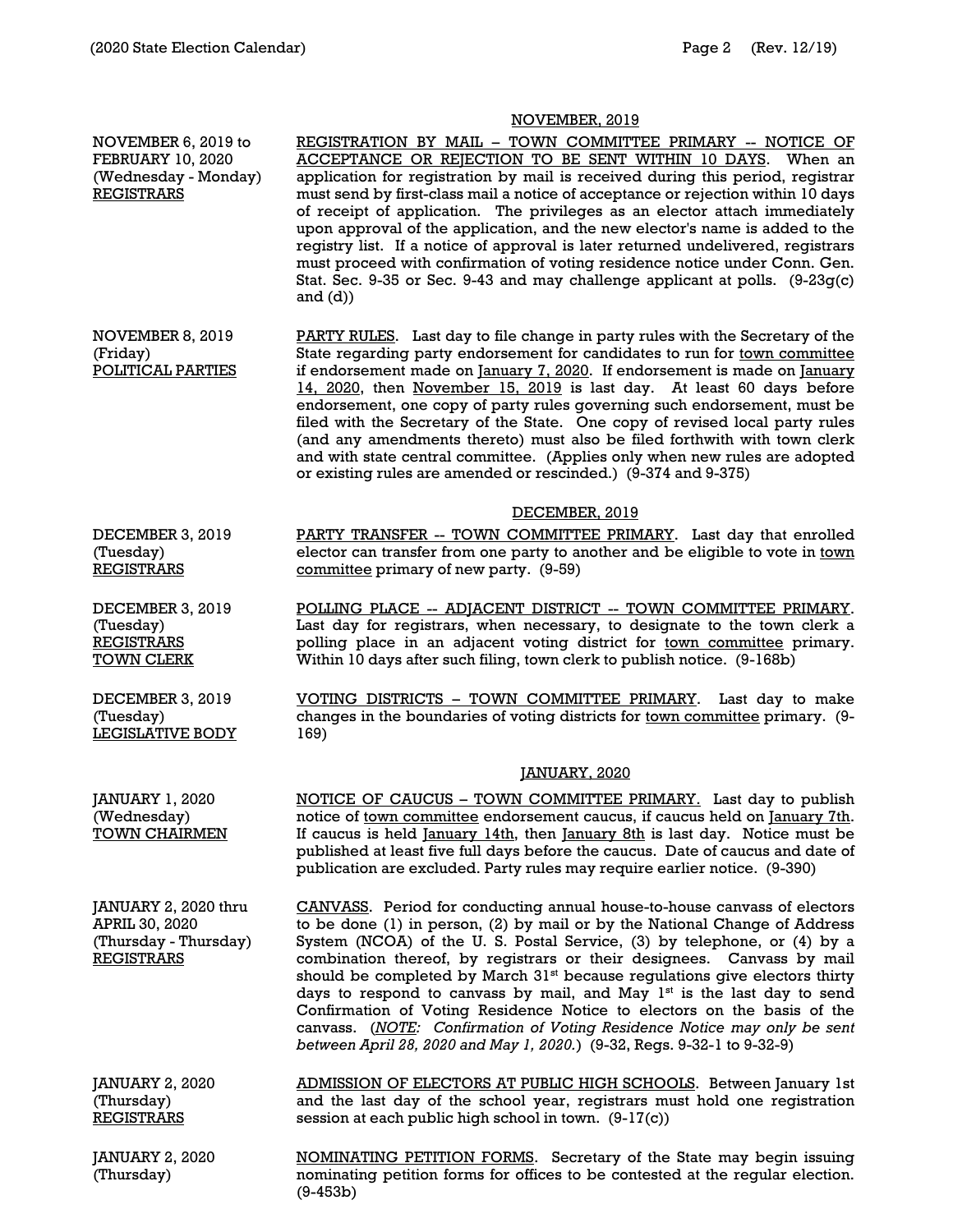| JANUARY 2, 2020<br>(Thursday)                                                          | PERMANENT ABSENTEE BALLOTS. Registrars of voters shall send written<br>notice to each elector with permanent absentee ballot status in January of<br>each year for the purpose of determining if such elector continues to reside at<br>the address indicated on the elector's permanent absentee ballot application.<br>$(9-140e)$                                                                                                                                                                                                                                                                                                                                  |
|----------------------------------------------------------------------------------------|----------------------------------------------------------------------------------------------------------------------------------------------------------------------------------------------------------------------------------------------------------------------------------------------------------------------------------------------------------------------------------------------------------------------------------------------------------------------------------------------------------------------------------------------------------------------------------------------------------------------------------------------------------------------|
| JANUARY 2, 2020<br>(Thursday)<br>PRESIDENTIAL WRITE-IN<br><b>CANDIDATES</b>            | <b>WRITE-IN REGISTRATION -- PRESIDENTIAL CANDIDATES.</b> First day write-in<br>candidates for president can register as write-in candidates with the<br>Secretary of the State. Registration must include names of vice-presidential<br>candidate and seven Connecticut electors to serve as presidential electors.<br>$(9-175)$                                                                                                                                                                                                                                                                                                                                     |
| JANUARY 7, 2020 to<br>JANUARY 14, 2020<br>(Tuesday - Tuesday)<br>POLITICAL PARTIES     | PARTY ENDORSEMENT - TOWN COMMITTEE PRIMARY. Endorsement for<br>town committee members by caucus between these days. (9-390 and 9-391)                                                                                                                                                                                                                                                                                                                                                                                                                                                                                                                                |
| <b>REGISTRARS</b>                                                                      | PRIMARY PETITIONS AVAILABLE. Petition forms for persons desiring to<br>oppose party-endorsed candidates for town committee must be available<br>from the registrar of voters beginning on the day following the making of the<br>party's endorsement of candidates for town committee or beginning on the<br>day following the final day for the making of such endorsements, whichever<br>comes first. No primary petition for town committee members shall be<br>approved unless it contains the names of a number of candidates, other than<br>party-endorsed candidates, equal to at least 25% of the number of town<br>committee members to be elected. (9-409) |
| JANUARY 15, 2020<br>(Wednesday)<br>4:00 p.m.<br>POLITICAL PARTIES<br><b>TOWN CLERK</b> | PARTY ENDORSEMENTS - TOWN COMMITTEE PRIMARY-- CERTIFICATION.<br>Last day for either the chairman or presiding officer or the secretary of the<br>caucus to certify to the town clerk the names and street addresses of party-<br>endorsed candidates for town committee. Clerk must forthwith publish notice<br>of certification and that list of candidates is on file. (9-391 and 9-395)                                                                                                                                                                                                                                                                           |
| JANUARY 28, 2020<br>(Tuesday)<br><b>REGISTRARS</b>                                     | PARTY TRANSFER -- PRESIDENTIAL PREFERENCE PRIMARY. Last day that<br>enrolled elector can transfer from one party to another and be eligible to vote<br>in presidential preference primary of new party. (9-59)                                                                                                                                                                                                                                                                                                                                                                                                                                                       |
| JANUARY 28, 2020<br>(Tuesday)<br><b>REGISTRARS</b><br><b>TOWN CLERK</b>                | POLLING PLACE -- ADJACENT DISTRICT -- PRESIDENTIAL PREFERENCE<br>PRIMARY. Last day for registrars, when necessary, to designate to the town<br>clerk a polling place in an adjacent voting district for presidential preference<br>primary. Within 10 days after such filing, town clerk to publish notice. (9-<br>168b)                                                                                                                                                                                                                                                                                                                                             |
| JANUARY 28, 2020<br>(Tuesday)<br>LEGISLATIVE BODY                                      | VOTING DISTRICTS - PRESIDENTIAL PREFERENCE PRIMARY. Last day to<br>make changes in the boundaries of voting districts for presidential<br>preference primary. (9-169)                                                                                                                                                                                                                                                                                                                                                                                                                                                                                                |
| JANUARY 29, 2020<br>(Wednesday)<br>4:00 p.m.<br><b>REGISTRARS</b>                      | PRIMARY PETITIONS - TOWN COMMITTEE PRIMARY-- FILING. Primary<br>petitions for opposition candidates for town committee must be submitted to<br>respective registrars by 4:00 p.m. of this day. Registrar of voters, deputy<br>registrar or assistant registrar must be in their office or office facilities<br>between 1:00 p.m. and 4:00 p.m. to accept petitions. (9-405 and 9-406)                                                                                                                                                                                                                                                                                |
| <b>REGISTRARS</b><br><b>TOWN CLERK</b>                                                 | NOTICE OF PRIMARY. On filing of valid petition for town committee, and<br>after checking the same, registrar notifies town clerk that primary is to be<br>held and clerk publishes registrar's notice and information concerning<br>candidates, primary date, hours and location of polls, files one copy with<br>Secretary of the State, and records said notice. If central counting designated<br>by registrars, the notice of primary shall include such central location. (9-                                                                                                                                                                                   |

147a and 9-435)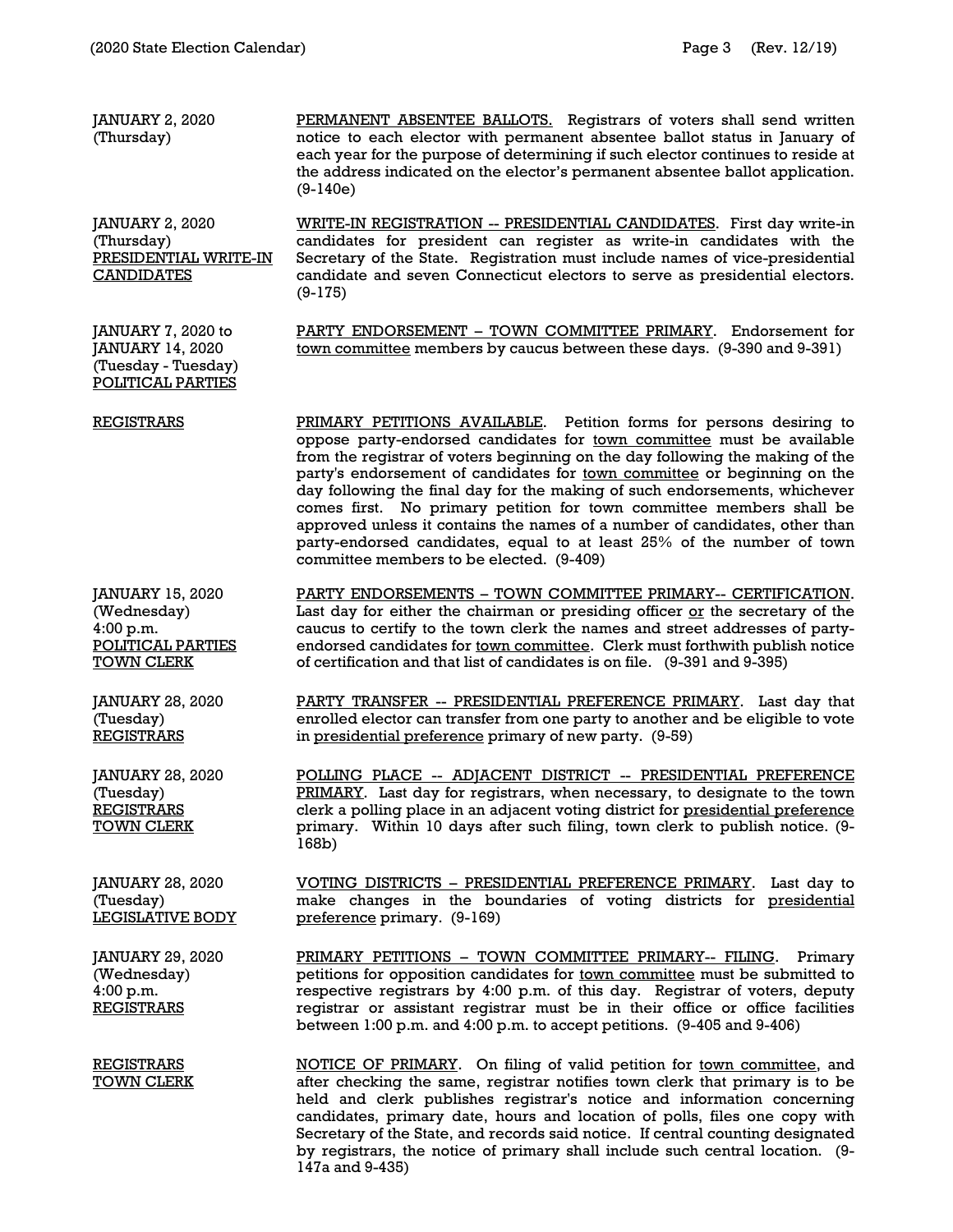- TOWN CLERK PRINTING ABSENTEE BALLOTS. Immediately after the deadline for the certification of all town committee candidates whose names are to appear on the ballot the town clerk must begin making arrangements to have the primary absentee ballots printed. (9-135b(a)) TOWN CLERK SAMPLE ABSENTEE BALLOT AVAILABLE. A layout model of each different absentee ballot shall be available for public inspection at town clerk's office prior to printing. (9-135b(b)) TOWN CLERK **ABSENTEE BALLOTS** -- FILING. Immediately upon receiving the printed absentee ballots for town committee primary, municipal clerk must file a printed absentee ballot for the municipality or for each different political subdivision, as the case may be, with Secretary of the State, and file an affidavit as to number of such ballots printed.  $(9-135b(c))$ TOWN CLERK **BLANK BALLOTS TO ELECTORS TEMPORARILY LIVING (OR EXPECTING TO** BE TRAVELING) OUTSIDE U.S. AND TO SERVICEMEN, SPOUSES AND DEPENDENTS WHETHER LIVING WITHIN OR OUTSIDE U.S. Beginning as soon as possible after a complete list of candidates is available, blank ballots (for the town committee primary), together with a complete list of candidates, should be sent to electors residing (or expecting to be traveling) outside the United States and to servicemen, spouses and dependents whether living within or outside the United States who have applied for an absentee ballot and are eligible to vote in the primary. (9-153f) REGISTRARS Registrars may direct the clerk to mail such blank ballot set to a qualified elector or applicant for admission as an elector who (1) is living outside the U.S. or (2) is a member of the armed forces, spouse or dependent. Town clerk also may so act on his own motion. (9-153d) JANUARY 29, 2020 to FEBRUARY 25, 2020 (Wednesday - Tuesday) INSTITUTIONAL ADMINISTRATORS AND REGISTRARS SUPERVISED BALLOTING DESIGNATION – TOWN COMMITTEE PRIMARY. In order to have supervised absentee balloting in a nursing home or rest home, etc., with less than 20 electors, a written designation must be made between these dates by either registrar of voters or the administrator of the institution for the town committee primary. These deadlines do not apply to a nursing home or rest home, etc., with 20 or more electors because supervised voting is mandated at such institutions. (9-159q and 9-159r) JANUARY 31, 2020 (Friday) REGISTRARS POLLING PLACES – PRIMARY – TOWN COMMITTEE PRIMARY. Last day to determine polling places for town committee primary. Polling places may be changed within thirty-one day period only if town clerk and registrars of voters unanimously find that polling place has been rendered unusable. If
- JANUARY 31, 2020 (Friday) REGISTRARS CERTIFICATION OF LOCATION OF POLLING PLACE – TOWN COMMITTEE PRIMARY. The registrars of voters shall certify to the Secretary of the State the location of each polling place that will be used at the primary. The certification shall detail the name, address, relevant contact information and corresponding district information associated with each polling place to be used at the town committee primary. (9-228a)

## FEBRUARY, 2020

polling place found unusable, another polling place must be designated

forthwith and adequate notice of such change given. (9-168 and 9-169)

FEBRUARY 3, 2020 to FEBRUARY 12, 2020 (Monday - Wednesday) REGISTRARS

NOTICE OF 14TH DAY BEFORE PRIMARY DAY ENROLLMENT SESSION. If town committee primary will be held, notice must be published at least once on or between any of these dates of the enrollment session to be held on February 18, 2020. This newspaper notice need not be a legal notice. (9-37 and 9-53)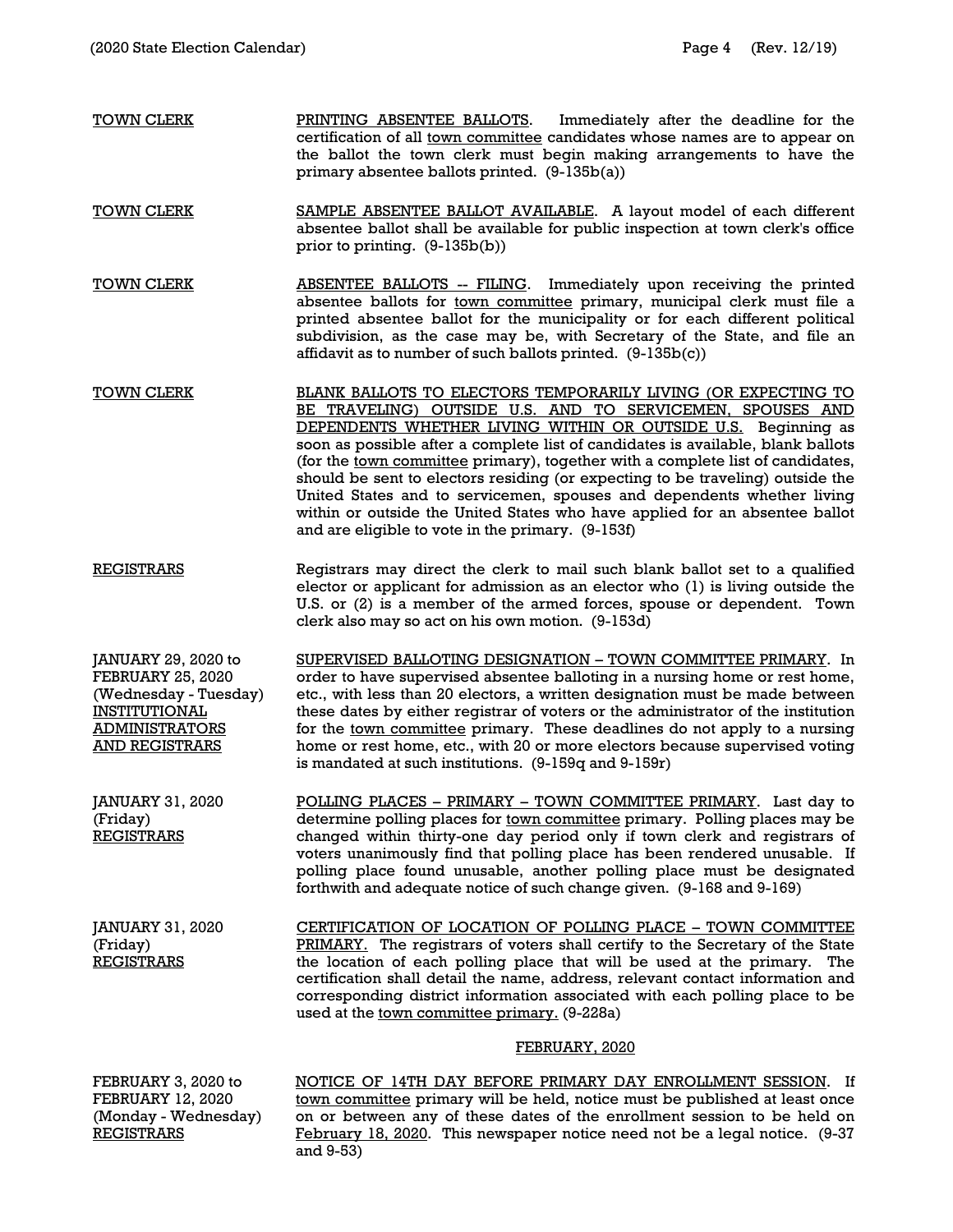| FEBRUARY 3, 2020 to<br>FEBRUARY 8, 2020<br>(Monday - Saturday)<br><b>TOWN CLERK</b>           | REPORT TO SECRETARY OF NUMBER OF TABULATORS. Town Clerks shall<br>notify the Secretary of the State during the first week in February in each year<br>of the total number of tabulators, by district, in such town. (9-238a)                                                                                                                                                                                                                                                                                                                                                                                                                                                                                                                                                                                           |
|-----------------------------------------------------------------------------------------------|------------------------------------------------------------------------------------------------------------------------------------------------------------------------------------------------------------------------------------------------------------------------------------------------------------------------------------------------------------------------------------------------------------------------------------------------------------------------------------------------------------------------------------------------------------------------------------------------------------------------------------------------------------------------------------------------------------------------------------------------------------------------------------------------------------------------|
| <b>FEBRUARY 11, 2020</b><br>(Tuesday)                                                         | ABSENTEE BALLOTS - TOWN COMMITTEE PRIMARY. Absentee ballots for<br>town committee primary become available on this day. (9-135 and 9-140(f))                                                                                                                                                                                                                                                                                                                                                                                                                                                                                                                                                                                                                                                                           |
| <b>FEBRUARY 11, 2020</b><br>(Tuesday)<br><b>REGISTRARS AND</b><br><b>TOWN CLERK</b>           | CERTIFICATE OF BALLOT ORDER - TOWN COMMITTEE PRIMARY.<br>The<br>registrars of voters and municipal clerk shall jointly certify to the Secretary of<br>the State the number of ballots for each polling place in the municipality that<br>have been ordered for the town committee primary. If the registrars of voters<br>and municipal clerk fail to certify the number of ballots ordered, they shall<br>order a number of ballots equal to the total number of registered voters in<br>their municipality. (9-255a)                                                                                                                                                                                                                                                                                                 |
| FEBRUARY 11, 2020 to<br><b>FEBRUARY 27, 2020</b><br>(Tuesday - Thursday)<br><b>REGISTRARS</b> | REGISTRATION BY MAIL -- TOWN COMMITTEE PRIMARY -- NOTICE OF<br>ACCEPTANCE OR REJECTION TO BE SENT ON DAY OF RECEIPT. When an<br>application for registration by mail is received during the period beginning<br>on the 21st day before a primary and ending on the fifth day before a primary,<br>registrar must send by first-class mail a notice of acceptance or rejection on<br>day of receipt of application. The privileges as an elector attach immediately<br>upon approval of the application, and the new elector's name is added to the<br>registry list. If a notice of approval is later returned undelivered, registrars<br>must proceed with Confirmation of Voting Residence Notice under Conn.<br>Gen. Stat. Sec. 9-35 or Sec. 9-43 and may challenge applicant at polls. (9-<br>$23g(c)$ and $(d)$ ) |
| <b>FEBRUARY 11, 2020</b><br>(Tuesday)<br><b>REGISTRARS</b><br><b>CANDIDATES</b>               | LIST OF PRIMARY OFFICIALS - TOWN COMMITTEE PRIMARY. Last day for<br>candidates to submit to registrar lists of desired primary day officials for town<br>committee primary. Registrar must notify all candidates of their right to<br>submit a list of designees. (9-436)                                                                                                                                                                                                                                                                                                                                                                                                                                                                                                                                              |
| <b>REGISTRARS</b>                                                                             | CERTIFICATION OF MODERATORS - TOWN COMMITTEE PRIMARY.<br>The<br>registrars of voters shall, prior to each election or primary, provide a written<br>report to the Secretary of the State setting forth the names and addresses of<br>each moderator for each polling place location to be used at the town<br>committee primary. (9-228a)                                                                                                                                                                                                                                                                                                                                                                                                                                                                              |
| <b>FEBRUARY 14, 2020</b><br>(Tuesday)<br>10:00 a.m.<br><b>SEC'Y OF THE STATE</b>              | PRESIDENTIAL<br>PREFERENCE<br>PRIMARY –<br><b>ANNOUNCEMENT</b><br>OF<br>CANDIDATES.<br>Secretary announces list of candidates to appear on ballot<br>unless withdrawal request filed by March 23, 2020, 12:00 noon (9-466)                                                                                                                                                                                                                                                                                                                                                                                                                                                                                                                                                                                             |
| <b>FEBRUARY 14, 2020</b><br>(Tuesday)<br>12:00 noon<br>PRESIDENTIAL CAND.                     | PRESIDENTIAL PREFERENCE PRIMARY PETITIONS. Petitions available for<br>those candidates whose names did not appear on Secretary of the State's list.<br>$(9 - 467)$                                                                                                                                                                                                                                                                                                                                                                                                                                                                                                                                                                                                                                                     |
| <b>FEBRUARY 18, 2020</b><br>(Tuesday)<br><b>REGISTRARS</b>                                    | PRIMARY ENROLLMENT SESSION - TOWN COMMITTEE PRIMARY. If town<br>committee primary is to be held, mandatory enrollment session must be held<br>on this date (14th day before primary) for the purpose of registration and/or<br>enrollment of electors entitled to vote in town committee primary. At least<br>two consecutive hours required, between the hours of 12:00 noon and 9:00<br>p.m. (9-51)                                                                                                                                                                                                                                                                                                                                                                                                                  |
| <b>REGISTRARS</b>                                                                             | ENROLLMENT LIST - TOWN COMMITTEE PRIMARY. The registrars of voters<br>shall cause to be printed at least once during the calendar year a complete<br>enrollment list and shall make such list available to the public upon request.<br>$(9-55)$                                                                                                                                                                                                                                                                                                                                                                                                                                                                                                                                                                        |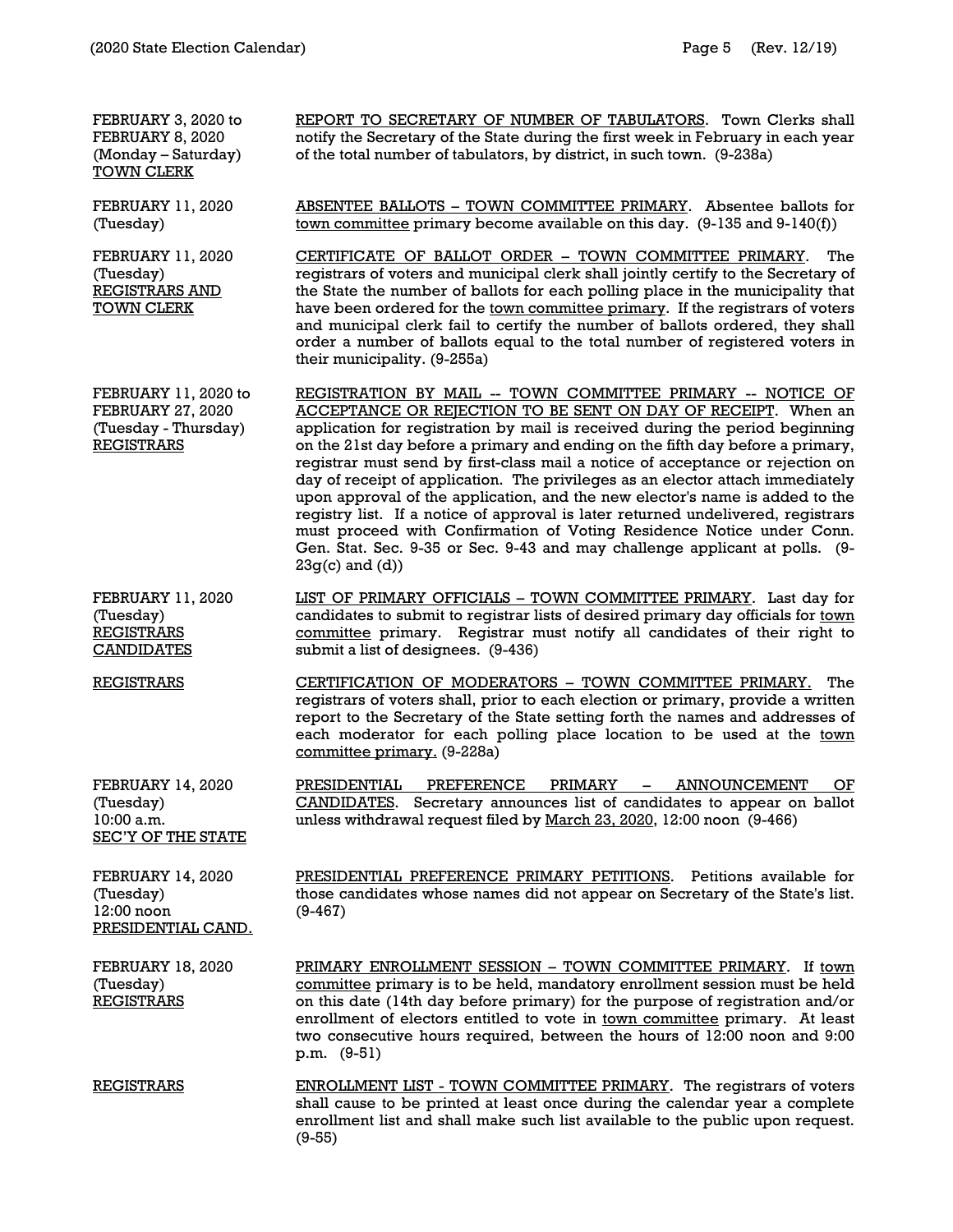| <b>FEBRUARY 25, 2020</b><br>(Tuesday)<br><b>REGISTRARS</b>                                                      | <b>ABSENTEE BALLOT CHECK-OFF -- TOWN COMMITTEE PRIMARY. Whether</b><br>central counting of absentee ballots has been designated or not, beginning as<br>soon after 11:00 a.m. as the absentee ballots are available from the town<br>clerk, the registrars may begin checking the absentee ballots on this day and<br>each weekday before the town committee primary. The ballots shall be<br>checked not later than the last weekday before the primary. The registrars<br>shall check, without opening the outer envelopes, the names of such absentee<br>voters on the official check list to be used at such primary by indicating<br>"absentee" or "A" preceding such name, and in the case of central counting<br>shall also note such designation on a duplicate list. After checking is<br>completed, town clerk seals unopened ballots for delivery between 10:00<br>a.m. and 12:00 noon, primary day. (9-140c) |
|-----------------------------------------------------------------------------------------------------------------|--------------------------------------------------------------------------------------------------------------------------------------------------------------------------------------------------------------------------------------------------------------------------------------------------------------------------------------------------------------------------------------------------------------------------------------------------------------------------------------------------------------------------------------------------------------------------------------------------------------------------------------------------------------------------------------------------------------------------------------------------------------------------------------------------------------------------------------------------------------------------------------------------------------------------|
| <b>FEBRUARY 25, 2020</b><br>(Tuesday)<br><b>INSTITUTIONAL</b><br><b>ADMINISTRATORS</b><br><b>AND REGISTRARS</b> | SUPERVISED BALLOTING DESIGNATION - TOWN COMMITTEE PRIMARY.<br>Last day to request supervised absentee balloting in a nursing home or rest<br>home, etc. with less than 20 electors. A written designation must be made by<br>this date by either registrar of voters or the administrator of the institution for<br>the town committee primary. This deadline does not apply to a nursing home<br>or rest home, etc., with 20 or more electors because supervised voting is<br>mandated at such institutions. (9-159q and 9-159r)                                                                                                                                                                                                                                                                                                                                                                                        |
| <b>FEBRUARY 27, 2020</b><br>(Thursday)<br><b>REGISTRARS</b>                                                     | REGISTRATION AND ENROLLMENT CUT-OFF (BY MAIL) - TOWN<br><b>COMMITTEE PRIMARY</b> . Deadline for registering and/or enrolling for voting<br>in town committee primary unless register in person with town clerk or<br>registrar or unless file application for enrollment in person with registrar of<br>voters. (9-23q, 9-56 and 9-57)                                                                                                                                                                                                                                                                                                                                                                                                                                                                                                                                                                                   |
|                                                                                                                 | Mail-in application of new voter must be received by registrar of voters of the<br>town of residence by this day, except that a mail-in application of new voter<br>postmarked by this day or received by a voter registration agency or the<br>Department of Motor Vehicles by this day may be received by the registrar of<br>voters until 12:00 noon of March 2, 2020. $(9-23g(c)$ and $(d))$                                                                                                                                                                                                                                                                                                                                                                                                                                                                                                                         |
|                                                                                                                 | However, enrollment application of unaffiliated voter must be received by<br>this day by registrar of voters of town of residence, unless unaffiliated voter<br>files application for enrollment in person with registrar of voters by 12:00<br>noon of <u>March 2, 2020</u> . (9-56)                                                                                                                                                                                                                                                                                                                                                                                                                                                                                                                                                                                                                                    |
| FEBRUARY 28, 2020 thru<br><b>MARCH 3, 2020</b><br>(Friday - Tuesday)<br><b>REGISTRARS</b>                       | REGISTRATION BY MAIL -- TOWN COMMITTEE PRIMARY -- NOTICE OF<br>ACCEPTANCE OR REJECTION TO BE SENT WITHIN 10 DAYS. PRIVILEGES<br>OF AN ELECTOR SHALL NOT ATTACH UNTIL THE DAY AFTER THE PRIMARY<br>OR THE DAY APPLICATION IS APPROVED BY REGISTRAR, WHICHEVER IS<br>LATER. When a mail-in application hand-delivered by someone other than<br>the applicant is received during this period by registrars in applicant's town<br>of residence (or by the DMV or a voter registration agency), or a mailed mail-<br>in application for registration is postmarked during this period, registrar must<br>act on the application and send by first-class mail a notice of acceptance or<br>rejection within 10 days of receipt of the application, but privileges of an<br>elector shall not attach until March 4, 2020, or until the application is<br>approved by registrar, whichever is later. $(9-23g(d)(2))$            |
|                                                                                                                 | <b>IMPORTANT EXCEPTION:</b>                                                                                                                                                                                                                                                                                                                                                                                                                                                                                                                                                                                                                                                                                                                                                                                                                                                                                              |

*If an application of a new voter indicates that it was (1) received by February 27, 2020 by the DMV or a voter registration agency, or (2) postmarked by February 27, 2020 the registrar of voters of the town of residence shall mail a notice of acceptance or rejection on the day of receipt of such application during the period February 28th through noon March 2nd. Such persons whose applications are accepted by noon March 2nd acquire privileges of an elector immediately and may vote in the primary. (9-23g(c) and (d)*)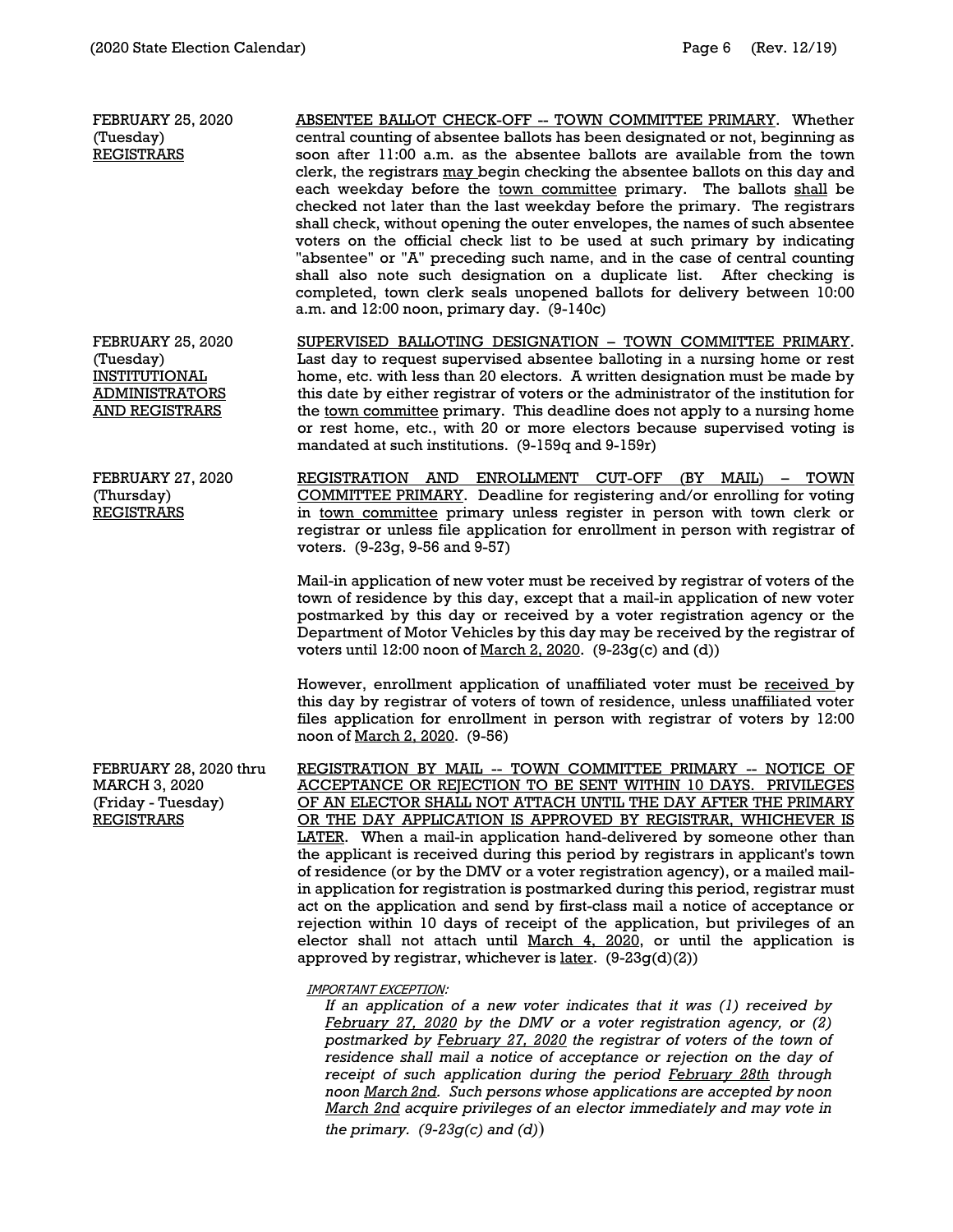## MARCH, 2020

| <b>MARCH 1, 2020</b><br>(Sunday)<br>6:00 a.m.<br><b>TOWN CLERK</b> | PRINTING OF SAMPLE BALLOTS - TOWN COMMITTEE PRIMARY. Town clerk<br>prepares primary ballots for town committee primary, if any; and at least 48<br>hours before the primary, in conjunction with the registrars of voters,<br>provides a number of sample ballots for distribution as they deem necessary.<br>$(9-437)$                                                                                                                                                                                                                                                                                                                                                                                                                                                                                                       |
|--------------------------------------------------------------------|-------------------------------------------------------------------------------------------------------------------------------------------------------------------------------------------------------------------------------------------------------------------------------------------------------------------------------------------------------------------------------------------------------------------------------------------------------------------------------------------------------------------------------------------------------------------------------------------------------------------------------------------------------------------------------------------------------------------------------------------------------------------------------------------------------------------------------|
| MARCH 1, 2020<br>(Sunday)<br>6:00 a.m.<br><b>CANDIDATES</b>        | UNOFFICIAL CHECKERS - TOWN COMMITTEE PRIMARY.<br>Deadline for<br>candidates or candidates' representatives to submit list of designees for<br>unofficial checkers to the registrar of voters. Such list must be submitted at<br>least 48 hours prior to the opening of the polls for <u>town committee</u> primary.<br>The registrar must notify all candidates for town committee of their right to<br>submit a list of designees. (9-436a, 9-476)                                                                                                                                                                                                                                                                                                                                                                           |
|                                                                    | In addition, any person (other than the candidate or primary official) may<br>serve as a runner. (9-235b)                                                                                                                                                                                                                                                                                                                                                                                                                                                                                                                                                                                                                                                                                                                     |
| <b>MARCH 2, 2020</b><br>(Monday)<br><b>REGISTRARS</b>              | SUPERVISED BALLOTING DEADLINE - TOWN COMMITTEE PRIMARY.<br>Supervision of absentee balloting shall be not later than the last business day<br>before the <u>town committee</u> primary. (9-159q and 9-159r)                                                                                                                                                                                                                                                                                                                                                                                                                                                                                                                                                                                                                   |
| <b>MARCH 2, 2020</b><br>(Monday)<br><b>REGISTRARS</b>              | ABSENTEE BALLOT CHECK-OFF -- TOWN COMMITTEE PRIMARY. Whether<br>central counting of absentee ballots has been designated or not, beginning as<br>soon after 11:00 a.m. as the absentee ballots are available from the town<br>clerk, the registrars shall check, without opening the outer envelopes, the<br>names of absentee voters on the official check list by indicating "absentee" or<br>"A" preceding the name, and in the case of central counting shall also note<br>such designation on the duplicate list. After checking is completed, town<br>clerk seals unopened ballots for delivery between 10:00 a.m. and 12:00 noon,<br>primary day. Although checking may begin on February 25, 2020 it must be<br>completed by this day. (9-140c)                                                                       |
| <b>MARCH 2, 2020</b><br>(Monday)<br><b>TOWN CLERK</b>              | ABSENTEE BALLOTS - TOWN COMMITTEE PRIMARY -- DEADLINE TO ISSUE.<br>Absentee ballots for <u>town committee</u> primary may not be issued on primary<br>day except electors who suddenly become ill within six days immediately<br>preceding the close of the polls at the primary, or who are patients in a<br>hospital within such six-day period, may be issued an absentee ballot up to<br>the close of the polls. $(9-140(h)$ and $9-150c)$                                                                                                                                                                                                                                                                                                                                                                                |
| <b>MARCH 2, 2020</b><br>(Monday)<br><b>REGISTRARS</b>              | ENROLLMENT LIST - TOWN COMMITTEE PRIMARY. Last day before town<br>committee primary to remove electors from registry list (and enrollment list)<br>who have died, become disfranchised or confirmed in writing that they have<br>moved out of town. An elector is deemed to have confirmed in writing that he<br>has moved out of town if (1) the registrars have received a cancellation form<br>or (2) the elector has notified DMV of a change of address out of town<br>concerning a driver's license. (DMV notifies the registrars, and the registrars<br>send Notice of Removal.) The names of persons removed are not sent to the<br>polls and such persons may be restored on primary day only if the registrar is<br>contacted and consents to approve the applicant's request for restoration. (9-<br>32 and 9-35)  |
|                                                                    | <b>INACTIVE LIST.</b> The registrars prepare an inactive list of (1) any person<br>whose notice of approval of mail-in was returned undeliverable and who did<br>not respond to a Confirmation of Voting Residence Notice sent thirty days<br>prior to this date, and (2) any person who was sent a Confirmation of Voting<br>Residence Notice between January 2, 2019--May 1, 2019, or between January<br>2, 2018--May 1, 2018, or between January 2, 2017--May 1, 2017, or between<br>April 26, 2016--May 1, 2016, on the basis of the canvass and did not respond<br>within thirty days after it was sent (and was not restored). The inactive list is<br>sent to the polls. Electors on the inactive list may sign a restoration form at<br>the polls and, if the registrar or assistant registrar of voters in the polls |

consents, such elector may vote. (9-23g(c), 9-35 and 9-42(c))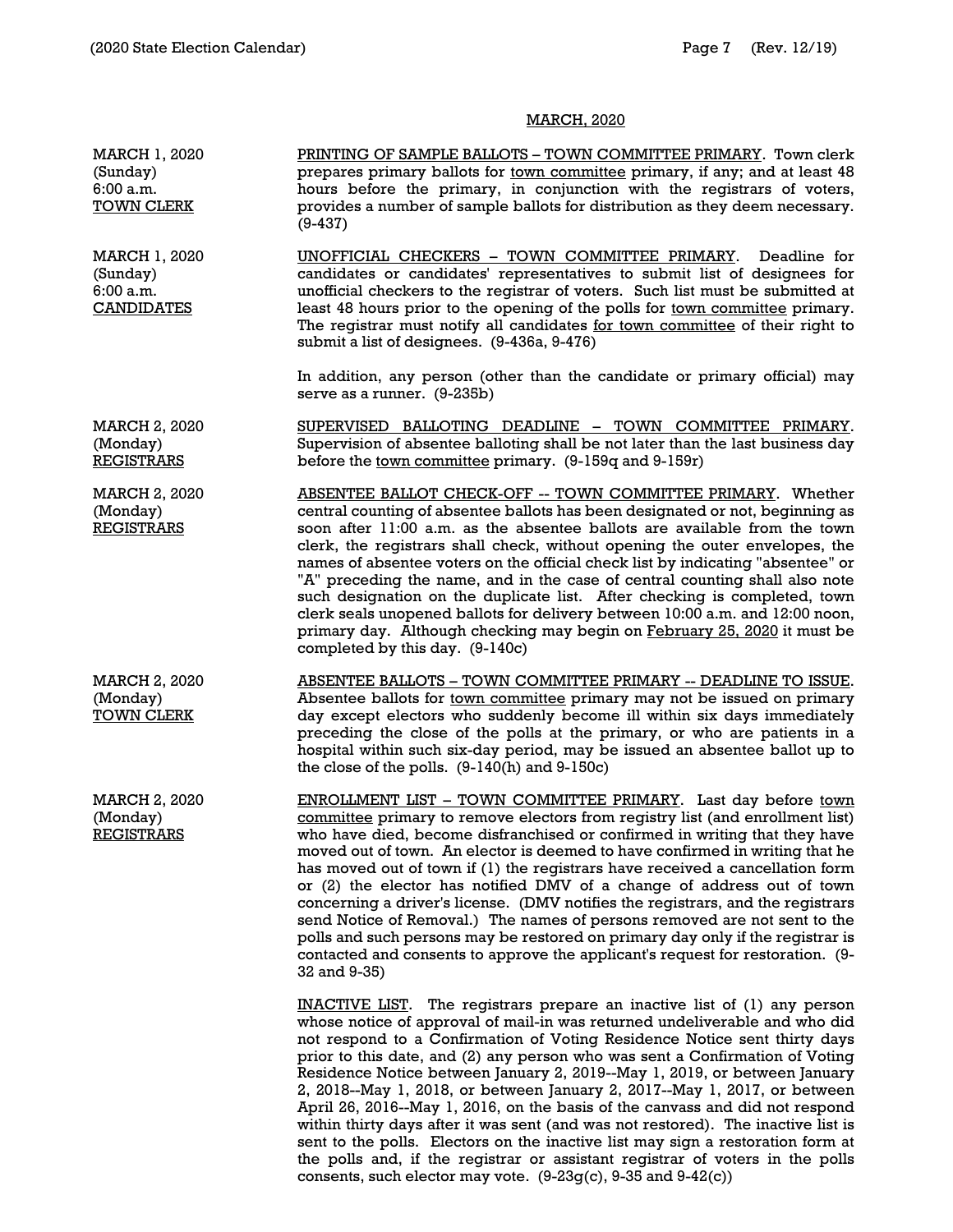REMOVE FROM INACTIVE LIST. Last day before primary to remove electors from inactive registry list (and enrollment list) who were sent a Confirmation of Voting Residence Notice four years ago and did not respond within thirty days after it was sent (and were never restored to the active list). (9-35)

ENROLLMENT LIST. TOWN COMMITTEE PRIMARY. Separate supplementary list compiled, which list shall include the name of any person who was admitted as an elector or whose privileges of party enrollment attached prior to 12 noon of the last business day before the primary. An updated list may be printed instead. (9-55)

REGISTRATION AND ENROLLMENT CUT-OFF IN PERSON - TOWN COMMITTEE PRIMARY. Deadline for registering in person with the registrar of voters or town clerk of the town of residence and deadline for enrolling in person with the registrar of voters for voting in town committee primary. Deadline for cross-town registrations to be received by registrar of town of residence.

Applications from servicemen and persons out of the country under Secs. 9- 26 and 9-23a may be received throughout the day. (9-19e, 9-23a, 9-56 and 9- 57)

PRIMARY. Primary for town committee if valid petition or petitions have been filed. Hours: 6:00 a.m. to 8:00 p.m. (9-425)

ABSENTEE BALLOTS. In order to be cast at a primary, the absentee ballot must be received by the municipal clerk (1) by the close of the polls if it is mailed or if it is returned by a member of the immediate family of the applicant in person or by the qualified designee of an ill or physicallydisabled ballot applicant in person, or (2) by the day before the primary if it is returned in person by the applicant. (9-140b)

All absentee ballots received before 11:00 a.m. of March 2, 2020 are to be delivered to the registrars of voters between 10:00 a.m. and 12:00 noon on primary day. Ballots received after 11:00 a.m. of March 2, 2020 and before 6:00 p.m. of primary day are to be delivered at 6:00 p.m. (except that some may be retained until the polls close, if desired, in order to ensure ballot secrecy); and all ballots timely received after 6:00 p.m. are to be delivered at the close of the polls. In municipalities that have central counting of absentee ballots, at close of polls, registrars or assistant registrars shall deliver official check list to moderator of central location for checking. When counting of absentee ballots is complete, moderator delivers check list and other information to head moderator. Absentee ballots may be delivered at other times that are mutually agreed upon by the town clerk and registrar of voters provided such time is not later than the close of the polls. (9-140c)

REGISTRATION BY MAIL – PRESIDENTIAL PREFERENCE PRIMARY -- NOTICE OF ACCEPTANCE OR REJECTION TO BE SENT WITHIN 10 DAYS. When an application for registration by mail is received during this period, registrar must send by first class mail a notice of acceptance or rejection within 10 days of receipt of application. The privileges as an elector attach immediately upon approval of the application, and the new elector's name is added to the registry list. If a notice of approval is later returned undelivered, registrars must proceed with a Confirmation of Voting Residence Notice under Conn. Gen. Stat. Sec. 9-35 or Sec. 9-43 and may challenge applicant at polls. (9-  $23g(c)$  and  $(d)$ )

RETURN OF VOTES TO SECRETARY OF THE STATE – TOWN COMMITTEE PRIMARY. Head moderator to transmit to Secretary of the State one copy of duplicate certificate of votes cast for candidates for town committee. The other copy of the return is filed with the town clerk. (9-314 and 9-440)

MARCH 2, 2020 (Monday) **REGISTRARS** 

MARCH 2, 2020 (Monday) 12:00 noon REGISTRARS

MARCH 3, 2020 (Tuesday) 6:00 a.m. to 8:00 p.m.

MARCH 4, 2020 to APRIL 6, 2020 (Wednesday - Monday) REGISTRARS

MARCH 5, 2020 (Thursday) MODERATOR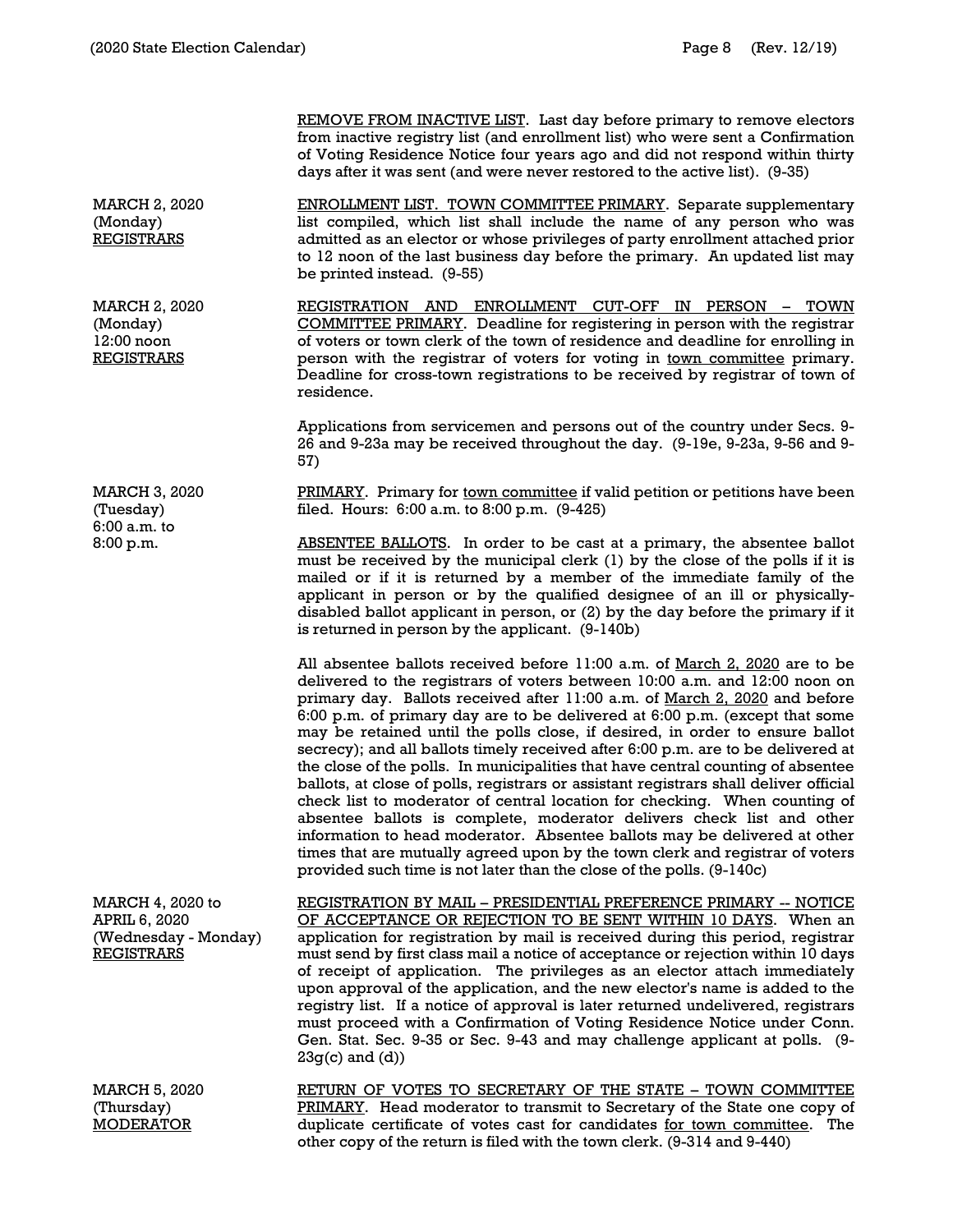| <b>MARCH 6, 2020</b><br>(Friday)<br>4:00 p.m.<br><b>REGISTRARS</b> | PRESIDENTIAL PRIMARY PETITIONS -- FILING BY CANDIDATE. Primary<br>petitions for additional presidential candidates must be submitted to<br>respective registrars by 4:00 p.m. of this day. If prior to this day a primary<br>petition was issued, registrar of voters, deputy registrar or assistant registrar<br>must be in their office or office facilities between 1:00 p.m. and 4:00 p.m. to<br>accept petitions. (9-468)                                                                                                                                                                                                                                             |
|--------------------------------------------------------------------|----------------------------------------------------------------------------------------------------------------------------------------------------------------------------------------------------------------------------------------------------------------------------------------------------------------------------------------------------------------------------------------------------------------------------------------------------------------------------------------------------------------------------------------------------------------------------------------------------------------------------------------------------------------------------|
| <b>TOWN CLERK</b>                                                  | PRINTING ABSENTEE BALLOTS.<br>Immediately after the deadline for the<br>certification of all candidates (and receipt of notice of presidential preference<br>primary, if any), the town clerk must begin making arrangements to have the<br>primary absentee ballots printed. (9-135b(a))                                                                                                                                                                                                                                                                                                                                                                                  |
| <b>TOWN CLERK</b>                                                  | SAMPLE ABSENTEE BALLOT AVAILABLE. A layout model of each different<br>absentee ballot shall be available for public inspection at town clerk's office<br>prior to printing. (9-135b(b))                                                                                                                                                                                                                                                                                                                                                                                                                                                                                    |
| <b>TOWN CLERK</b>                                                  | BLANK BALLOTS TO ELECTORS TEMPORARILY LIVING (OR EXPECTING TO<br>BE TRAVELING) OUTSIDE U.S. AND TO SERVICEMEN, SPOUSES AND<br>DEPENDENTS WHETHER LIVING WITHIN OR OUTSIDE U.S. Beginning as<br>soon as possible after a complete list of candidates is available, blank ballots<br>(for the presidential preference primary), together with a complete list of<br>candidates, should be sent to electors residing (or expecting to be traveling)<br>outside the United States and to servicemen, spouses and dependents<br>whether living within or outside the United States who have applied for an<br>absentee ballot and are eligible to vote in the primary. (9-153f) |
| <b>REGISTRARS</b>                                                  | Registrars may direct the clerk to mail such blank ballot set to a qualified<br>elector or applicant for admission as an elector who (1) is living outside the<br>U.S. or (2) is a member of the armed forces, spouse or dependent. Town<br>clerk also may so act on his own motion. (9-153d)                                                                                                                                                                                                                                                                                                                                                                              |
| MARCH 6, 2020<br>(Friday)<br><b>MODERATORS</b>                     | DISCREPANCY - RECOUNT - TOWN COMMITTEE PRIMARY. Last day for<br>head moderator to order recount of town committee primary when there is a<br>discrepancy in returns. (9-310 and 9-311)                                                                                                                                                                                                                                                                                                                                                                                                                                                                                     |
| MARCH 10, 2020<br>(Tuesday)<br>4:00 p.m.<br><b>REGISTRARS</b>      | PRESIDENTIAL PRIMARY PETITIONS -- FILING WITH THE SECRETARY OF THE<br>STATE. Verified presidential preference primary petition pages must be<br>forwarded to Secretary of the State by 4:00 p.m. of this day. (9-468)                                                                                                                                                                                                                                                                                                                                                                                                                                                      |
| MARCH 10, 2020<br>(Tuesday)<br><b>MODERATORS</b>                   | CLOSE VOTE OR DISCREPANCY RECOUNT - TOWN COMMITTEE PRIMARY.<br>Last day to conduct close vote or discrepancy recount of town committee<br>primary. (9-310, 9-311, 9-311a, 9-311b, 9-370a, 9-445 and 9-446)                                                                                                                                                                                                                                                                                                                                                                                                                                                                 |
| MARCH 13, 2020<br>(Friday)<br><b>SEC'Y OF THE STATE</b>            | PRESIDENTIAL PREFERENCE PRIMARY -- TABLULATION.<br>Secretary must<br>complete tabulation of petition signatures by this date. (9-469)                                                                                                                                                                                                                                                                                                                                                                                                                                                                                                                                      |
| MARCH 13, 2020<br>(Friday)<br><b>TOWN CLERK</b>                    | ABSENTEE BALLOTS - REPORT - TOWN COMMITTEE PRIMARY. Last day for<br>town clerk to file with Secretary of the State statement accounting for number<br>of absentee voting forms and challenged ballot forms used at town committee<br>primary. (9-139c and 9-232e)                                                                                                                                                                                                                                                                                                                                                                                                          |
| <b>MARCH 14, 2020</b><br>(Saturday)<br><b>TOWN CLERK</b>           | OVERSEAS BALLOTS - PRESIDENTIAL PREFERENCE PRIMARY.<br>Overseas<br>ballots for presidential preference primary become available for overseas<br>electors on this day. (9-158c)                                                                                                                                                                                                                                                                                                                                                                                                                                                                                             |
| MARCH 17, 2020<br>(Tuesday)                                        | VOTING MACHINES - TOWN COMMITTEE PRIMARY. Voting machines used<br>at town committee primary to remain locked through this date. (9-447)                                                                                                                                                                                                                                                                                                                                                                                                                                                                                                                                    |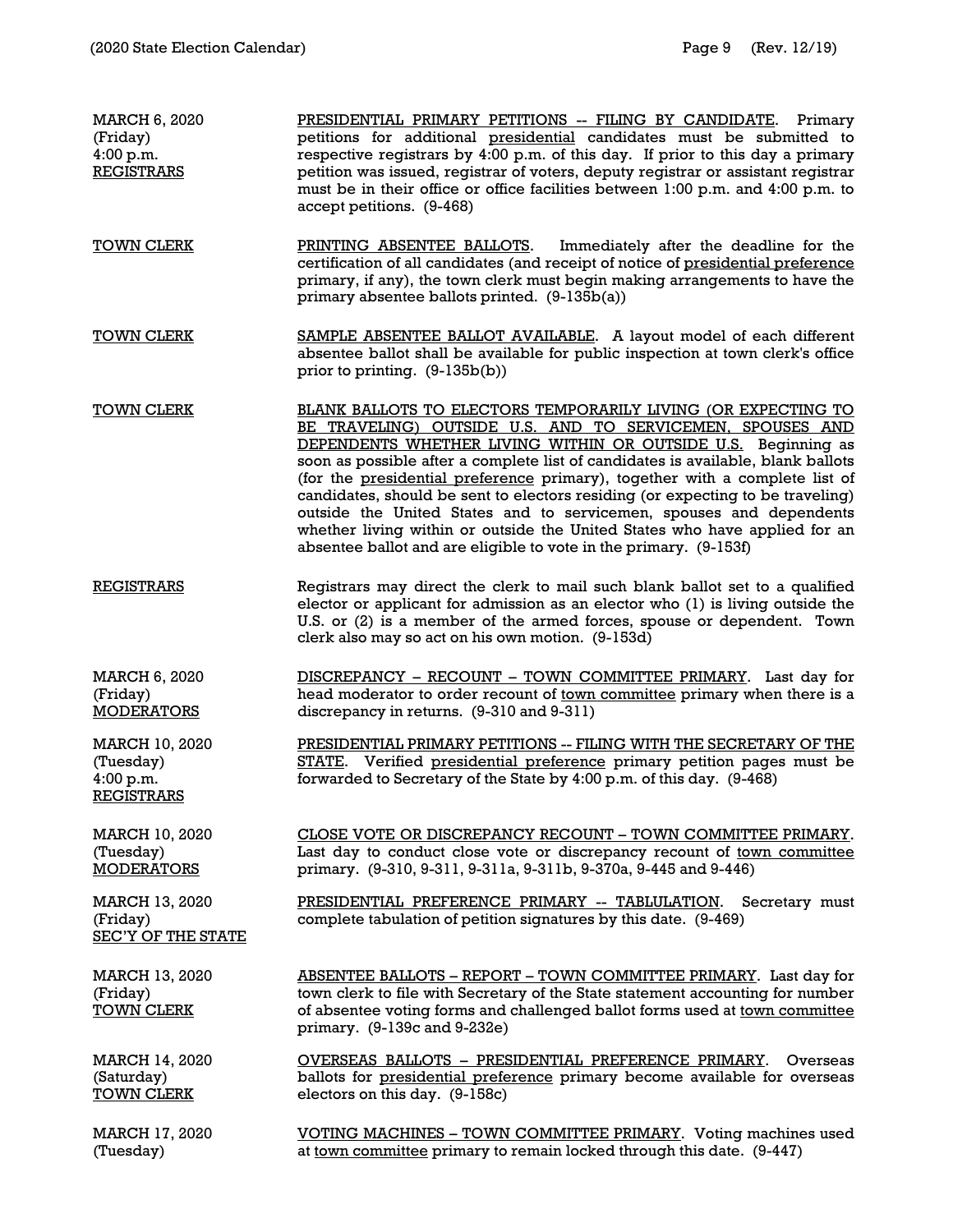MARCH 17, 2020 (Tuesday) **CANDIDATES** AND ELECTORS

MARCH 18, 2020 (Wednesday) TOWN CHAIRMEN

MARCH 19, 2020 (Thursday) POLITICAL PARTIES

MARCH 23, 2020 (Monday) 12:00 noon PRESIDENTIAL CANDIDATES; SEC'Y OF THE STATE

MARCH 24, 2020 (Tuesday) **SEC'Y OF THE STATE** 

MARCH 24, 2020 to MARCH 31, 2020 (Tuesday – Tuesday) POLITICAL PARTIES

MARCH 25, 2020 to APRIL 21, 2020 (Wednesday - Tuesday) INSTITUTIONAL ADMINISTRATORS AND REGISTRARS

MARCH 27, 2020 (Friday) **REGISTRARS** 

MARCH 27, 2020 (Friday) **REGISTRARS** 

COMPLAINT – TOWN COMMITTEE PRIMARY. Last day for bringing complaint to the Superior Court contesting ruling of official or count of votes at town committee primary. (9-329a)

NOTICE OF CAUCUS - DELEGATES. Last day to publish notice of selection caucus, if caucus is the selecting authority for delegates if caucus held on March 24, 2020. If caucus is held March 31, 2020, then March 25, 2020 is last day. Notice must be published at least five full days before the caucus. Party rules may require earlier notice. (9-390)

PARTY RULES. Last day to file with Secretary of the State change in party rules regarding the method of party endorsement for a candidate to run for municipal office if endorsement made on, May 19, 2020. If endorsement is made on May 26, 2020, then March 26, 2020 is last day. At least 60 days before endorsement, one copy of party rules governing such endorsement must be filed with the Secretary of the State. One copy of revised local party rules (and any amendments thereto) must also be filed forthwith with town clerk and state central committee. (Applies only when new rules are adopted or existing rules are amended or rescinded.) (9-372(5)(B), 9-374 and 9-375)

PRESIDENTIAL PREFERENCE PRIMARY -- WITHDRAWAL. 12:00 noon deadline for Statement of Withdrawal by candidates placed on ballot by Secretary of the State. (9-466)

PRESIDENTIAL PREFERENCE PRIMARY -- ORDER ON BALLOT. Secretary of the State determines order of candidates on ballot by lot in public ceremony and sends notice of primary to town clerks. (9-470)

PARTY SELECTION OF DELEGATES. Selection for delegates to state and district conventions by town committee or caucus between these days. (9-390 and 9-391)

SUPERVISED BALLOTING DESIGNATION – PRESIDENTIAL PREFERENCE PRIMARY. In order to have supervised absentee balloting in a nursing home or rest home, etc., with less than 20 electors, a written designation must be made between these dates by either registrar of voters or the administrator of the institution for the presidential preference primary. These deadlines do not apply to a nursing home or rest home, etc., with 20 or more electors because supervised voting is mandated at such institutions. (9-159q and 9- 159r)

POLLING PLACES – PRESIDENTIAL PREFERENCE PRIMARY. Last day to determine polling places for presidential preference primary. Polling places may be changed within thirty-one day period only if town clerk and registrars of voters unanimously find that polling place has been rendered unusable. If polling place found unusable, another polling place must be designated forthwith and adequate notice of such change given. (9-168 and 9-169)

CERTIFICATION OF LOCATION OF POLLING PLACE – PRESIDENTIAL PREFERENCE PRIMARY. The registrars of voters shall certify to the Secretary of the State the location of each polling place that will be used at the primary. They certification shall detail the name, address, relevant contact information and corresponding district information associated with each polling place to be used at the presidential preference primary. (9-228a)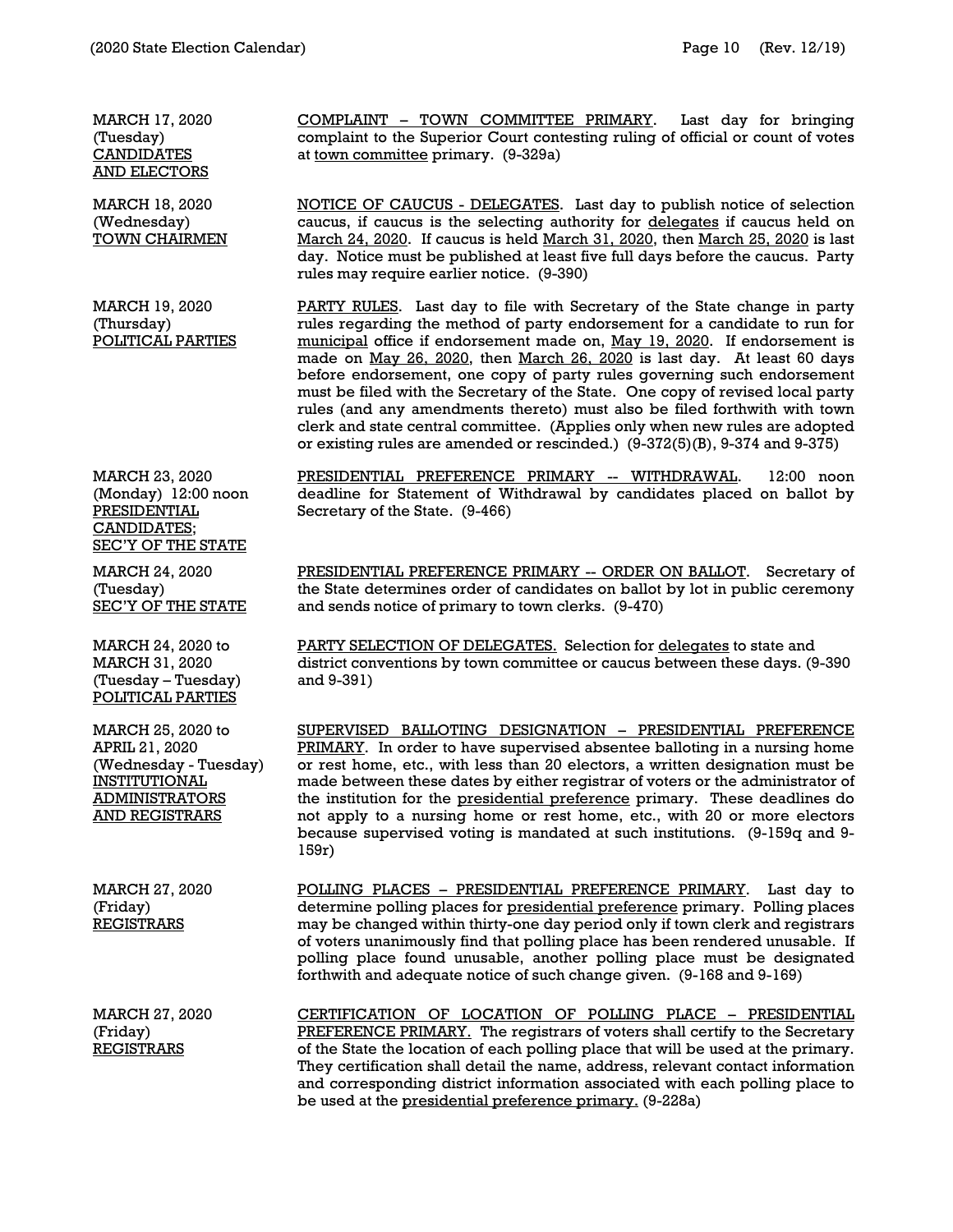MARCH 30, 2020 to APRIL 8, 2020 (Monday - Wednesday) **REGISTRARS** 

NOTICE OF 14TH DAY BEFORE PRIMARY DAY ENROLLMENT SESSION – PRESIDENTIAL PREFERENCE PRIMARY. If presidential preference primary will be held, notice must be published at least once on or between any of these dates of the enrollment session to be held on April 14, 2020; such notice shall state that the registrars will, at such time, hear requests by persons removed for adding their names to the registry list. This newspaper notice need not be a legal notice. (9-37 and 9-53)

#### APRIL, 2020

APRIL 1, 2020 (Wednesday) 4:00 p.m. POLITICAL PARTIES TOWN CLERK

PARTY ENDORSEMENTS - DELEGATES -- CERTIFICATION. Last day for chairman or presiding officer and the secretary of the caucus or the town committee, as the case may be, to certify to the town clerk the names and street addresses of party-endorsed candidates for delegates. Certification must also be accompanied by (1) The name and street address of each person selected, and (2) The name and number of the political subdivision or district for which each such person is elected. Clerk must forthwith publish notice of certification and that list of candidates is on file. (9-391 and 9-395)

REGISTRATION BY MAIL – PRESIDENTIAL PREFERENCE PRIMARY -- NOTICE OF ACCEPTANCE OR REJECTION TO BE SENT ON DAY OF RECEIPT. When an application for registration by mail is received during the period beginning on the 21st day before a primary and ending on the fifth day before a primary, registrar must send by first-class mail a notice of acceptance or rejection on day of receipt of application. The privileges as an elector attach immediately upon approval of the application, and the new elector's name is added to the registry list. If a notice of approval is later returned undelivered, registrars must proceed with Confirmation of Voting Residence Notice under Conn. Gen. Stat. Sec. 9-35 or Sec. 9-43 and may challenge applicant at polls.  $(9-23g(c)$  and  $(d))$ 

DESIGNATION OF COUNTING -- ABSENTEE BALLOTS – PRESIDENTIAL PREFERENCE PRIMARY. Last day for registrars to designate in writing to the town clerk the location for the counting of absentee ballots for presidential preference primary. Such location shall be published by the town clerk in the notice for the primary. (9-147a)

ABSENTEE BALLOTS – PRESIDENTIAL PREFERENCE PRIMARY. Absentee ballots for presidential preference primary become available on this day. (9- 135 and 9-140(f))

TOWN CLERK Registrars of voters may direct town clerk to mail absentee ballot forms to a qualified elector or applicant for admission as an elector who (1) is living outside the U.S. or (2) is a member of the armed forces or the spouse or dependent of a member of the armed forces living where such member is stationed. Town clerk also may so act on his own motion. (9-133f, 9-140(f) and 9-153d)

CERTIFICATE OF BALLOT ORDER – PRESIDENTIAL PREFERENCE PRIMARY. The registrars of voters and municipal clerk shall jointly certify to the Secretary of the State the number of ballots for each polling place in the municipality that have been ordered for the presidential preference primary. If the registrars of voters and municipal clerk fail to certify the number of ballots ordered, they shall order a number of ballots equal to the total number of registered voters in their municipality. (9-255a)

> PRIMARY ENROLLMENT SESSION – PRESIDENTIAL PREFERENCE PRIMARY. If primary is to be held, mandatory enrollment session must be held on this date (14th day before primary) for the purpose of registration and/or enrollment of electors entitled to vote in presidential preference primary. At least two consecutive hours required, between the hours of 12:00 noon and 9:00 p.m. (9-51)

APRIL 7, 2020 to APRIL 23, 2020 (Tuesday - Thursday) **REGISTRARS** 

APRIL 7, 2020 (Tuesday) REGISTRARS

APRIL 7, 2020 (Tuesday)

APRIL 7, 2020 (Tuesday) REGISTRARS AND TOWN CLERK

APRIL 14, 2020 (Tuesday) REGISTRARS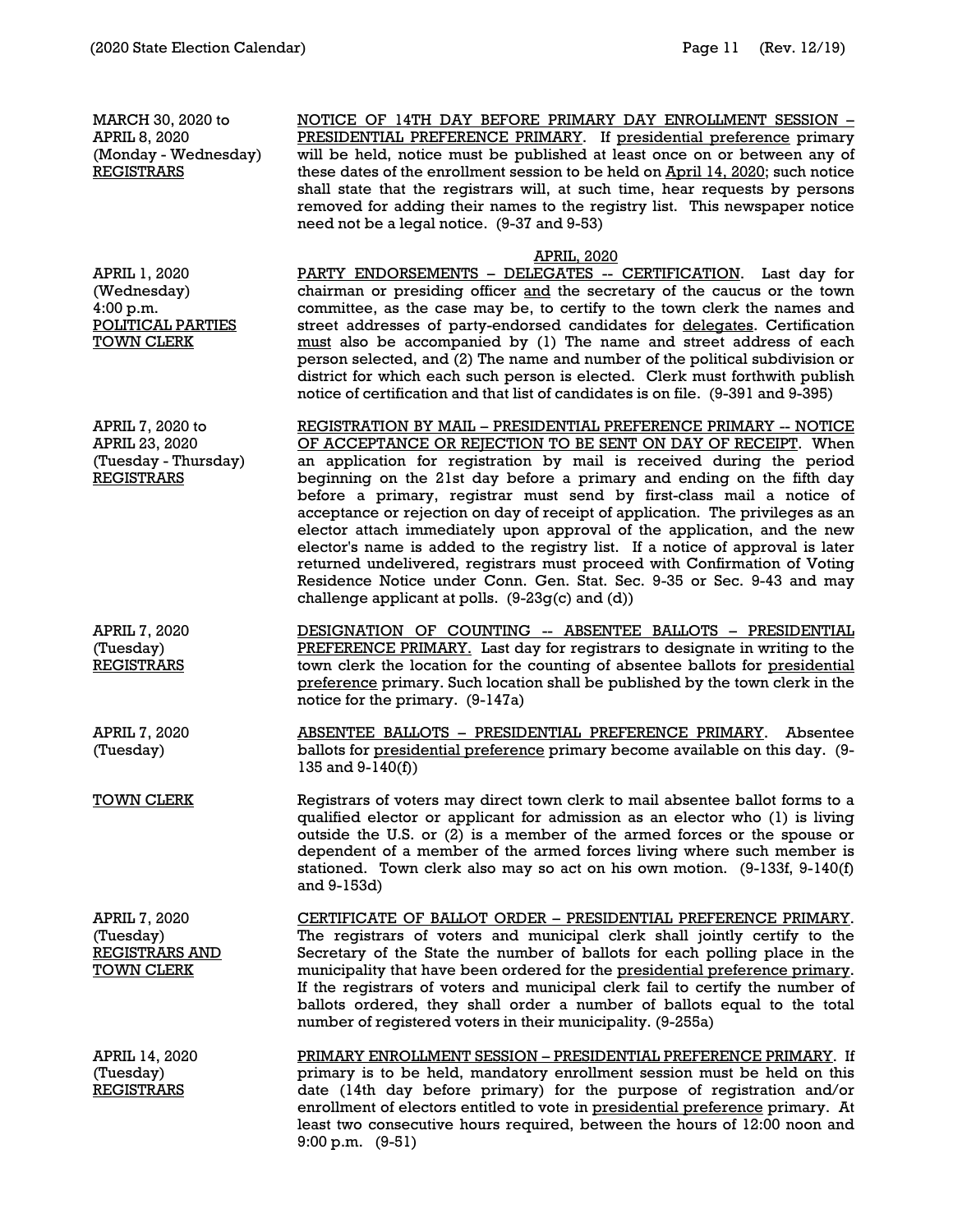If primary is to be held, registrars must also hold a session to hear requests for adding names to the registry list by persons removed. This session may be held simultaneously with the enrollment session. (9-37)

CERTIFICATION OF DELEGATES – PRESIDENTIAL PREFERENCE PRIMARY. Deadline for state chairmen to certify to Secretary of the State the number of national convention delegates to which the parties are entitled, and the formula, if any, prescribed by national party rules for apportioning delegates among presidential preference primary candidates based on the primary vote; or, if applicable, the fact that such party rules provide "winner takes all". (9-473)

ABSENTEE BALLOT CHECK-OFF -- PRESIDENTIAL PREFERENCE PRIMARY. Whether central counting of absentee ballots has been designated or not, beginning as soon after 11:00 a.m. as the absentee ballots are available from the town clerk, the registrars may begin checking the absentee ballots on this day and each weekday before the presidential preference primary. The ballots shall be checked not later than the last weekday before the primary. The registrars shall check, without opening the outer envelopes, the names of such absentee voters on the official check list to be used at such primary by indicating "absentee" or "A" preceding such name, and in the case of central counting shall also note such designation on a duplicate list. After checking is completed, town clerk seals unopened ballots for delivery between 10:00 a.m. and 12:00 noon, primary day. (9-140c)

SUPERVISED BALLOTING DESIGNATION – PRESIDENTIAL PREFERENCE PRIMARY. Last day to request supervised absentee balloting in a nursing home or rest home, etc. with less than 20 electors. A written designation must be made by this date by either registrar of voters or the administrator of the institution for the presidential preference primary. This deadline does not apply to a nursing home or rest home, etc., with 20 or more electors because supervised voting is mandated at such institutions. (9-159q and 9-159r)

REGISTRATION AND ENROLLMENT CUT-OFF (BY-MAIL) – PRESIDENTIAL PREFERENCE PRIMARY. Deadline for registering and/or enrolling for voting in presidential preference primary unless register in person with town clerk or registrar or unless file application for enrollment in person with registrar of voters. (9-23g, 9-56 and 9-57)

Mail-in application of new voter must be received by registrar of voters of the town of residence by this day, except that a mail-in application of new voter postmarked by this day or received by a voter registration agency or the Department of Motor Vehicles by this day may be received by the registrar of voters until 12:00 noon of April 27, 2020. (9-23g(c) and (d))

However, enrollment application of unaffiliated voter must be received by this day by registrar of voters of town of residence, unless unaffiliated voter files application for enrollment in person with registrar of voters by 12:00 noon of April 27, 2020. (9-56)

REGISTRATION BY MAIL – PRESIDENTIAL PREFERENCE PRIMARY -- NOTICE OF ACCEPTANCE OR REJECTION TO BE SENT WITHIN 10 DAYS. PRIVILEGES OF AN ELECTOR SHALL NOT ATTACH UNTIL THE DAY AFTER THE PRIMARY OR THE DAY APPLICATION IS APPROVED BY REGISTRAR, WHICHEVER IS LATER. When a mail-in application hand-delivered by someone other than the applicant is received during this period by registrars in applicant's town of residence (or by the DMV or a voter registration agency), or a mailed mail-in application for registration is postmarked during this period, registrar must act on the application and send by first-class mail a notice of acceptance or rejection within 10 days of receipt of the application, but privileges of an elector shall not attach until April 29, 2020, or until the application is approved by registrar, whichever is <u>later</u>.  $(9-23g(d)(2))$ 

APRIL 14, 2020 (Tuesday) STATE PARTY CHAIRMEN

APRIL 21, 2020 (Tuesday) REGISTRARS

APRIL 21, 2020 (Tuesday) INSTITUTIONAL ADMINISTRATORS AND REGISTRARS

APRIL 23, 2020 (Thursday) REGISTRARS

APRIL 24 2020 thru APRIL 28, 2020 (Friday - Tuesday) REGISTRARS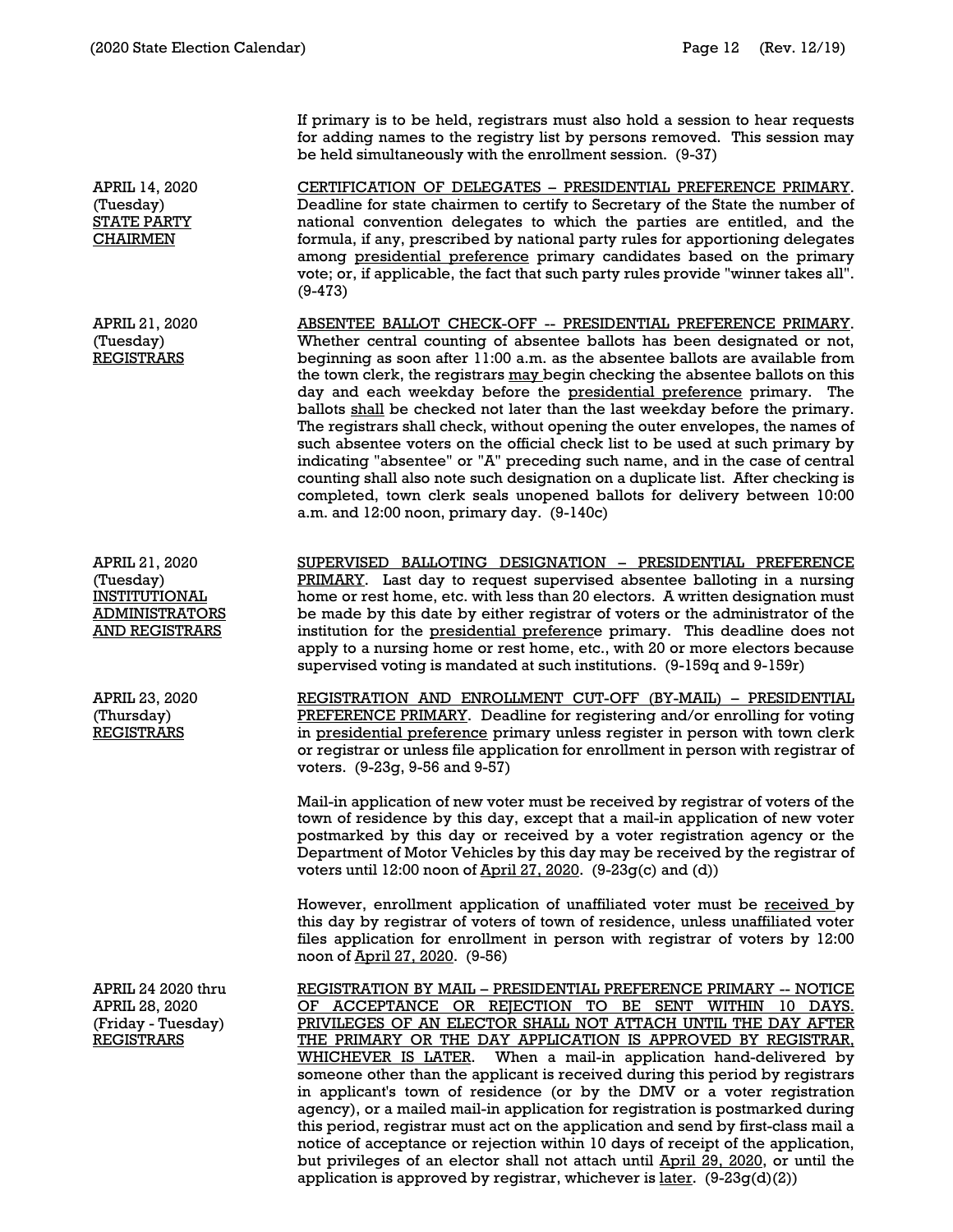|                                                               | IMPORTANT EXCEPTION:<br>If an application of a new voter indicates that it was (1) received by April<br>23, 2020 by the DMV or a voter registration agency, or (2) postmarked by<br>April 23, 2020 the registrar of voters of the town of residence shall mail a<br>notice of acceptance or rejection on the day of receipt of such<br>application during the period April 23rd through noon April 27th. Such<br>persons whose applications are accepted by noon April 27th acquire<br>privileges of an elector immediately and may vote in the primary. (9-<br>$23g(c)$ and $(d)$ )                                                                                                                                                                          |
|---------------------------------------------------------------|---------------------------------------------------------------------------------------------------------------------------------------------------------------------------------------------------------------------------------------------------------------------------------------------------------------------------------------------------------------------------------------------------------------------------------------------------------------------------------------------------------------------------------------------------------------------------------------------------------------------------------------------------------------------------------------------------------------------------------------------------------------|
| APRIL 26, 2020<br>(Sunday)<br>6:00a.m.<br><b>TOWN CLERK</b>   | PRINTING OF SAMPLE BALLOTS - PRESIDENTIAL PREFERENCE PRIMARY.<br>Town clerk prepares primary ballots for presidential preference primary, if<br>any; and at least 48 hours before the primary, in conjunction with the<br>registrars of voters provides a number of sample ballots for distribution as<br>they deem necessary. (9-437)                                                                                                                                                                                                                                                                                                                                                                                                                        |
| APRIL 26, 2020<br>(Sunday)<br>6:00a.m.<br><b>CANDIDATES</b>   | UNOFFICIAL CHECKERS - PRESIDENTIAL PREFERENCE PRIMARY. Deadline<br>for candidates or candidates' representatives to submit list of designees for<br>unofficial checkers to the registrar of voters. Such list must be submitted at<br>least 48 hours prior to the opening of the polls for presidential preference<br>primary. (9-436a, 9-476)                                                                                                                                                                                                                                                                                                                                                                                                                |
|                                                               | In addition, any person (other than the candidate or primary official) may<br>serve as a runner. (9-235b)                                                                                                                                                                                                                                                                                                                                                                                                                                                                                                                                                                                                                                                     |
| APRIL 27, 2020<br>(Monday)<br><b>REGISTRARS</b>               | SUPERVISED BALLOTING DEADLINE PRESIDENTIAL PREFERENCE PRIMARY.<br>Supervision of absentee balloting shall be not later than the last business day<br>before the presidential preference primary. (9-159q and 9-159r)                                                                                                                                                                                                                                                                                                                                                                                                                                                                                                                                          |
| APRIL 27, 2020<br>(Monday)<br><b>REGISTRARS</b>               | ABSENTEE BALLOT CHECK-OFF -- PRESIDENTIAL PREFERENCE PRIMARY.<br>Whether central counting of absentee ballots has been designated or not,<br>beginning as soon after 11:00 a.m. as the absentee ballots are available from<br>the town clerk, the registrars shall check, without opening the outer<br>envelopes, the names of absentee voters on the official check list by<br>indicating "absentee" or "A" preceding the name, and in the case of central<br>counting shall also note such designation on the duplicate list. After checking<br>is completed, town clerk seals unopened ballots for delivery between 10:00<br>a.m. and 12:00 noon, primary day. Although checking may begin on April 21.<br>2020 it must be completed by this day. (9-140c) |
| APRIL 27, 2020<br>(Monday)<br><b>REGISTRARS</b>               | PRESIDENTIAL PREFERENCE PRIMARY.<br><b>ENROLLMENT LIST.</b><br>Separate<br>supplementary list compiled, which list shall include the name of any person<br>who was admitted as an elector or whose privileges of party enrollment<br>attached prior to 12 noon of the last business day before the primary. An<br>updated list may be printed instead. (9-55)                                                                                                                                                                                                                                                                                                                                                                                                 |
| APRIL 27, 2020<br>(Monday)<br><b>TOWN CLERK</b>               | ABSENTEE BALLOTS - PRESIDENTIAL PREFERENCE PRIMARY -- DEADLINE<br>TO ISSUE. Absentee ballots for presidential preference primary may not be<br>issued on primary day, except overseas ballots for presidential preference<br>primary and except electors who suddenly become ill within six days<br>immediately preceding the close of the polls at the primary, or who are<br>patients in a hospital within such six-day period, may be issued an absentee<br>ballot up to the close of the polls. (9-140(h) and 9-150c)                                                                                                                                                                                                                                     |
| APRIL 27, 2020<br>(Monday)<br>12:00 noon<br><b>REGISTRARS</b> | REGISTRATION BY MAIL -- PRESIDENTIAL PREFERENCE PRIMARY. Deadline<br>for the registrar of the mail-in applicant's town of residence to receive mail-in<br>application (postmarked by the fifth day before primary or received by DMV<br>or voter registration agency by such fifth day) so that the applicant may be<br>enrolled in time to vote in primary. $(9-23a$ and $9-23g(c)$ and $(d)$ )                                                                                                                                                                                                                                                                                                                                                              |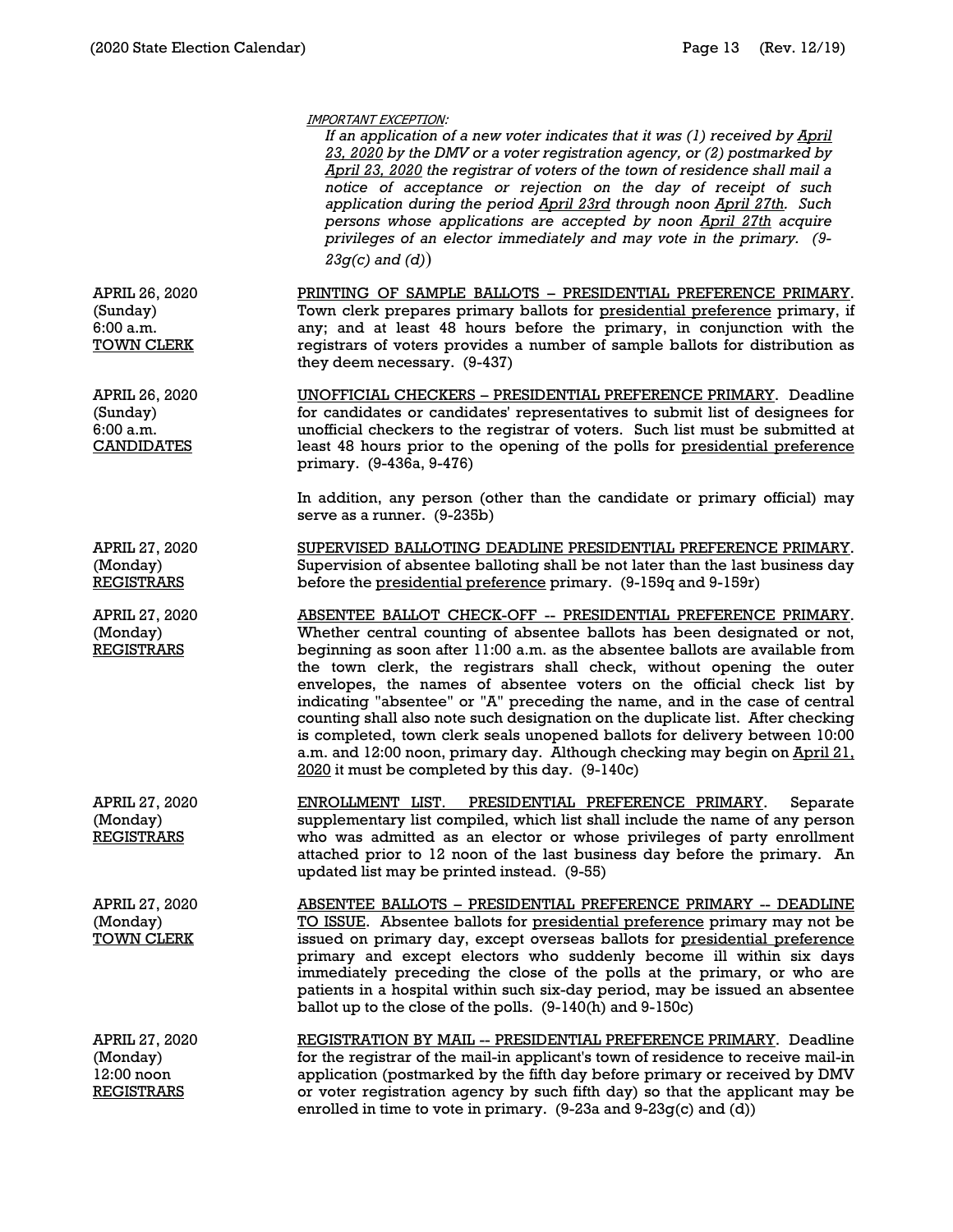| APRIL 27, 2020<br>(Monday)<br><b>REGISTRARS</b>                 | ENROLLMENT LIST – PRESIDENTIAL PREFERENCE PRIMARY. Last day before<br>presidential preference primary to remove electors from registry list (and<br>enrollment list) who have died, become disfranchised or confirmed in writing<br>that they have moved out of town. An elector is deemed to have confirmed in<br>writing that he has moved out of town if (1) the registrars have received a<br>cancellation form or (2) the elector has notified DMV of a change of address<br>out of town concerning a driver's license. (DMV notifies the registrars, and<br>the registrars send Notice of Removal.) The names of persons removed are<br>not sent to the polls and such persons may be restored on primary day only if<br>the registrar is contacted and consents to approve the applicant's request for<br>restoration. (9-32 and 9-35)<br><b>REMOVE FROM INACTIVE LIST.</b> Last day before primary to remove electors                                                                                                                                          |
|-----------------------------------------------------------------|------------------------------------------------------------------------------------------------------------------------------------------------------------------------------------------------------------------------------------------------------------------------------------------------------------------------------------------------------------------------------------------------------------------------------------------------------------------------------------------------------------------------------------------------------------------------------------------------------------------------------------------------------------------------------------------------------------------------------------------------------------------------------------------------------------------------------------------------------------------------------------------------------------------------------------------------------------------------------------------------------------------------------------------------------------------------|
|                                                                 | from inactive registry list (and enrollment list) who were sent a Confirmation<br>of Voting Residence Notice four years ago and did not respond within thirty<br>days after it was sent (and were never restored to the active list). (9-35)                                                                                                                                                                                                                                                                                                                                                                                                                                                                                                                                                                                                                                                                                                                                                                                                                           |
| APRIL 27, 2020<br>(Monday)<br>$12:00$ noon<br><b>REGISTRARS</b> | REGISTRATION AND ENROLLMENT CUT-OFF IN PERSON - PRESIDENTIAL<br>PREFERENCE PRIMARY. Deadline for registering in person with the registrar<br>of voters or town clerk of the town of residence and deadline for enrolling in<br>person with the registrar of voters for voting in presidential preference<br>primary. Deadline for cross-town registrations to be received by registrar of<br>town of residence.                                                                                                                                                                                                                                                                                                                                                                                                                                                                                                                                                                                                                                                        |
|                                                                 | Applications from servicemen and persons out of the country under Secs. 9-<br>26 and 9-23a may be received throughout the day. (9-19e, 9-23a, 9-56 and 9-<br>57)                                                                                                                                                                                                                                                                                                                                                                                                                                                                                                                                                                                                                                                                                                                                                                                                                                                                                                       |
| APRIL 28, 2020<br>(Tuesday)<br>6:00 a.m. to                     | PRIMARY. Presidential preference primary. (Sec. 9-476). Hours: 6:00 a.m. to<br>$8:00$ p.m. $(9-425)$                                                                                                                                                                                                                                                                                                                                                                                                                                                                                                                                                                                                                                                                                                                                                                                                                                                                                                                                                                   |
| 8:00 p.m.                                                       | <b>ABSENTEE BALLOTS.</b> In order to be cast at a primary, the absentee ballot<br>must be received by the municipal clerk (1) by the close of the polls if it is<br>mailed or if it is returned by a member of the immediate family of the<br>applicant in person or by the qualified designee of an ill or physically-<br>disabled ballot applicant in person, or (2) by the day before the primary if it<br>is returned in person by the applicant. (9-140b)                                                                                                                                                                                                                                                                                                                                                                                                                                                                                                                                                                                                         |
|                                                                 | All absentee ballots received before 11:00 a.m. of April 27, 2020 are to be<br>delivered to the registrars of voters between 10:00 a.m. and 12:00 noon on<br>primary day. Ballots received after 11:00 a.m. of April 27, 2020 and before<br>6:00 p.m. of primary day are to be delivered at 6:00 p.m. (except that some<br>may be retained until the polls close, if desired, in order to ensure ballot<br>secrecy); and all ballots timely received after 6:00 p.m. are to be delivered at<br>the close of the polls. In municipalities that have central counting of absentee<br>ballots, at close of polls, registrars or assistant registrars shall deliver official<br>check list to moderator of central location for checking. When counting of<br>absentee ballots is complete, moderator delivers check list and other<br>information to head moderator. Absentee ballots may be delivered at other<br>times that are mutually agreed upon by the town clerk and registrar of voters<br>provided such time is not later than the close of the polls. (9-140c) |
|                                                                 | <b>OVERSEAS BALLOTS.</b> Overseas ballots for presidential preference primary<br>may be issued up to the close of the polls. However, they must be received<br>by town clerk by close of the polls on primary day in order to be cast. (9-<br>158c and 9-158g)                                                                                                                                                                                                                                                                                                                                                                                                                                                                                                                                                                                                                                                                                                                                                                                                         |
| APRIL 28, 2020<br>(Tuesday)<br><b>SEC'Y OF THE STATE</b>        | Petition forms for person desiring to<br><u>PRIMARY PETITIONS AVAILABLE.</u><br>oppose party endorsed candidates for state office or the district office of<br>Representative in Congress available from the Secretary of the State                                                                                                                                                                                                                                                                                                                                                                                                                                                                                                                                                                                                                                                                                                                                                                                                                                    |

beginning on this day. (9-404a)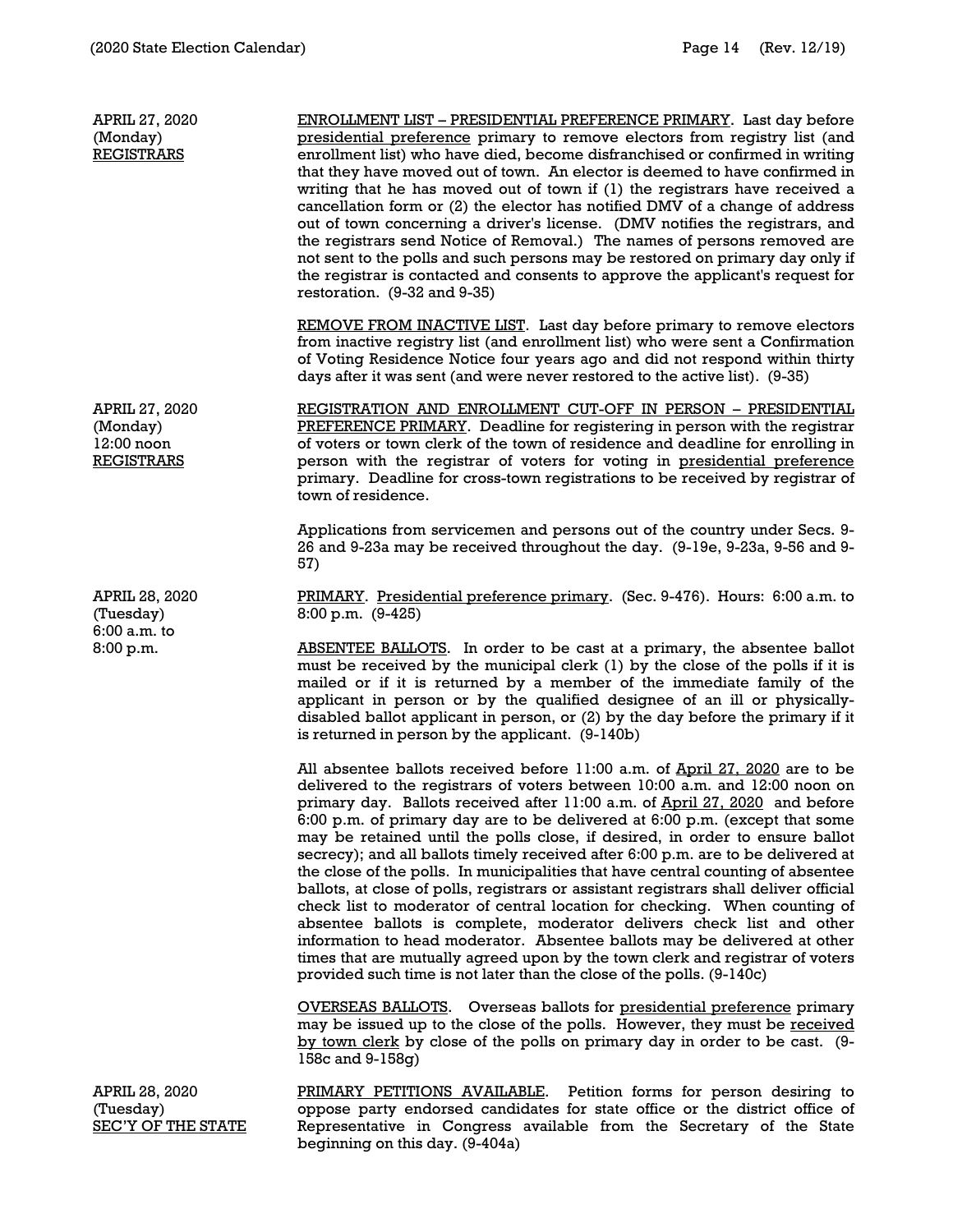| APRIL 29, 2020<br>(Wednesday)<br>2:00 p.m.<br><b>MODERATORS</b>                        | RETURN OF VOTES TO SECRETARY OF THE STATE - PRESIDENTIAL<br>PREFERENCE PRIMARY. Head moderator to forthwith transmit to Secretary of<br>the State one copy of duplicate certificate of votes cast for candidates for<br>presidential preference primary. (9-476).                                                                                                                                                                                                                                                                                                                                                                                                                                                                                                                                                                                                                                                      |
|----------------------------------------------------------------------------------------|------------------------------------------------------------------------------------------------------------------------------------------------------------------------------------------------------------------------------------------------------------------------------------------------------------------------------------------------------------------------------------------------------------------------------------------------------------------------------------------------------------------------------------------------------------------------------------------------------------------------------------------------------------------------------------------------------------------------------------------------------------------------------------------------------------------------------------------------------------------------------------------------------------------------|
|                                                                                        | Final date for moderator in each town to deliver to town clerk one copy of<br>duplicate certificate of votes cast for candidates. (9-314, 9-440 and 9-476)                                                                                                                                                                                                                                                                                                                                                                                                                                                                                                                                                                                                                                                                                                                                                             |
| APRIL 29, 2020 to<br><b>JULY 20, 2020</b><br>(Wednesday - Monday)<br><b>REGISTRARS</b> | REGISTRATION BY MAIL - PRIMARY FOR STATE, DISTRICT AND MUNICIPAL<br>OFFICES -- NOTICE OF ACCEPTANCE OR REJECTION TO BE SENT WITHIN<br>10 DAYS. When an application for registration by mail is received during this<br>period, registrar must send by first class mail a notice of acceptance or<br>rejection within 10 days of receipt of application. The privileges as an elector<br>attach immediately upon approval of the application, and the new elector's<br>name is added to the registry list. If a notice of approval is later returned<br>undelivered, registrars must proceed with a Confirmation of Voting<br>Residence Notice under Conn. Gen. Stat. Sec. 9-35 or Sec. 9-43 and may<br>challenge applicant at polls. $(9-23g(c)$ and $(d))$                                                                                                                                                            |
|                                                                                        | <u>MAY, 2020</u>                                                                                                                                                                                                                                                                                                                                                                                                                                                                                                                                                                                                                                                                                                                                                                                                                                                                                                       |
| MAY 1, 2020<br>(Friday)<br><b>MODERATORS</b>                                           | DISCREPANCY - RECOUNT - PRESIDENTIAL PREFERENCE PRIMARY. Last<br>day for head moderator to order recount of presidential preference primary<br>when there is a discrepancy in returns. (9-310 and 9-311)                                                                                                                                                                                                                                                                                                                                                                                                                                                                                                                                                                                                                                                                                                               |
| MAY 1, 2020<br>(Friday)<br><b>REGISTRARS</b>                                           | NOTICE OF CONFIRMATION OF VOTING RESIDENCE. Last day to send<br>Notice of Confirmation of Voting Residence to electors on the basis of the<br>canvass. (9-35)                                                                                                                                                                                                                                                                                                                                                                                                                                                                                                                                                                                                                                                                                                                                                          |
| MAY 4, 2020<br>(Monday)<br><b>REGISTRARS</b>                                           | VOTER HISTORY - TOWN COMMITTEE PRIMARY. Final day for registrars of<br>voters to update voter registration system to indicate whether the eligible<br>voters on the registry list voted in the town committee primary and, if so, if<br>the voted in person or by absentee ballot. (9-50b)                                                                                                                                                                                                                                                                                                                                                                                                                                                                                                                                                                                                                             |
| MAY 5, 2020<br>(Tuesday)<br><b>MODERATORS</b>                                          | DISCREPANCY RECOUNT - PRESIDENTIAL PREFERENCE PRIMARY. Last day<br>to conduct discrepancy recount presidential preference primary. (9-311)                                                                                                                                                                                                                                                                                                                                                                                                                                                                                                                                                                                                                                                                                                                                                                             |
| MAY 5, 2020 to<br>MAY 26, 2020<br>(Tuesday - Tuesday)<br>POLITICAL PARTIES             | CONVENTIONS. Period of time when major party conventions to endorse<br>candidates for district office must be held. Party-endorsed candidates must<br>file with the Secretary of the State a certificate of endorsement signed by<br>candidates and attested by either (1) the chairman or presiding officer of the<br>convention or $(2)$ the secretary of the convention not later than 4:00 p.m. of<br>the fourteenth day following close of convention. In order to primary, a 15%<br>candidate must file with the Secretary of the State a certificate signed by him,<br>stating that he received 15% of the convention vote on any roll call, and<br>attested by either (1) the chairman or presiding officer of the convention or<br>(2) the secretary of the convention plus statement of consent not later than<br>4:00 p.m. of the fourteenth day following close of convention. (9-383, 9-388<br>and 9-400) |

If a state convention voted that roll call be taken by town delegation, chairmen of town delegations to State Convention file list of names and votes of each delegate with Secretary of the State within 48 hours after the close of State Convention. (9-385a)

Forthwith upon the close of a state convention, its chairman must file with the Secretary of the State the names and full residence addresses of persons selected by such convention as the nominees of such party for electors of president and vice-president in accordance with Sec. 9-175. (9-388)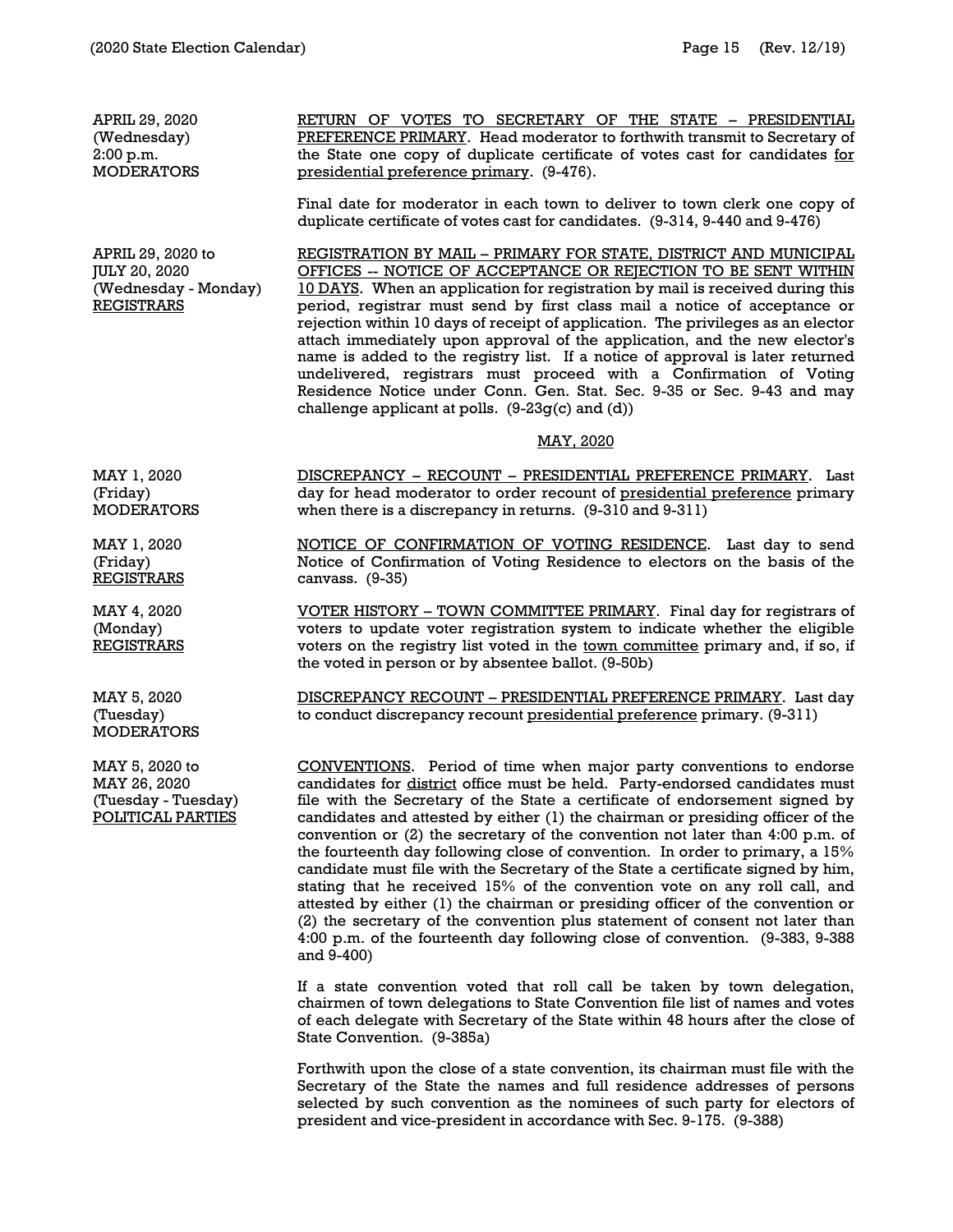| MAY 8, 2020<br>(Friday)<br><b>TOWN CLERK</b>                                | <b>ABSENTEE BALLOTS - REPORT - PRESIDENTIAL PREFERENCE PRIMARY. Last</b><br>day for town clerk to file with Secretary of the State statement accounting for<br>number of absentee voting forms and challenged ballot forms used at<br>presidential preference primary. (9-139c and 9-232e)                                                                                                                                                                                                                                                                                                                                                                                                                                                                                                                                                                                                                                                              |
|-----------------------------------------------------------------------------|---------------------------------------------------------------------------------------------------------------------------------------------------------------------------------------------------------------------------------------------------------------------------------------------------------------------------------------------------------------------------------------------------------------------------------------------------------------------------------------------------------------------------------------------------------------------------------------------------------------------------------------------------------------------------------------------------------------------------------------------------------------------------------------------------------------------------------------------------------------------------------------------------------------------------------------------------------|
| MAY 8, 2020<br>(Friday)<br><b>TOWN CLERK</b>                                | <b>MACHINE REPORTS - TOWN COMMITTEE PRIMARY.</b> Reports of machine<br>mechanics and party watchers provided for in Sections 9-244 and 9-246 from<br>town committee primary to be kept by town clerk through this day. (9-245<br>and 9-436)                                                                                                                                                                                                                                                                                                                                                                                                                                                                                                                                                                                                                                                                                                             |
| MAY 8, 2020<br>(Friday)<br><b>TOWN CLERK</b>                                | PRIMARY FORMS - TOWN COMMITTEE PRIMARY. Town clerk destroys if no<br>contest is pending, and no subpoena is issued by the State Elections<br>Enforcement Commission, the following forms used at the town committee<br>primary: sealed depository envelopes by district containing inner and outer<br>envelopes from which absentee ballots have been removed, together with<br>the contents of serially-numbered outer envelopes marked "rejected"; all<br>executed absentee ballot applications and direction by registrar forms; the<br>numerical list of serially-numbered absentee envelopes issued; the list of<br>applicants who have been issued more than one absentee ballot under Sec. 9-<br>153c; all unused printed absentee ballots; absentee ballots received after the<br>polls close; and list of absentee ballot applicants who returned their absentee<br>ballots. $(9-140(e), 9-150a(f), 9-150b(f), (h)$ and (j), and $9-153c(c)$ ) |
| MAY 11, 2020<br>(Monday)<br><b>REGISTRARS</b>                               | PARTY TRANSFER -- STATE, DISTRICT AND MUNICIPAL OFFICE PRIMARY.<br>Last day that an enrolled elector can transfer from one party to another and<br>be eligible to vote in state, district or municipal office primary of new party.<br>$(9-59)$                                                                                                                                                                                                                                                                                                                                                                                                                                                                                                                                                                                                                                                                                                         |
| MAY 12, 2020<br>(Tuesday)                                                   | VOTING MACHINES - PRESIDENTIAL PREFERENCE PRIMARY.<br>Voting<br>machines used at presidential preference primary to remain locked through<br>this date. $(9-447)$                                                                                                                                                                                                                                                                                                                                                                                                                                                                                                                                                                                                                                                                                                                                                                                       |
| MAY 12, 2020<br>(Tuesday)<br><b>CANDIDATES</b><br><b>AND ELECTORS</b>       | COMPLAINT - PRESIDENTIAL PREFERENCE PRIMARY. Last day for bringing<br>complaint to the Superior Court contesting ruling of official or count of votes<br>at presidential preference primary. (9-329a)                                                                                                                                                                                                                                                                                                                                                                                                                                                                                                                                                                                                                                                                                                                                                   |
| MAY 13, 2020<br>(Wednesday)<br><b>REGISTRARS</b><br><b>TOWN CLERK</b>       | POLLING PLACE -- ADJACENT DISTRICT -- PRIMARY. Last day for registrars,<br>when necessary, to designate to the town clerk a polling place in an adjacent<br>voting district for state, district and municipal primary. Within 10 days after<br>such filing, town clerk to publish notice. (9-168b)                                                                                                                                                                                                                                                                                                                                                                                                                                                                                                                                                                                                                                                      |
| MAY 13, 2020<br>(Wednesday)<br>LEGISLATIVE BODY                             | VOTING DISTRICTS - PRIMARY. Last day to make changes in the boundaries<br>of voting districts for state, district and municipal primary. (9-169)                                                                                                                                                                                                                                                                                                                                                                                                                                                                                                                                                                                                                                                                                                                                                                                                        |
| MAY 13, 2020<br>(Wednesday)<br><b>TOWN CHAIRMEN</b>                         | NOTICE OF CAUCUS. Last day to publish notice of endorsement caucus, if<br>caucus is the endorsing authority for municipal office, if caucus is held on May<br>19, 2020. If caucus is held May 26, 2020, then May 20, 2020 is the last day.<br>Notice must be published at least 5 full days before the caucus. Date of<br>caucus and date of publication are excluded. Party rules may require earlier<br>notice. (9-390)                                                                                                                                                                                                                                                                                                                                                                                                                                                                                                                               |
| MAY 19, 2020 to<br>MAY 26, 2020<br>(Tuesday - Tuesday)<br>POLITICAL PARTIES | PARTY ENDORSEMENT. Endorsement by major party for municipal office by<br>town committee, caucus or convention between these days. (9-390 and 9-<br>391)<br>No party may endorse more candidates for municipal office than number for                                                                                                                                                                                                                                                                                                                                                                                                                                                                                                                                                                                                                                                                                                                    |

which an elector may vote. (9-414)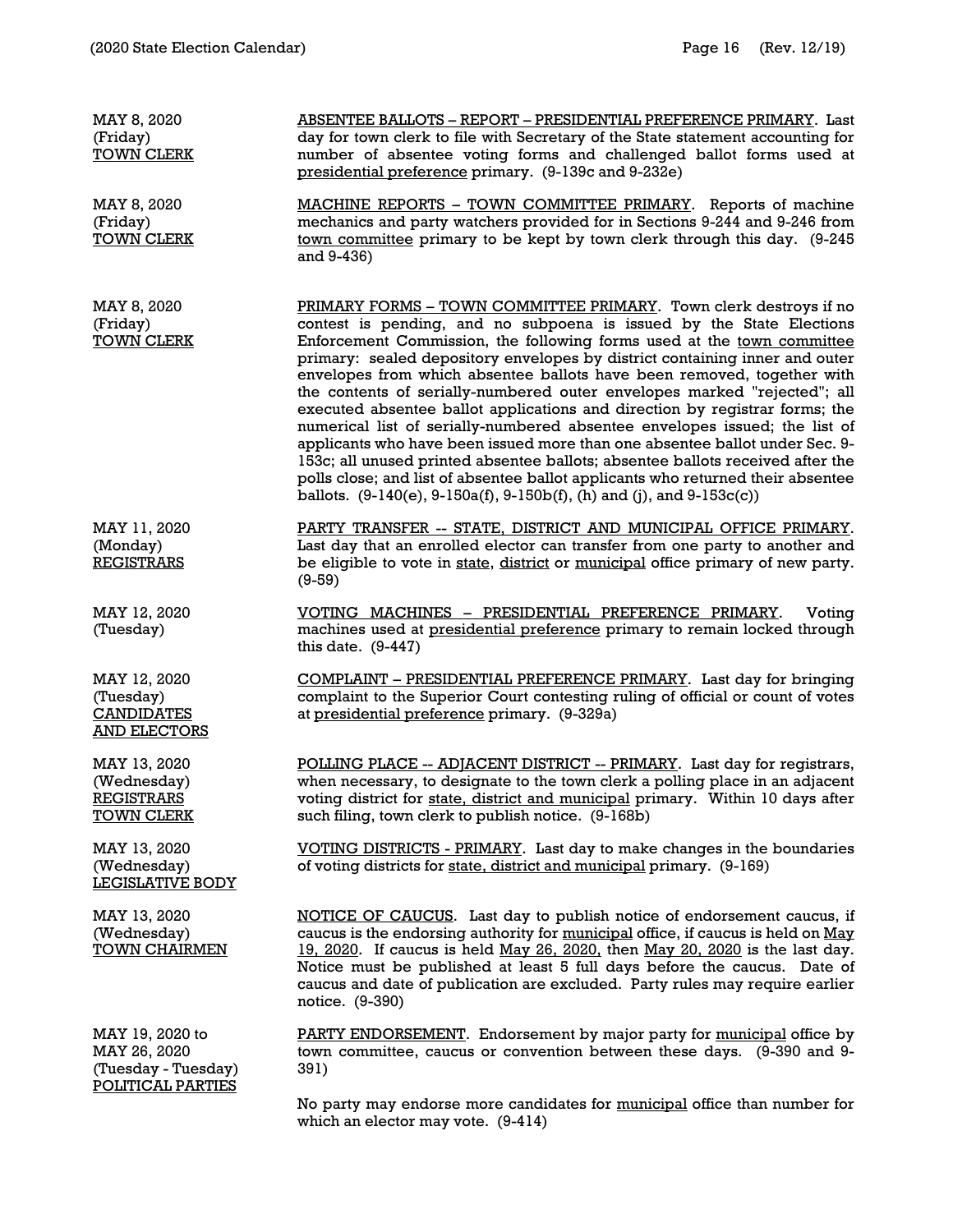MAY 19, 2020 to JUNE 9, 2020 (Tuesday – Tuesday) POLITICAL PARTIES PARTY ENDORSEMENT – STATE AND DISTRICT OFFICE -- CERTIFICATION. Certificates of party endorsement for state and district offices must be filed with the Secretary of the State signed by candidate and attested by either (1) the chairman or presiding officer of the convention or (2) the secretary of the convention not later than 4:00 p.m. of the fourteenth day following close of convention. In order to primary, a 15% candidate must file with the Secretary of the State a certificate signed by him, stating that he received 15% of the convention vote on any roll call, and attested by either (1) the chairman or presiding officer of the convention or (2) the secretary of the convention plus statement of consent not later than 4:00 p.m. of the fourteenth day following close of convention. (9-383, 9-388 and 9-400) MAY 26, 2020 (Wednesday) **REGISTRARS** PRIMARY PETTIONS – AVAILABLE. Primary petitions persons desiring to oppose candidates of major party for municipal offices shall be available from the registrars of voters on the seventy-seventh day preceding the primary for such office. (9-409) MAY 26, 2020 (Wednesday) SEC'Y OF THE STATE PRIMARY PETITIONS - AVAILABLE. Petitions forms for persons desiring to oppose candidates for the district offices of state senator or state representative shall be available from the Secretary of the State on the seventy-seventh day preceding the primary for such office. (9-404a) JUNE, 2020 JUNE 2, 2020 to JUNE 9, 2020 (Tuesday - Tuesday) 4:00 p.m. POLITICAL PARTIES TOWN CLERK PARTY ENDORSEMENTS – MUNICIPAL OFFICE - CERTIFICATION. Certification by a major political party to **Secretary of the State** of party endorsement for municipal office to be voted upon at a state election must occur not later than fourteen days after making such endorsement. Each endorsement must be certified by either the chairman or presiding officer or the secretary of the town committee, caucus or convention which made the endorsement; the certification must be signed by the endorsed candidate(s). Such certificate must be filed not later than  $4:00$  p.m. of the fourteenth day after the close of such town committee meeting, caucus or convention. Clerk must forthwith publish notice indicating that a list of candidates is on file with the Secretary of the State. (9-391 and 9-395) JUNE 9, 2020 (Tuesday) REGISTRARS PRIMARY PETITIONS - FILING. Primary petitions for opposing candidates of major party for state office or district office including Representative in Congress must be submitted to the respective registrars of voters by 4:00 p.m. of the sixty-third day preceding the primary. Registrars must be in their offices between 1:00 p.m. and 4:00 p.m. to accept petitions. (9-400) JUNE 9, 2020 (Tuesday) 4:00 p.m. **REGISTRARS** PRIMARY PETITIONS -- FILING. Primary petitions for opposition candidates of a major party for municipal offices must be submitted to respective registrars by 4:00 p.m. of the sixty-third day preceding the primary. Registrars of voters, deputy registrar or assistant registrar must be in their office or office facilities between 1:00 p.m. and 4:00 p.m. to accept petitions. (9-405 and 9- 406) REGISTRARS TOWN CLERK NOTICE OF PRIMARY. On filing of valid petition for municipal office, and after checking the same, registrar notifies town clerk that primary is to be held and clerk publishes registrar's notice and information concerning candidates, primary date, hours, and location of polls, files one copy with Secretary of the State, and records said notice. If central counting designated by the registrars, the notice of primary shall include such central location. (9- 147a and 9-435) TOWN CLERK **PRINTING ABSENTEE BALLOTS**. Immediately after all the challenge candidates for municipal offices are known from the registrars, and candidates for all the state and district offices are known from the Secretary of the State, the town clerk must begin making arrangements to have the

absentee ballots for the primary printed. (9-135b(a))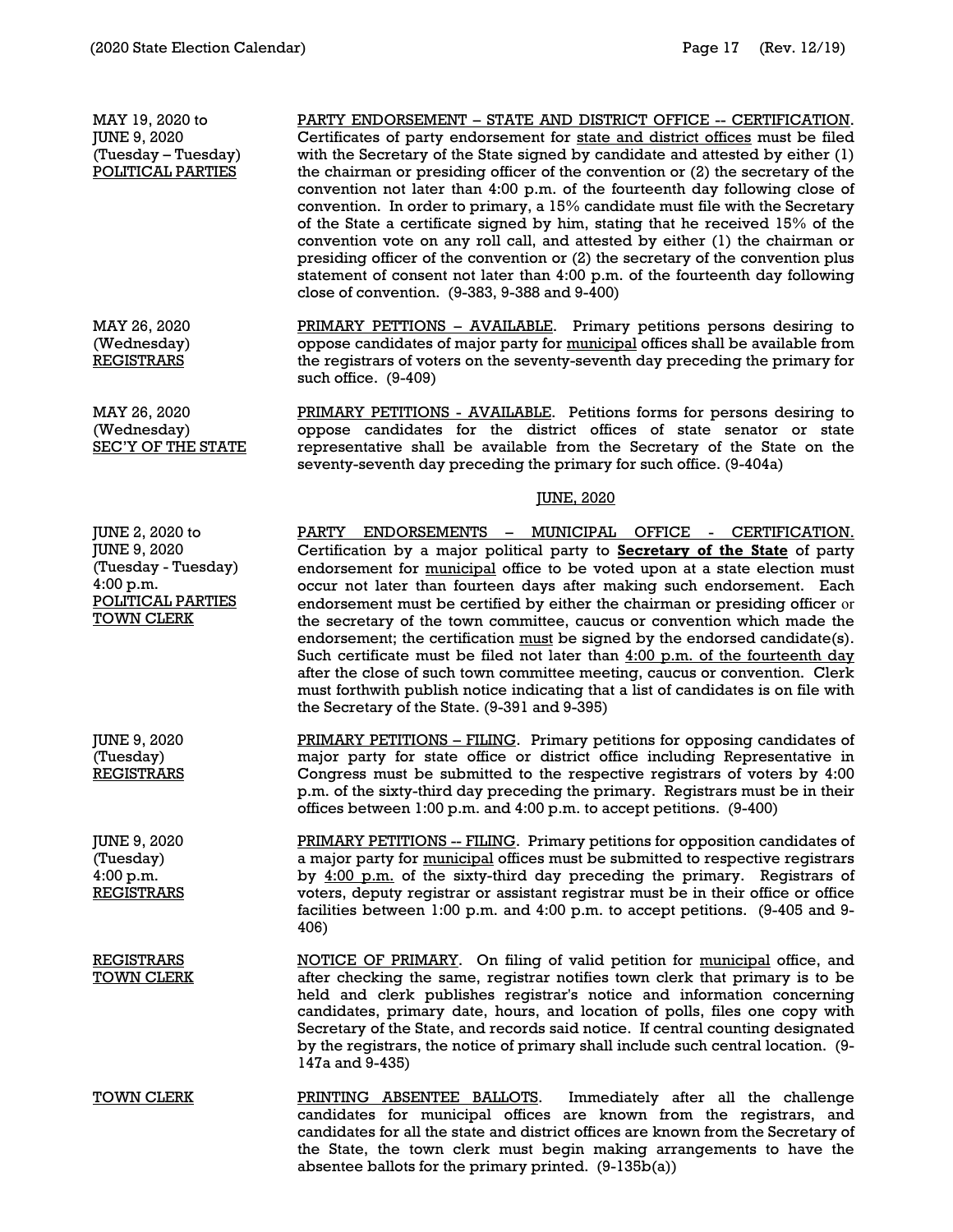| <b>TOWN CLERK</b>                                     | SAMPLE ABSENTEE BALLOT AVAILABLE. A layout model of each different<br>absentee ballot shall be available for public inspection at town clerk's office<br>prior to printing. $(9-135b(b))$                                                                                                                                                                                                                                                                                                                                                                                                                                                                                                                                 |
|-------------------------------------------------------|---------------------------------------------------------------------------------------------------------------------------------------------------------------------------------------------------------------------------------------------------------------------------------------------------------------------------------------------------------------------------------------------------------------------------------------------------------------------------------------------------------------------------------------------------------------------------------------------------------------------------------------------------------------------------------------------------------------------------|
| <b>TOWN CLERK</b>                                     | ABSENTEE BALLOTS--FILING.<br>Immediately upon receiving the printed<br>absentee ballots, municipal clerk must file a printed absentee ballot for the<br>municipality or for each different political subdivision, as the case may be,<br>with Secretary of the State, and file an affidavit as to number of such ballots<br>printed. $(9-135b(c))$                                                                                                                                                                                                                                                                                                                                                                        |
| <u>TOWN CLERK</u>                                     | BLANK BALLOTS TO ELECTORS TEMPORARILY LIVING (OR EXPECTING TO<br>BE TRAVELING) OUTSIDE U.S. AND TO SERVICEMEN, SPOUSES AND<br><b>DEPENDENTS WHETHER LIVING WITHIN OR OUTSIDE U.S.</b> Beginning as<br>soon as possible after a complete list of candidates is available, blank ballots<br>(for all offices being contested at the state, district and municipal primary),<br>together with a complete list of candidates, should be sent to electors<br>residing (or expecting to be traveling) outside the United States and to<br>servicemen, spouses and dependents whether living within or outside the<br>United States who have applied for an absentee ballot and are eligible to vote<br>in the primary. (9-153f) |
| <b>REGISTRARS</b>                                     | Registrars may direct the clerk to mail such blank ballot set to a qualified<br>elector or applicant for admission as an elector who (1) is living outside the<br>U.S. or (2) is a member of the armed forces, spouse or dependent. Town<br>clerk also may so act on his own motion. (9-153d)                                                                                                                                                                                                                                                                                                                                                                                                                             |
| JUNE 16, 2020<br>(Tuesday)<br><b>REGISTRARS</b>       | PRIMARY PETITIONS FILED WITH SEC'Y OF THE STATE. For State and<br>District primary petitions, the Registrars of voters shall forthwith certify on<br>each such page the number of signers of the page who were enrolled party<br>members and forthwith file such certified page in person or by mail with the<br>Secretary of the State within seven days after receipt of the page. (9-404c)                                                                                                                                                                                                                                                                                                                             |
| JUNE 27, 2020<br>(Saturday)<br><b>TOWN CLERK</b>      | <b>OVERSEAS BALLOT - PRIMARY.</b> Beginning this date, the primary overseas<br>ballot is available from town clerk upon application properly made if<br>Congressional primary is being held. (9-158c)                                                                                                                                                                                                                                                                                                                                                                                                                                                                                                                     |
| <b>REGISTRARS</b>                                     | Registrars may direct the clerk to mail such overseas ballot set to an eligible<br>U.S. citizen, and the town clerk may also so act on his own motion, but such<br>ballot shall not be counted unless a prescribed application is received by the<br>town clerk prior to primary day. (9-153d)                                                                                                                                                                                                                                                                                                                                                                                                                            |
| <b>JUNE 29, 2020</b><br>(Monday)<br><b>TOWN CLERK</b> | MACHINE REPORTS - PRESIDENTIAL PREFERENCE PRIMARY. Reports of<br>machine mechanics and party watchers provided for in Sections 9-244 and 9-<br>246 from presidential preference primary to be kept by town clerk through<br>this day. (9-245 and 9-436)                                                                                                                                                                                                                                                                                                                                                                                                                                                                   |
| JUNE 29, 2020<br>(Monday)<br><b>REGISTRARS</b>        | VOTER HISTORY - PRESIDENTIAL PREFERENCE PRIMARY. Final day for<br>registrars of voters to update voter registration system to indicate whether<br>the eligible voters on the registry list voted in the presidential preference<br>primary and, if so, if the voted in person or by absentee ballot. (9-50b)                                                                                                                                                                                                                                                                                                                                                                                                              |
|                                                       | <u>JULY, 2020</u>                                                                                                                                                                                                                                                                                                                                                                                                                                                                                                                                                                                                                                                                                                         |
| JULY 2, 2020<br>(Thursday)<br><b>MINOR PARTIES</b>    | <b>MINOR PARTY RULES.</b> Minor parties must have filed with the Secretary of the<br>State, by this date, party rules regulating the manner in which the party<br>nominates candidates for public offices for which it has minor party status.<br>One copy of revised local party rules (and any amendments thereto) must<br>also be filed forthwith with town clerk. (9-372(6), 9-374 and 9-375)                                                                                                                                                                                                                                                                                                                         |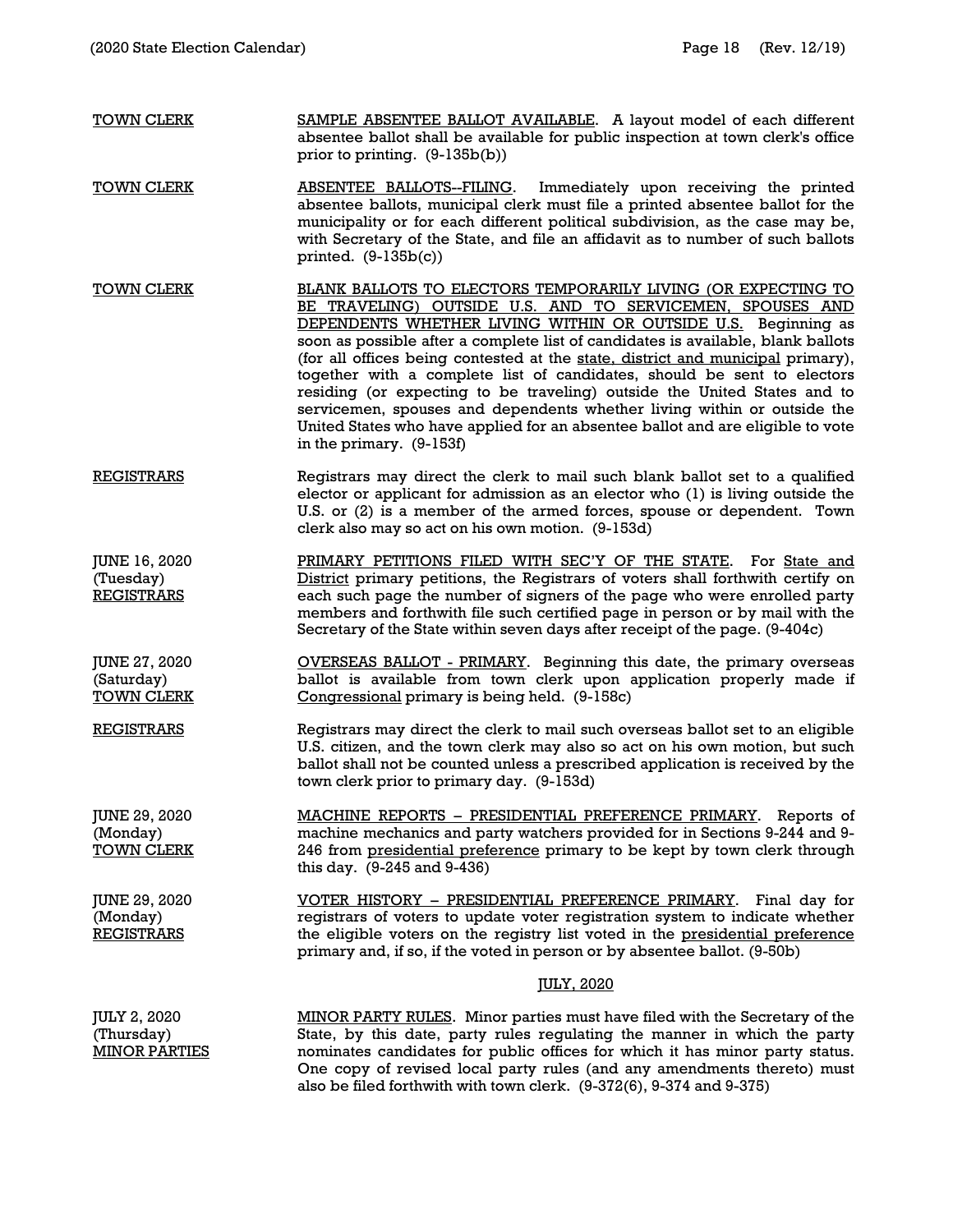JULY 8, 2020 to AUGUST 4, 2020 (Wednesday - Tuesday) INSTITUTIONAL ADMINISTRATORS AND REGISTRARS SUPERVISED BALLOTING DESIGNATION - PRIMARY. In order to have supervised absentee balloting in a nursing home or rest home, etc., with less than 20 electors a written designation must be made between these dates by either registrar of voters or the administrator of the institution, for the state, district, or municipal primary. These deadlines do not apply to a nursing home or rest home, etc., with 20 or more electors because supervised voting is mandated at such institutions. (9-159q and 9-159r) JULY 10, 2020 (Friday) **REGISTRARS** POLLING PLACES -- PRIMARY. Last day to determine polling places for state, district and municipal primary. Polling places may be changed within thirtyone day period only if town clerk and registrars of voters unanimously find that polling place has been rendered unusable. If polling place found unusable, another polling place must be designated forthwith and adequate notice of such change published. (9-168 and 9-169) JULY 10, 2020 (Friday) REGISTRARS CERTIFICATION OF LOCATION OF POLLING PLACE - PRIMARY. The registrars of voters shall certify to the Secretary of the State the location of each polling place that will be used at the primary. They certification shall detail the name, address, relevant contact information and corresponding district information associated with each polling place to be used at the state, district or municipal primary. (9-228a) JULY 13, 2020 to JULY 22, 2020 (Monday - Wednesday) REGISTRARS NOTICE OF 14TH DAY BEFORE PRIMARY ENROLLMENT SESSION. If state, district or municipal primary will be held, notice must be published at least once on or between any of these dates of the enrollment session to be held on July 28, 2020; such notice shall state that the registrars will, at such time, hear requests by persons removed for adding their names to the registry list. This newspaper notice need not be a legal notice. (9-37 and 9-53) JULY 21, 2020 (Tuesday) REGISTRARS DESIGNATION OF COUNTING -- ABSENTEE BALLOTS. Last day for registrars to designate in writing to the town clerk the location for the counting of absentee ballots for state, district or municipal primary. Such location shall be published by the town clerk in the notice for the primary. (9-147a) JULY 21, 2020 (Tuesday) TOWN CLERK REGISTRARS ABSENTEE BALLOTS. Absentee ballots for state, district or municipal primary become available on this day. (9-135 and 9-140(f)) Registrars of voters may direct town clerk to mail absentee ballot forms to a qualified elector or applicant for admission as an elector who (1) is living outside the U.S. or (2) is a member of the armed forces or the spouse or dependent of a member of the armed forces living where such member is stationed. Town clerk also may so act on his own motion. (9-133f, 9-140(f) and 9-153d) JULY 21, 2020 (Tuesday) REGISTRARS AND TOWN CLERK CERTIFICATE OF BALLOT ORDER - PRIMARY. The registrars of voters and municipal clerk shall jointly certify to the Secretary of the State the number of ballots for each polling place in the municipality that have been ordered for the state, district or municipal primary. If the registrars of voters and municipal clerk fail to certify the number of ballots ordered, they shall order a number of ballots equal to the total number of registered voters in their municipality. (9-255a) JULY 21, 2020 to AUGUST 6, 2020 (Tuesday - Thursday) REGISTRARS REGISTRATION BY MAIL -- PRIMARY FOR STATE, DISTRICT AND MUNICIPAL OFFICES -- NOTICE OF ACCEPTANCE OR REJECTION TO BE SENT ON DAY OF RECEIPT. When an application for registration by mail is received during the period beginning on the 21st day before a primary and ending on the fifth day before a primary, registrar must send by first class mail a notice of acceptance or rejection on day of receipt of application. The privileges as an elector attach immediately upon approval of the application, and the new

> elector's name is added to the registry list. If a notice of approval is later returned undelivered, registrars must proceed with confirmation of voting residence notice under Conn. Gen. Stat. Sec. 9-35 or Sec. 9-43 and may

challenge applicant at polls. (9-23g(c) and (d))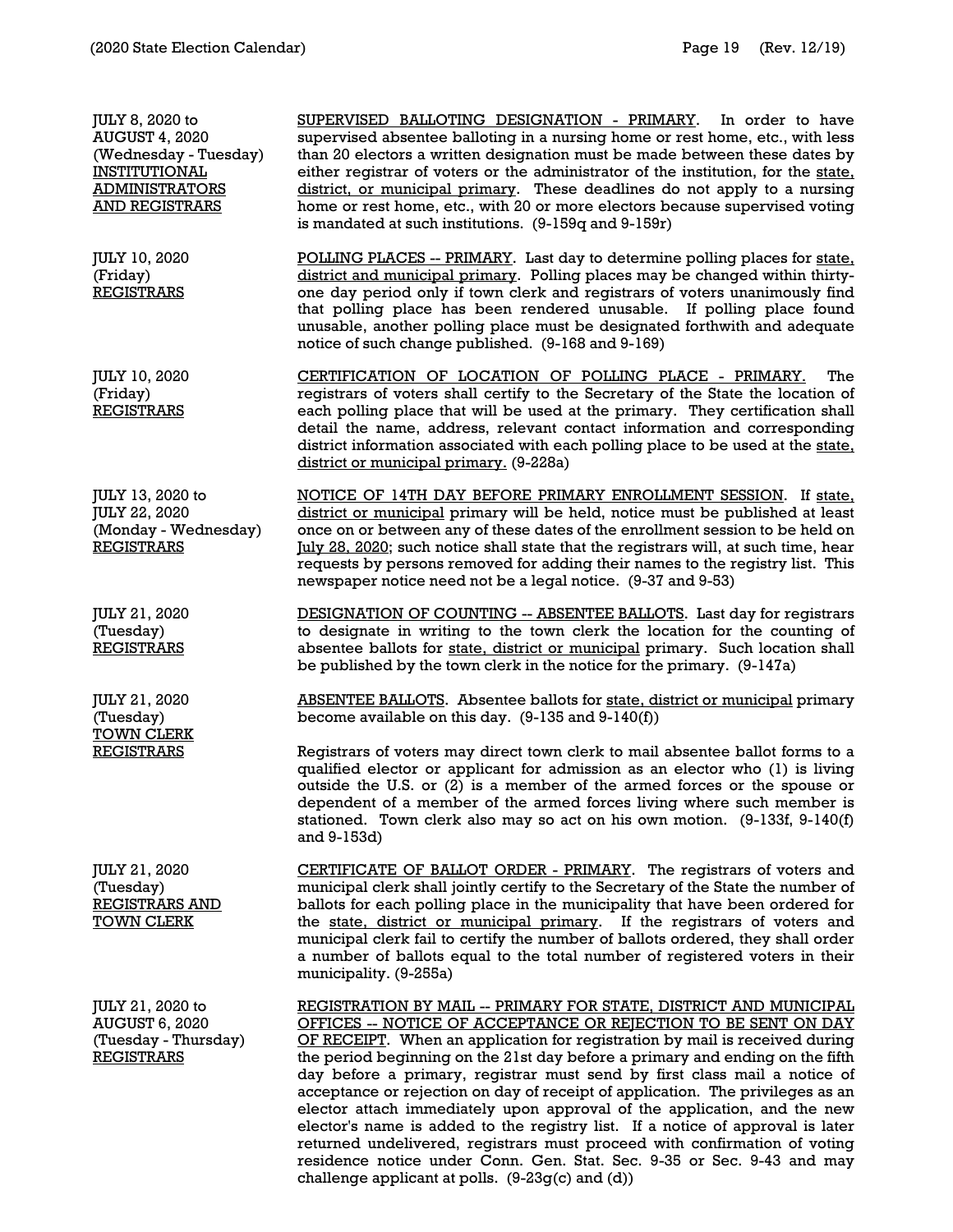TOWN CLERK

| JULY 21, 2020<br>(Tuesday)<br><b>REGISTRARS</b><br><b>CANDIDATES</b>                                         | LISTS OF PRIMARY OFFICIALS - PRIMARY. Last day for candidates to submit<br>to registrar lists of desired primary day officials for state, district and<br>municipal primary. Registrar must notify all candidates of their right to submit<br>a list of designees. (9-436)                                                                                                                                                                                                                                                                                                                                                                                                                                                                                                                                                                                                                                                                     |
|--------------------------------------------------------------------------------------------------------------|------------------------------------------------------------------------------------------------------------------------------------------------------------------------------------------------------------------------------------------------------------------------------------------------------------------------------------------------------------------------------------------------------------------------------------------------------------------------------------------------------------------------------------------------------------------------------------------------------------------------------------------------------------------------------------------------------------------------------------------------------------------------------------------------------------------------------------------------------------------------------------------------------------------------------------------------|
| <b>REGISTRARS</b>                                                                                            | <b>CERTIFICATION OF MODERATORS - PRIMARY.</b> The registrars of voters shall,<br>prior to each election or primary, provide a written report to the Secretary of<br>the State setting forth the names and addresses of each moderator for each<br>polling place location to be used at the state, district and municipal primary.<br>$(9-228a)$                                                                                                                                                                                                                                                                                                                                                                                                                                                                                                                                                                                                |
| JULY 28, 2020<br>(Tuesday)<br><b>REGISTRARS</b>                                                              | PRIMARY ENROLLMENT SESSION. If primary is to be held, mandatory<br>enrollment session must be held on this date (14th day before primary day)<br>for the purpose of registration and/or enrollment of electors entitled to vote<br>in state, district or municipal office primary. At least two consecutive hours<br>required, between the hours of 12:00 noon and 9:00 p.m. (9-51)                                                                                                                                                                                                                                                                                                                                                                                                                                                                                                                                                            |
|                                                                                                              | If primary is to be held, registrars must also hold a session to hear requests<br>for adding names to the registry list by persons removed. This session may<br>be held simultaneously with the enrollment session. (9-37)                                                                                                                                                                                                                                                                                                                                                                                                                                                                                                                                                                                                                                                                                                                     |
|                                                                                                              | In addition, if your town's population is over 25,000, mandatory registration<br>session must be held on this date. Hours: any two hours between 5:00 p.m.<br>and 9:00 p.m. (9-17)                                                                                                                                                                                                                                                                                                                                                                                                                                                                                                                                                                                                                                                                                                                                                             |
|                                                                                                              | AUGUST, 2020                                                                                                                                                                                                                                                                                                                                                                                                                                                                                                                                                                                                                                                                                                                                                                                                                                                                                                                                   |
| AUGUST 1, 2020 to<br>NOVEMBER 1, 2020<br>(Saturday - Sunday)<br><u>TOWN CLERK</u>                            | <b>JUSTICES OF THE PEACE.</b> Application to town clerk of persons who are not<br>members of major parties. Not later than August 1, 2020, town clerk to send<br>written notice to each incumbent justice of the peace appointed under Sec. 9-<br>184c (unaffiliated and members of minor parties). (9-184c)                                                                                                                                                                                                                                                                                                                                                                                                                                                                                                                                                                                                                                   |
| <b>AUGUST 4, 2020</b><br>(Tuesday)<br><b>REGISTRARS</b>                                                      | ABSENTEE BALLOT CHECK-OFF. STATE, DISTRICT AND MUNICIPAL<br>PRIMARY. Whether central counting of absentee ballots has been designated<br>or not, beginning as soon after 11:00 a.m. as the absentee ballots are<br>available from the town clerk, the registrars may begin checking the<br>absentee ballots on this day and each weekday before the state, district or<br>municipal primary. The ballots shall be checked not later than the last<br>weekday before the primary. The registrars shall check without opening the<br>outer envelopes the names of such absentee voters on the official check list to<br>be used at such primary by indicating "Absentee" or "A" preceding such<br>name, and in the case of central counting shall also note such designation on a<br>duplicate list. After checking is completed, town clerk seals unopened<br>ballots for delivery between 10:00 a.m. and 12:00 noon, primary day. (9-<br>140c) |
| <b>AUGUST 4, 2020</b><br>(Tuesday)<br><b>INSTITUTIONAL</b><br><b>ADMINISTRATORS</b><br><b>AND REGISTRARS</b> | SUPERVISED BALLOTING DESIGNATION - PRIMARY. Last day to request<br>supervised absentee balloting in a nursing home or rest home, etc., with less<br>than 20 electors. A written designation must be made by this date by either<br>registrar of voters or the administrator of the institution, for the state, district,<br>or municipal primary. This deadline does not apply to a nursing home or rest<br>home, etc., with 20 or more electors because supervised voting is mandated<br>at such institutions. (9-159q and 9-159r)                                                                                                                                                                                                                                                                                                                                                                                                            |
| <b>AUGUST 4, 2020</b><br>(Tuesday)<br>LEGISLATIVE BODY                                                       | VOTING DISTRICTS - ELECTION. Last day to make changes in the boundaries<br>of voting districts for November 3rd state election. (9-169)                                                                                                                                                                                                                                                                                                                                                                                                                                                                                                                                                                                                                                                                                                                                                                                                        |
| <b>AUGUST 4, 2020</b><br>(Tuesday)<br><b>REGISTRARS</b>                                                      | POLLING PLACE -- ADJACENT DISTRICT -- ELECTION.<br>Last day for<br>registrars, when necessary, to designate to the town clerk a polling place in<br>an adjacent voting district for November 3rd state election. Within 10 days                                                                                                                                                                                                                                                                                                                                                                                                                                                                                                                                                                                                                                                                                                                |

after such filing, town clerk to publish notice. (9-168b)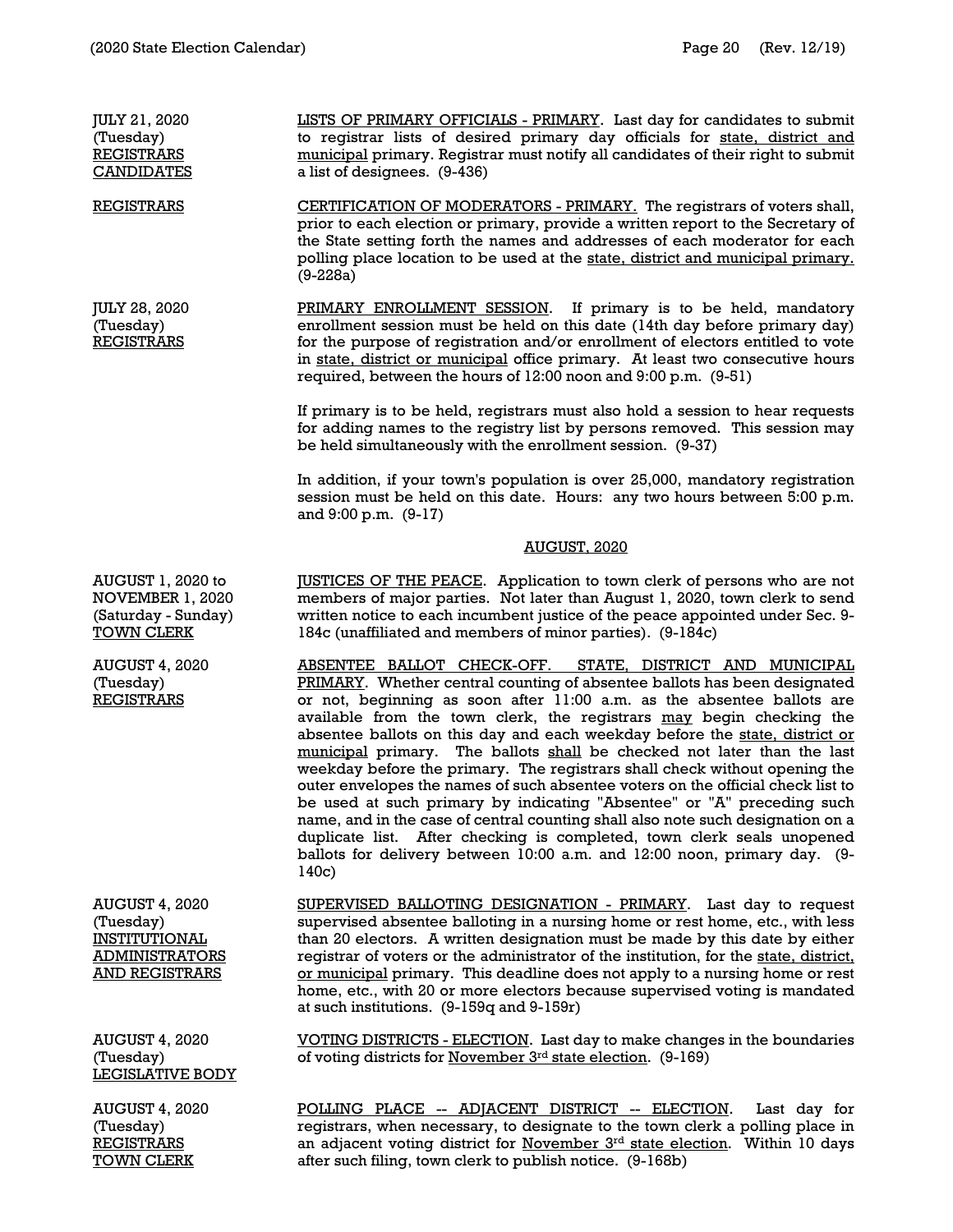AUGUST 5, 2020 (Wednesday) 4:00 p.m. CANDIDATES TOWN CLERK of the State nominating petitions for state, district or municipal office. Deadline 4:00 p.m. Town clerk or assistant town clerk must be in his office between 1:00 p.m. and 4:00 p.m. to accept petitions. (9-453i) Clerk must file each petition page with Secretary of the State within 2 weeks after receiving it. (9-453n) AUGUST 5, 2020 (Wednesday) TOWN CLERK REGISTRARS SPECIAL 90-DAY MILITARY BLANK BALLOT -- ELECTION. The special 90-day arguments re. local questions (option). (9-140(d) and 9-369b) persons or town clerk may so act on his own motion. (9-153d) AUGUST 5, 2020 (Wednesday) WRITE-IN **CANDIDATES** WRITE-IN REGISTRATION -- ALL OFFICES EXCEPT PRESIDENT. First day that of the State.  $(9-373a)$ AUGUST 6 2020 (Thursday) REGISTRATION AND ENROLLMENT CUT-OFF (BY-MAIL) - PRIMARY.

REGISTRARS

AUGUST 7, 2020 thru AUGUST 11, 2020 (Friday - Tuesday) REGISTRARS

NOMINATING PETITIONS. Last day for filing with town clerk or the Secretary

military blank ballot for all offices for military contingencies becomes available this day upon application properly made. (Sec. 9-153e). Constitutional Pamphlet. (Secs. 2-30a, 9-140(d)). Explanatory text and/or

Registrars may direct the clerk to mail such special ballot set to qualified

write-in candidates for any office being contested at November 3, 2020 election, except president, may register as write-in candidates with Secretary

Deadline for registering and/or enrolling for voting in primary for state, district or municipal office unless register in person with town clerk or registrar or unless file application for enrollment in person with registrar of voters. (9-23g, 9-56 and 9-57)

Mail-in application of new voter must be received by registrar of voters of the town of residence by this day, except that a mail-in application of new voter postmarked by this day or received by a voter registration agency or the Department of Motor Vehicles by this day may be received by the registrar of voters until 12:00 noon of  $\frac{\text{August 10, 2020}}{\text{10, 2020}}$ . (9-23g(c) and (d))

However, enrollment application of unaffiliated voter must be received by this day by registrar of voters of the town of residence unless unaffiliated voter files application for enrollment in person with registrar of voters by 12:00 noon of August 10, 2020. (9-56)

REGISTRATION BY MAIL -- PRIMARY FOR STATE, DISTRICT OR MUNICIPAL OFFICE -- NOTICE OF ACCEPTANCE OR REJECTION TO BE SENT WITHIN 10 DAYS. PRIVILEGES OF AN ELECTOR SHALL NOT ATTACH UNTIL THE DAY AFTER THE PRIMARY OR THE DAY APPLICATION IS APPROVED BY REGISTRAR, WHICHEVER IS LATER. When a mail-in application handdelivered by someone other than the applicant is received during this period by registrars in applicant's town of residence (or by the DMV or a voter registration agency), or a mailed mail-in application for registration is postmarked during this period, registrar must act on the application and send by first-class mail a notice of acceptance or rejection within 10 days of receipt of the application, but privileges of an elector shall not attach until August 12, 2020, or until the application is approved by registrar, whichever is later. (9-23g(d)(2))

### IMPORTANT EXCEPTION:

*If an application of a new voter indicates that it was (1) received by August 6, 2020 by the DMV or a voter registration agency, or (2) postmarked by August 6, 2020, the registrar of voters of the town of residence shall mail a notice of acceptance or rejection on the day of receipt of such application during the period August 7th through noon August 10th. Such persons whose applications are accepted by noon August 10th acquire privileges of an elector immediately and may vote in the primary. (9-23g(c) and (d))*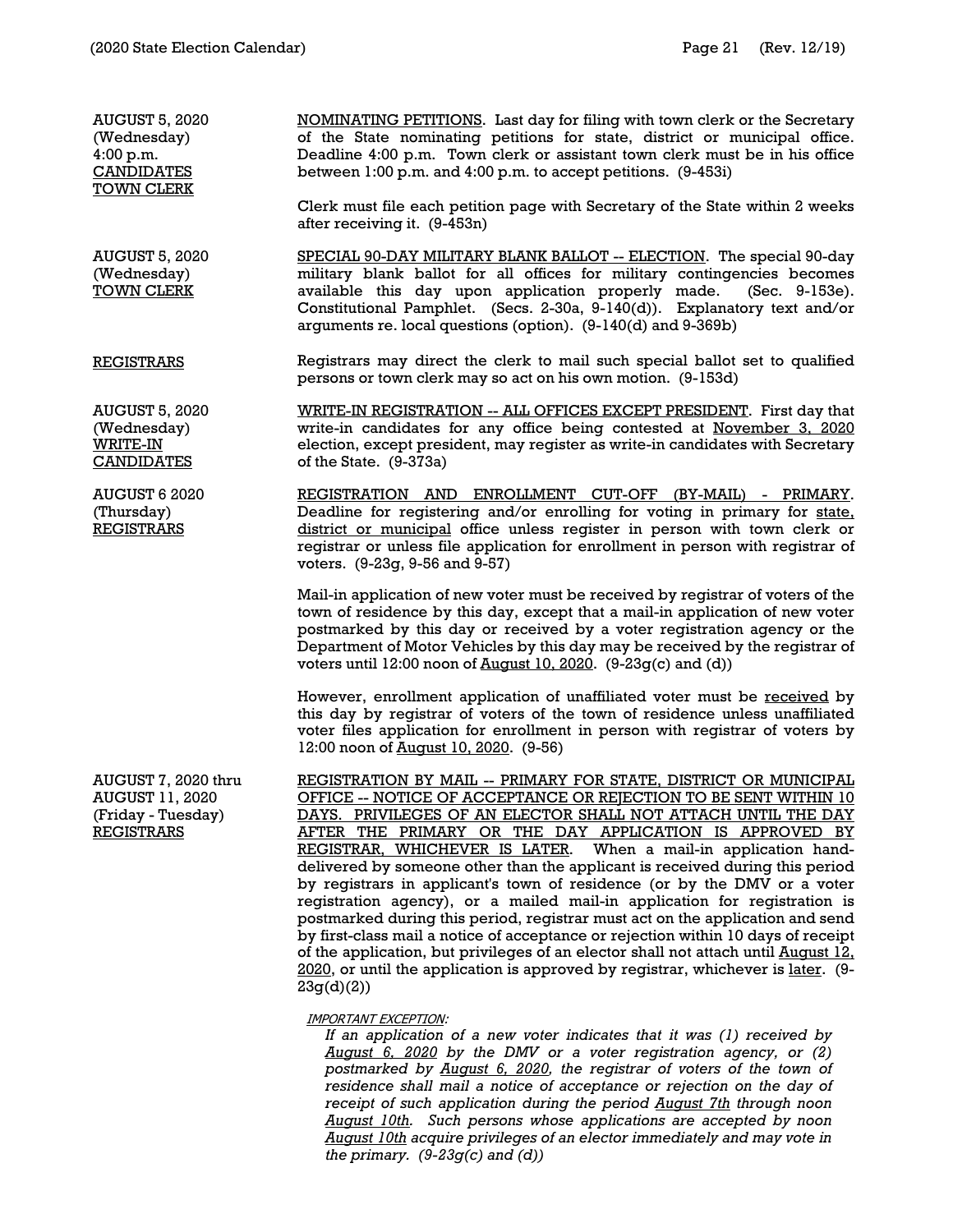| <b>AUGUST 9, 2020</b><br>(Sunday)<br>6:00a.m.<br><b>CANDIDATES</b>    | UNOFFICIAL CHECKERS FOR STATE, DISTRICT AND MUNICIPAL PRIMARY.<br>Deadline for candidates to submit list of designees for unofficial checkers to<br>the registrar of voters. Such list must be submitted at least 48 hours prior to<br>the opening of the polls. The registrar must notify all candidates of their right<br>to submit a list of designees. (9-436a)                                                                                                                                                                                                                                                                                                                                                                                                     |
|-----------------------------------------------------------------------|-------------------------------------------------------------------------------------------------------------------------------------------------------------------------------------------------------------------------------------------------------------------------------------------------------------------------------------------------------------------------------------------------------------------------------------------------------------------------------------------------------------------------------------------------------------------------------------------------------------------------------------------------------------------------------------------------------------------------------------------------------------------------|
|                                                                       | In addition, any person (other than a candidate or primary official) may serve<br>as a runner. (9-235b)                                                                                                                                                                                                                                                                                                                                                                                                                                                                                                                                                                                                                                                                 |
| <b>AUGUST 9, 2020</b><br>(Sunday)<br>6:00 a.m.<br><b>TOWN CLERK</b>   | PRINTING OF SAMPLE BALLOTS. Town clerk prepares primary ballots for<br>primaries, if any, for nomination of state, district or municipal candidates, and<br>at least 48 hours before the primary, in conjunction with the registrars of<br>voters, provides a number of sample ballots for distribution as they deem<br>necessary. (9-437)                                                                                                                                                                                                                                                                                                                                                                                                                              |
| <b>AUGUST 10, 2020</b><br>(Monday)<br><b>REGISTRARS</b>               | ABSENTEE BALLOT CHECK-OFF. STATE, DISTRICT AND MUNICIPAL<br>PRIMARY. Whether central counting of absentee ballots has been designated<br>or not, beginning as soon after 11:00 a.m. as the absentee ballots are<br>available from the town clerk, the registrars shall check, without opening the<br>outer envelopes, the names of absentee voters on the official check list by<br>indicating "Absentee" or "A" preceding the name, and in the case of central<br>counting shall also note such designation on the duplicate list. After checking<br>is completed, town clerk seals unopened ballots for delivery between 10:00<br>a.m. and 12:00 noon, primary day. Although checking may begin on August<br>$4, 2020$ , it must be completed by this day. $(9-140c)$ |
| <b>AUGUST 10, 2020</b><br>(Monday)<br><b>REGISTRARS</b>               | <b>ENROLLMENT LIST. STATE, DISTRICT AND MUNICIPAL PRIMARY. Separate</b><br>supplementary list compiled, which list shall include the name of any person<br>who was admitted as an elector or whose privileges of party enrollment<br>attached prior to 12 noon of the last business day before the primary. An<br>updated list may be printed instead. (9-55)                                                                                                                                                                                                                                                                                                                                                                                                           |
| <b>AUGUST 10, 2020</b><br>(Monday)<br><b>TOWN CLERK</b>               | <b>ABSENTEE BALLOTS -- PRIMARY. DEADLINE TO ISSUE. Absentee ballots</b><br>may not be issued on day of state, district or municipal primary, except<br>overseas ballots and except electors who suddenly become ill within six days<br>immediately preceding the close of the polls at the primary or who are<br>patients in a hospital within such six-day period, may apply for and be issued<br>an absentee ballot up to the close of the polls. (9-140(h) and 9-150c)                                                                                                                                                                                                                                                                                               |
| <b>AUGUST 10, 2020</b><br>(Monday)<br><b>REGISTRARS</b>               | SUPERVISED BALLOTING DEADLINE - PRIMARY. Supervision of absentee<br>balloting shall be not later than the last business day before the state, district<br>or municipal primary. (9-159q and 9-159r)                                                                                                                                                                                                                                                                                                                                                                                                                                                                                                                                                                     |
| <b>AUGUST 10, 2020</b><br>(Monday)<br>12:00 noon<br><b>REGISTRARS</b> | REGISTRATION BY MAIL -- PRIMARY FOR STATE, DISTRICT AND MUNICIPAL<br>Deadline for the registrar of the mail-in applicant's town of<br>OFFICES.<br>residence to receive mail-in application (postmarked by fifth day before<br>primary or received by DMV or voter registration agency by such fifth day)<br>so that the applicant may be enrolled in time to vote in primary. (9-23a, and<br>$9-23q(c)$ and $(d)$ )                                                                                                                                                                                                                                                                                                                                                     |
| <b>AUGUST 10, 2020</b><br>(Monday)<br>12:00 noon<br><b>REGISTRARS</b> | REGISTRATION AND ENROLLMENT CUT-OFF IN PERSON - PRIMARY.<br>Deadline for registering in person with the registrar of voters or town clerk of<br>the town of residence and deadline for enrolling in person with the registrar<br>of voters for voting in primary for state, district or municipal office. Deadline<br>for cross-town registrations to be received by registrar of town of residence.                                                                                                                                                                                                                                                                                                                                                                    |
|                                                                       | Applications from servicemen and persons out of the country under Secs. 9-<br>26 and 9-23a may be received throughout the day. (9-19e, 9-23a, 9-56 and 9-<br>57)                                                                                                                                                                                                                                                                                                                                                                                                                                                                                                                                                                                                        |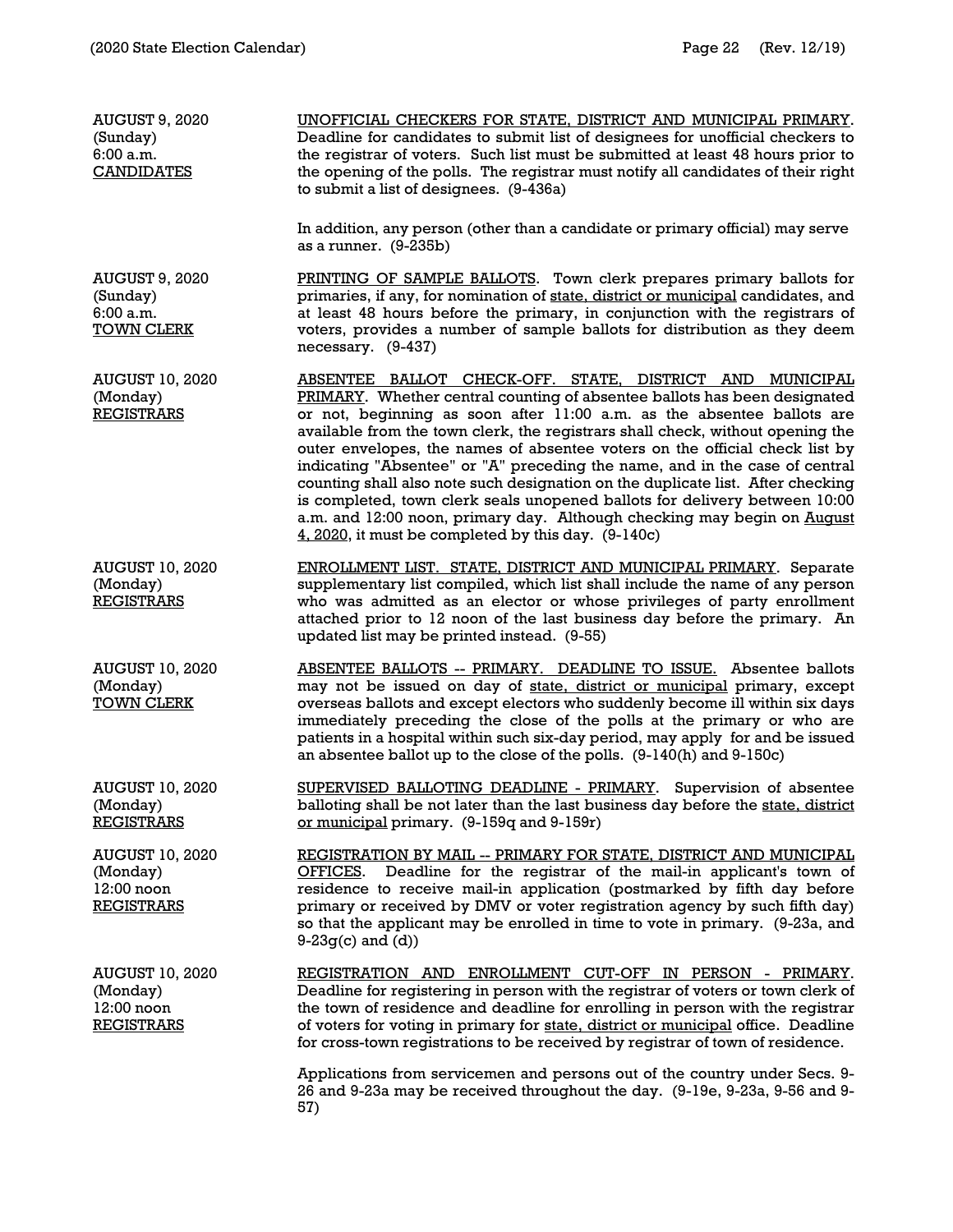AUGUST 10, 2020 (Monday) REGISTRARS

ENROLLMENT LIST. Last day before primary to remove electors from registry list (and enrollment list) who have died, become disfranchised or confirmed in writing that they have moved out of town. An elector is deemed to have confirmed in writing that he has moved out of town if (1) the registrars have received a cancellation form or (2) the elector has notified DMV of a change of address out of town concerning a driver's license. (DMV notifies the registrars, and the registrars send Notice of Removal.) The names of persons removed are not sent to the polls and such persons may be restored on primary day only if the registrar is contacted and consents to approve the applicant's request for restoration. (9-32 and 9-35)

PRIMARY. PRIMARY FOR STATE, DISTRICT AND MUNICIPAL OFFICES if valid petition or petitions, or consent by 15% candidates have been filed. Hours: 6:00 a.m. to 8:00 p.m. (9-376 and 9-423) (P.A. 03-241)

ABSENTEE BALLOTS. In order to be cast at a primary, the absentee ballot must be received by the municipal clerk (1) by the close of the polls if it is mailed or if it is returned by a member of the immediate family of the applicant in person or the qualified designee of an ill or physically disabled ballot applicant in person, or (2) by the day before the primary if it is returned in person by the applicant. (9-140b)

All absentee ballots received before 11:00 a.m. of August 10, 2020 are to be delivered to the registrars of voters between 10:00 a.m. and 12:00 noon on primary day. Ballots received after 11:00 a.m. of August 10, 2020 and before 6:00 p.m. of primary day are to be delivered at 6:00 p.m. (except that some may be retained until the polls close, if desired, in order to ensure ballot secrecy); and all ballots timely received after 6:00 p.m. are to be delivered at the close of the polls. In municipalities that have central counting of absentee ballots, at close of polls, registrars or assistant registrars shall deliver official check list to moderator of central location for checking. When counting of absentee ballots is complete, moderator delivers check list and other information to head moderator. Absentee ballots may be delivered at other times that are mutually agreed upon by the town clerk and registrar of voters provided such time is not later than the close of the polls. (9-140c)

OVERSEAS BALLOTS. Overseas ballots may be issued up to the close of the polls. However, they must be received by town clerk by close of the polls on primary day in order to be cast. (9-158c and 9-158g)

VOTER'S BILL OF RIGHTS & 2 SAMPLE BALLOTS. To be posted in each polling place (9-236b).

VOTER REGISTRATION RECEIPT. On primary day, an applicant whose name is not on the check-list may vote if, at the polls, he (1) presents a voter registration receipt from the DMV or other prescribed voter registration agency that his application was received by the deadline, (3) fills out a new voter registration card, (3) the card is approved by the registrar, and (4) the voter presents the required identification. (9-23g(d)).

AUGUST 12, 2020 (Wednesday) MODERATOR RETURN OF VOTES TO SECRETARY OF THE STATE - PRIMARY. The head moderator shall file a preliminary list of the vote totals produced by the tabulators not later than midnight on election day. Thereafter, the head moderator shall file a complete head moderator's return with the Secretary of the State by electronic means not later than forty-eight hours after the close of the polls. The head moderator shall also seal and deliver an original head moderator's return to the Secretary of the State not later than the third day after the election.

> The head moderator in each town shall deliver to town clerk one copy of duplicate certificate of votes cast for candidates not later than forty-eight hours after the close of the polls. (9-314 and 9-440)

6:00 a.m. to 8:00 p.m.

AUGUST 11, 2020

(Tuesday)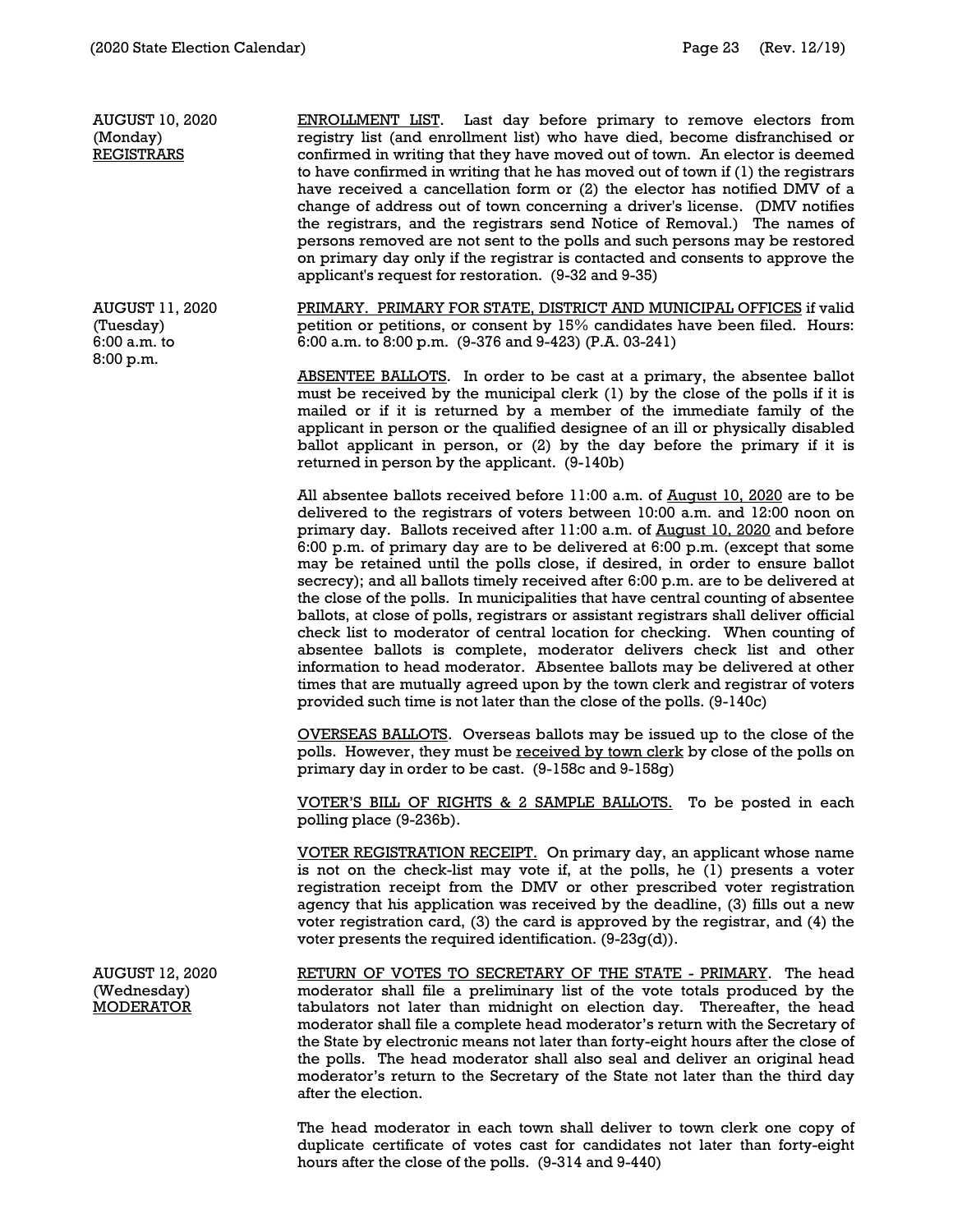PARTY DESIGNATIONS

AUGUST 12, 2020 to SEPTEMBER 14, 2020 (Wednesday - Monday) **REGISTRARS** REGISTRATION BY MAIL – ELECTION -- NOTICE OF ACCEPTANCE OR REJECTION TO BE SENT WITHIN 10 DAYS. When an application for REJECTION TO BE SENT WITHIN 10 DAYS. registration by mail is received during this period, registrar must send by first class mail a notice of acceptance or rejection within 10 days of receipt of application. The privileges as an elector attach immediately upon approval of the application, and the new elector's name is added to the registry list. If a notice of approval is later returned undelivered, registrars must proceed with confirmation of voting residence notice under Conn. Gen. Stat. Sec. 9-35 or Sec. 9-43 and may challenge applicant at polls.  $(9-23q(c)$  and  $(d))$ AUGUST 14, 2020 (Friday) **MODERATORS** DISCREPANCY – RECOUNT - PRIMARY. Last day for head moderator to order recount when there is a discrepancy in returns of state. district or municipal primary. (9-310 and 9-311) AUGUST 18, 2020 (Tuesday) **MODERATORS** CLOSE VOTE OR DISCREPANCY RECOUNT - PRIMARY. Last day to conduct close vote or discrepancy recount of state, district or municipal primary. (9- 310, 9-311, 9-311a, 9-311b, 9-370a, 9-445 and 9-446) AUGUST 18, 2020 (Tuesday) TOWN CLERK LIST OF CANDIDATES. Last day for clerk to file list of candidates for municipal offices with Secretary of the State. (9-461) AUGUST 18, 2020 (Tuesday) TOWN CLERK NOMINATING PETITIONS. Last day for town clerk to file nominating petition pages, received by clerk on August 5<sup>th</sup>, with Secretary of the State. (9-453i and 9-453n) AUGUST 21, 2020 (Friday) TOWN CLERK ABSENTEE BALLOTS – REPORT - PRIMARY. Last day for town clerk to file with Secretary of the State statement accounting for number of absentee voting forms and challenged ballot forms used at state, district and municipal primary. (9-139c and 9-232e) AUGUST 25, 2020 (Tuesday) CANDIDATES AND ELECTORS COMPLAINT - PRIMARY. Last day for bringing complaint to the Superior Court contesting ruling of official or count of votes at state, district or municipal primary. (9-329a) AUGUST 25, 2020 (Tuesday) VOTING MACHINES - PRIMARY. Voting machines used at state, district and municipal primary to remain locked through this date. (9-447) SEPTEMBER, 2020 SEPTEMBER 2, 2020 (Wednesday) MINOR PARTIES MINOR PARTY NOMINATIONS AND CERTIFICATION. All minor party nominations and certification for state, district and municipal office (except justice of the peace) must be made and certified by this date. Certifications for state, district and municipal offices to be voted upon at a state election must be delivered to Secretary of the State. (9-452) Written notice of date, time, location and purpose of nominating meeting for state and district office must be filed with Secretary of the State, and for municipal office with town clerk, not later than five days before meeting and must be published in a newspaper with a general circulation in the applicable town for such office. SEPTEMBER 2, 2020 (Wednesday) 4:00 p.m. NOMINATING PETITION STATEMENT OF ENDORSEMENT -- NOMINATING PETITION CANDIDATES. Last day that party designation committee or chairman or secretary of a minor party may file statement of endorsement of nominating petition candidate with a party designation with Secretary of the State. (9-453o)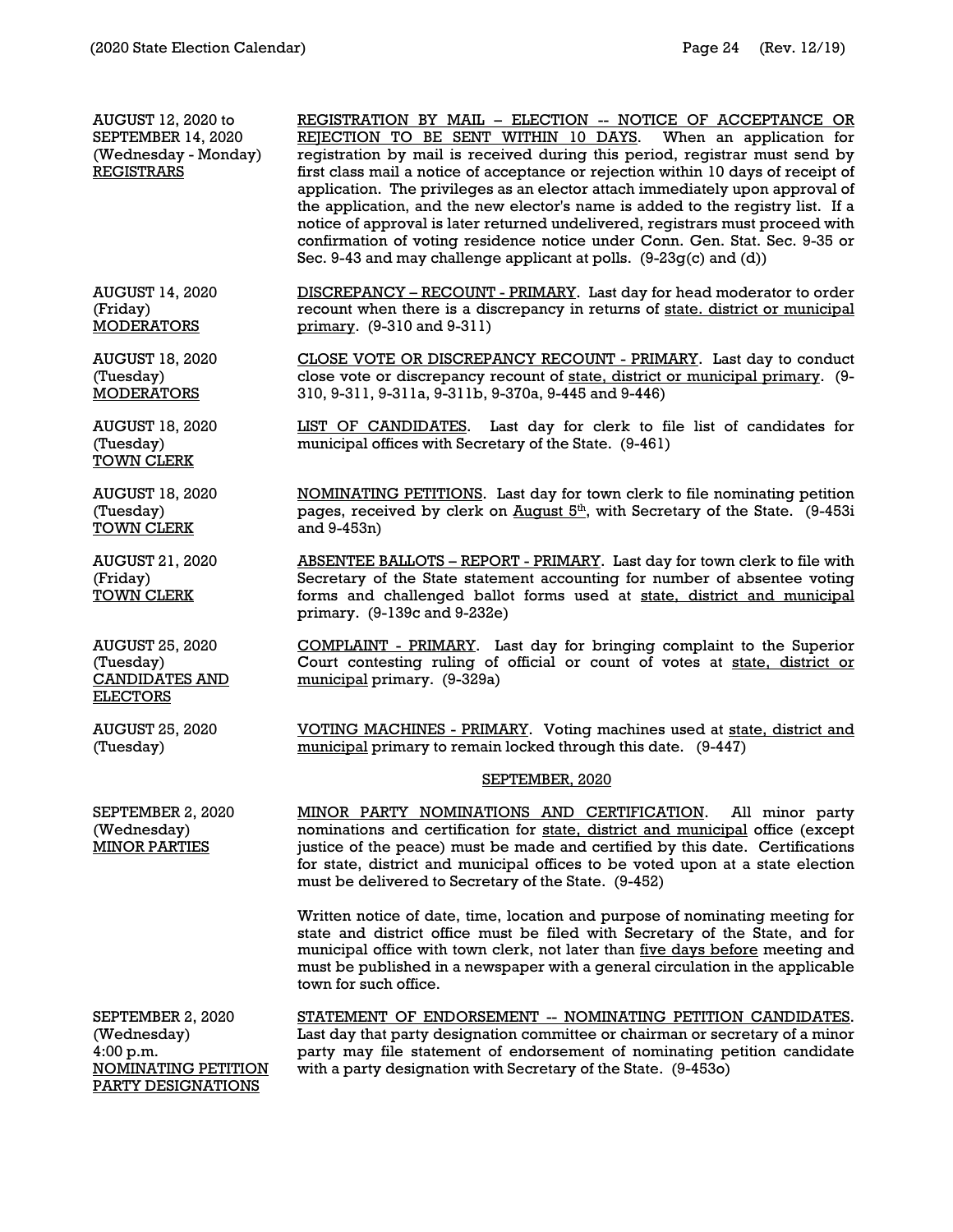SEPTEMBER 3, 2020 (Thursday) MUNICIPAL CLERK

QUESTIONS ON BALLOT. Last day for municipality to approve question to appear on ballot at election, unless otherwise specifically provided by the general statutes. (9-370)

Municipal clerk must keep full text of question on file in office open to public inspection from time question is approved for submission through election. (9-369a)

SEPTEMBER 8, 2020 (Tuesday) TOWN CLERK PRIMARY FORMS – TOWN COMMITTEE PRIMARY. Town Clerk destroys if no contest is pending, and no subpoena has been issued by the State Elections Enforcement Commission, the following forms used at town committee primary, if any: sealed depository envelopes by district containing absentee ballots counted, and absentee ballot counters' notes, worksheets or written materials and record of votes cast by absentee ballot for each candidate; sealed depository envelope containing challenged ballots; affidavit of town clerk attesting to accuracy of endorsement of date and time of receipt of outer envelopes; and the affidavit(s) regarding municipal clerk's delivery and registrars receipt of ballots. (9-140c(a) and (j), 9-150a(m), 9-150b(f), (i) and (j), and 9-232f)

SEPTEMBER 15, 2020 (Tuesday) SECRETARY OF THE STATE; TOWN CLERK

LIST OF CANDIDATES. List of candidates for state and district offices is sent to town clerk by Secretary of the State on this date. (9-462)

PRINTING ABSENTEE BALLOTS. Immediately after the deadline for the certification of all candidates whose names are to appear on the ballot, the town clerk must begin making arrangements to have the absentee ballots for the election printed. (9-135b(a))

SAMPLE ABSENTEE BALLOT AVAILABLE. A layout model of each different absentee ballot shall be available for public inspection at town clerk's office prior to printing. (9-135b(b))

ABSENTEE BALLOTS -- FILING. Immediately upon receiving the printed absentee ballots, municipal clerk must file a printed absentee ballot for the town or for each different political subdivision, as the case may be, with Secretary of the State, and file an affidavit as to number of such ballots printed.  $(135b(c))$ 

BLANK BALLOTS TO ELECTORS TEMPORARILY LIVING (OR EXPECTING TO BE TRAVELING) OUTSIDE U.S. AND TO SERVICEMEN, SPOUSES AND DEPENDENTS WHETHER LIVING WITHIN OR OUTSIDE U.S. Beginning as soon as possible after a complete list of candidates and questions is available, blank ballots (for all offices), together with a complete list of candidates and questions, should be sent to electors residing (or expecting to be traveling) outside the United States and to servicemen, spouses and dependents whether living within or outside the United States who have applied for an absentee ballot. (Sec. 9-153f) Constitutional Pamphlet. (Secs. 2-30a, 9- 140(d)). Explanatory text and/or arguments re local questions (optional). (9- 140(d) and 9-369b.)

REGISTRARS Registrars may direct the clerk to mail such blank ballot set to a qualified elector or applicant for admission as an elector who (1) is living outside the U.S. or (2) is a member of the armed forces, spouse or dependent. Town clerk also may so act on his own motion. (9-153d)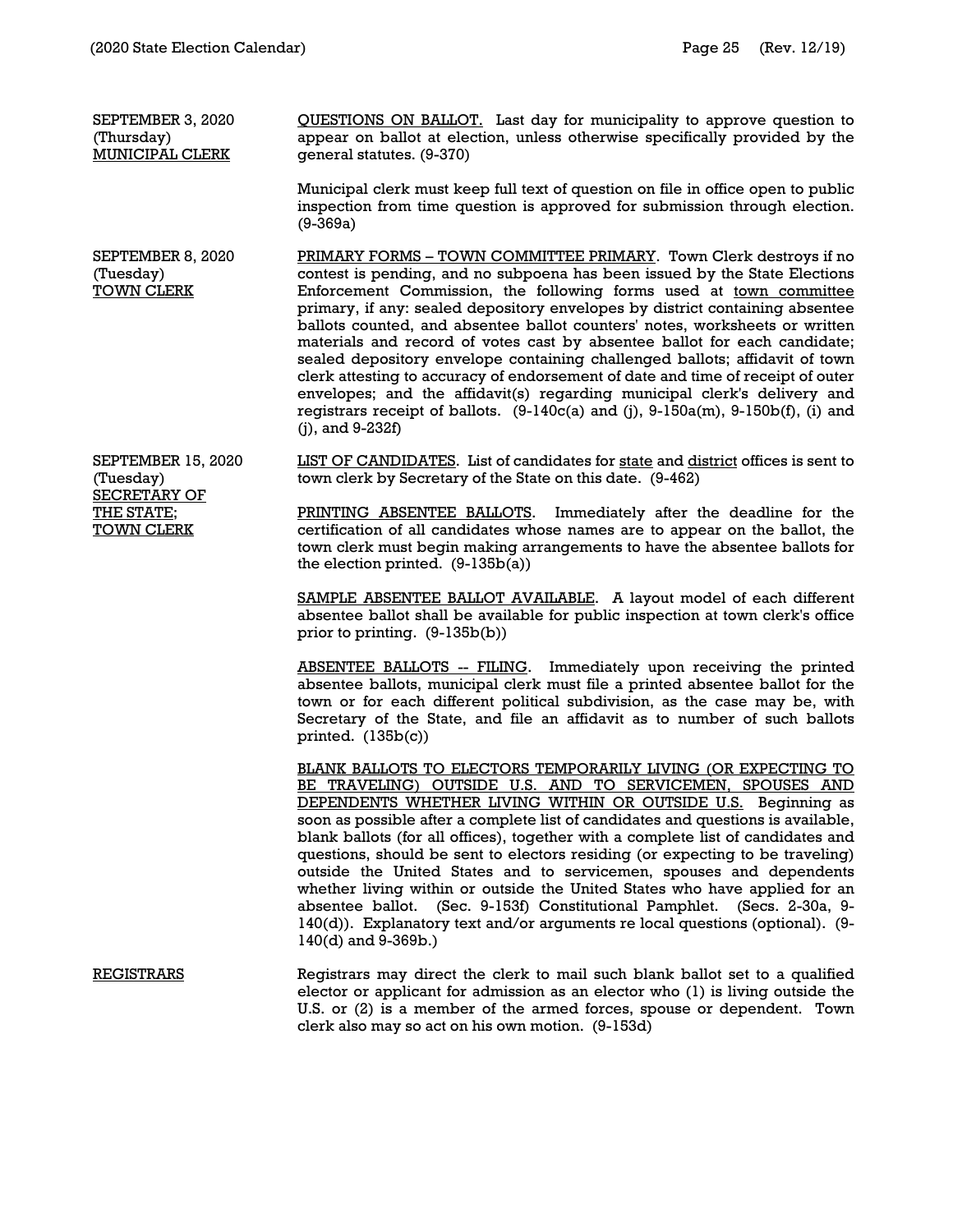| SEPTEMBER 15, 2020<br>thru OCTOBER 13, 2020<br>(Tuesday - Tuesday)<br><b>REGISTRARS</b>                                                            | REGISTRATION BY MAIL -- ELECTION -- NOTICE OF ACCEPTANCE OR<br>REJECTION TO BE SENT WITHIN 4 DAYS.<br>When an application for<br>registration by mail is received during the period beginning on the 49th day<br>before election and ending on the 21st day before election, registrar must<br>send by first class mail a notice of acceptance or rejection within four days of<br>receipt of application. The privileges as an elector attach immediately upon<br>approval of the application, and the new elector's name is added to the<br>registry list. If a notice of approval is later returned undelivered, registrars<br>must proceed with confirmation of voting residence notice under Conn. Gen.<br>Stat. Sec. 9-35 or Sec. 9-43 and may challenge applicant at polls. (Sec. 9-<br>$23g(c)$ and $(d)$ ) |
|----------------------------------------------------------------------------------------------------------------------------------------------------|---------------------------------------------------------------------------------------------------------------------------------------------------------------------------------------------------------------------------------------------------------------------------------------------------------------------------------------------------------------------------------------------------------------------------------------------------------------------------------------------------------------------------------------------------------------------------------------------------------------------------------------------------------------------------------------------------------------------------------------------------------------------------------------------------------------------|
| SEPTEMBER 18, 2020<br>(Friday)<br><b>TOWN CLERK</b>                                                                                                | QUESTIONS ON BALLOT. Last day for town clerk to file with Secretary of the<br>State a statement setting forth the designation of each question to be voted on<br>as it will appear on the voting machine, the date upon which the submitting<br>action was taken, and a reference to the law under which such action was<br>taken. (Sec. 9-369a)                                                                                                                                                                                                                                                                                                                                                                                                                                                                    |
|                                                                                                                                                    | If questions are submitted within the period of forty-five days before election<br>under specific authority of general statutes, such statement must be filed<br>forthwith upon taking of such action. (Sec. 9-369a)                                                                                                                                                                                                                                                                                                                                                                                                                                                                                                                                                                                                |
| SEPTEMBER 19, 2020 to<br><b>OCTOBER 27, 2020</b><br>(Saturday - Tuesday)<br><b>INSTITUTIONAL</b><br><b>ADMINISTRATORS</b><br><b>AND REGISTRARS</b> | SUPERVISED BALLOTING DESIGNATION.<br>In order to have supervised<br>absentee balloting in a nursing home or rest home, etc., with less than 20<br>electors a written designation must be made between these dates by either<br>registrar of voters or the administrator of the institution for the election. These<br>deadlines do not apply to a nursing home or rest home, etc., with 20 or more<br>electors because supervised voting is mandated at such institutions. (9-159q<br>and 9-159r)                                                                                                                                                                                                                                                                                                                   |
| SEPTEMBER 19, 2020<br>(Saturday)<br><b>TOWN CLERK</b>                                                                                              | <b>OVERSEAS BALLOT.</b> Beginning this date, the election overseas ballot for the<br>offices of Presidential Electors and Representative in Congress only is<br>available from town clerk upon application properly made. (9-158c)                                                                                                                                                                                                                                                                                                                                                                                                                                                                                                                                                                                  |
| <b>REGISTRARS</b>                                                                                                                                  | Registrars may direct the clerk to mail such overseas ballot set to an eligible<br>U.S. citizen, and the town clerk may also so act on his own motion, but such<br>ballot shall not be counted unless a prescribed application is received by the<br>town clerk prior to election day. (9-153d)                                                                                                                                                                                                                                                                                                                                                                                                                                                                                                                     |
| SEPTEMBER 19, 2020<br>(Saturday)<br><b>TOWN CLERK</b>                                                                                              | PRESIDENTIAL BALLOT. Beginning this date, presidential ballots are to be<br>provided to "former residents" upon application properly made. (9-158c)                                                                                                                                                                                                                                                                                                                                                                                                                                                                                                                                                                                                                                                                 |
| SEPTEMBER 23, 2020<br>(Wednesday)<br><b>REGISTRARS</b>                                                                                             | NOTICE OF TUESDAY OF THE FIFTH WEEK BEFORE ELECTION<br>CORRECTIONS SESSION TO COMPLETE PRELIMINARY REGISTRY LIST.<br>Publication of notice of registrar's session of October 29, 2020 for completing<br>preliminary registry list. Applicable to the registrars of voters of ALL towns.<br>$(9-35)$                                                                                                                                                                                                                                                                                                                                                                                                                                                                                                                 |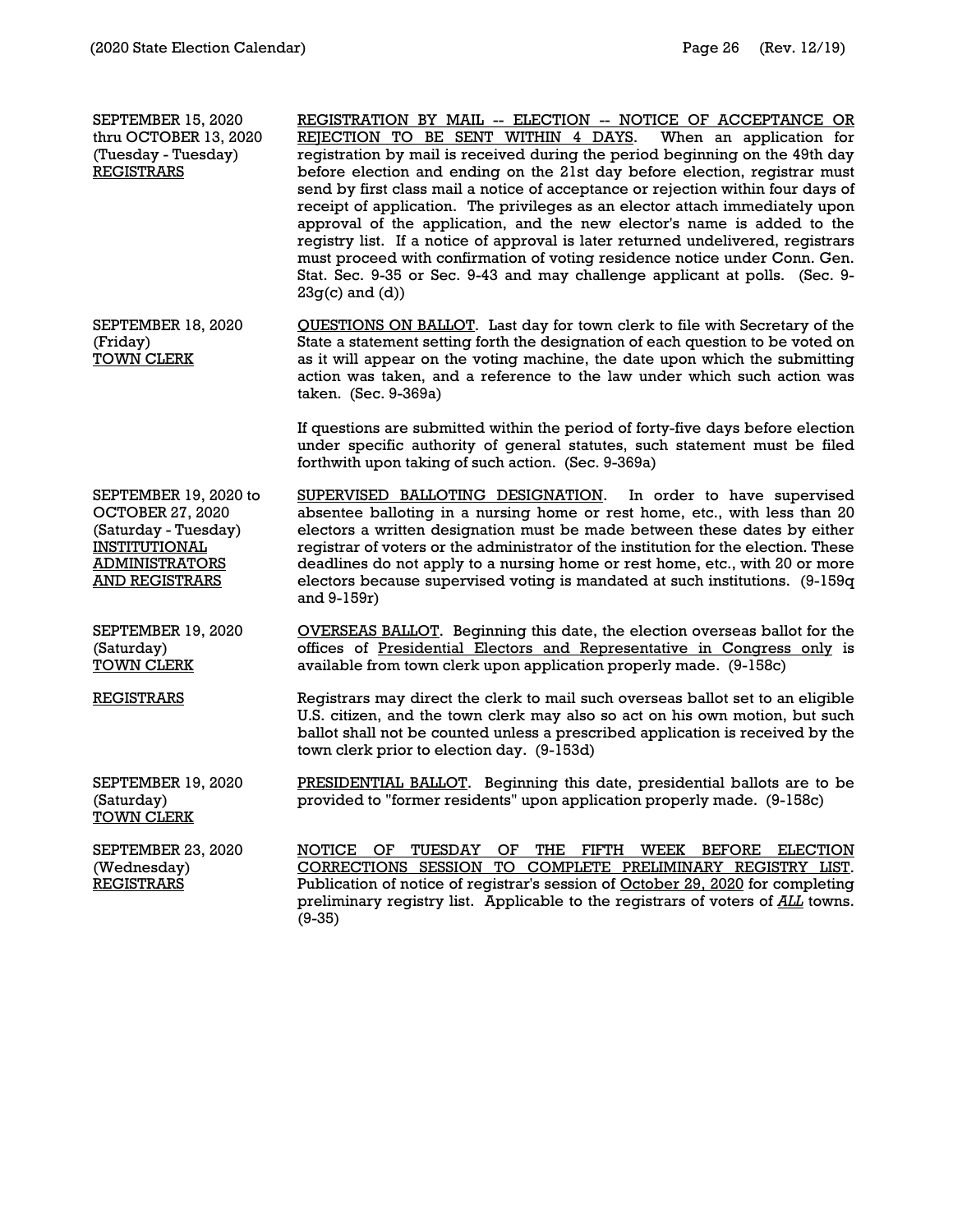SEPTEMBER 29, 2020 (Tuesday) **REGISTRARS** 

TUESDAY OF FIFTH WEEK BEFORE ELECTION DAY REGISTRARS' SESSION TO COMPLETE PRELIMINARY REGISTRY LIST. Such session shall be held during such hours between 9:00 a.m. and 5:00 p.m. as the registrars find necessary to complete preliminary registry list.

At this session (and on any day except election day or primary day), registrars remove electors from the registry list who have died, become disfranchised or confirmed in writing that they have moved out of town. An elector is deemed to have confirmed in writing that he has moved out of town if (1) the registrars have received a cancellation form or (2) the elector has notified the DMV of a change of address out of town concerning a driver's license. (DMV notifies the registrars, and the registrars send Notice of Removal.) The names of persons removed are not sent to the polls and such persons may be restored on election day only if both registrars are contacted and consent to approve the applicant's request for restoration. (9-32 and 9- 35)

Names removed from the registry list must also be removed from the enrollment list. Immediately after session, registrars must post names and addresses of electors removed from registry list and statement that list of remedies is available from registrars. (9-35, 9-35a and 9-64a)

#### OCTOBER, 2020

OCTOBER 2, 2020 (Friday) TOWN CLERK ABSENTEE BALLOTS. Printed absentee ballots for the election become available to electors on this day. (Secs. 9-135 and 9-140(f)). Constitutional Pamphlet. (Secs. 2-30a, 9-140(d)). Explanatory text and/or arguments re. local questions (optional). (9-140(d) and 9-369b.)

**REGISTRARS** Registrars may direct the clerk to mail an absentee ballot set to an elector or an applicant for admission as an elector who (1) is living outside the U.S. or (2) is a member of the armed forces, or the spouse or dependent living where such member is stationed. Town clerk also may so act on his own motion. (9- 140(f) and 9-153d)

OCTOBER 2, 2020 (Friday) REGISTRARS AND **TOWN CLERK** CERTIFICATE OF BALLOT ORDER. The registrars of voters and municipal clerk shall jointly certify to the Secretary of the State the number of ballots for each polling place in the municipality that have been ordered for the state election. If the registrars of voters and municipal clerk fail to certify the number of ballots ordered, they shall order a number of ballots equal to the total number of registered voters in their municipality. (9-255a)

OCTOBER 2, 2020 (Friday) **REGISTRARS** POLLING PLACES. Last day for determining polling places for the election. Polling places may be changed after this date only if town clerk and registrars of voters unanimously find that polling place has been rendered unusable. If polling place found unusable, another polling place must be designated forthwith and adequate notice of such change published. (9-168 and 9-169)

OCTOBER 2, 2020 (Friday) REGISTRARS CERTIFICATION OF LOCATION OF POLLING PLACE. The registrars of voters shall certify to the Secretary of the State the location of each polling place that will be used at the primary. They certification shall detail the name, address, relevant contact information and corresponding district information associated with each polling place to be used at the state election. (9-228a)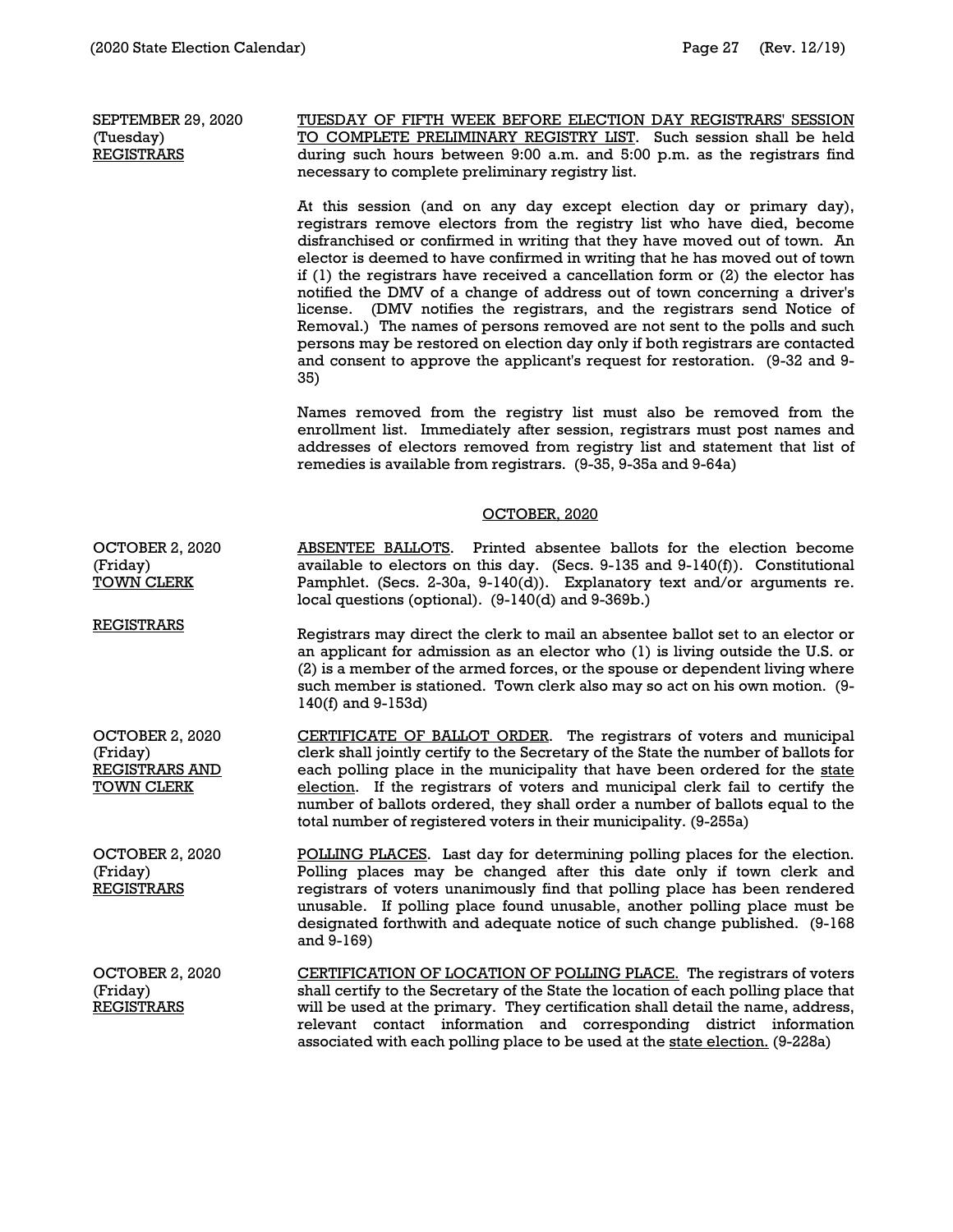| <b>OCTOBER 12, 2020</b><br>(Monday)<br><b>TOWN CLERK</b>                                       | PRIMARY FORMS. Town clerk destroys if no contest is pending, and no<br>subpoena has been issued by the State Elections Enforcement Commission,<br>the following forms used at the August 11, 2020 state, district or municipal<br>primary: sealed depository envelopes by district containing inner and outer<br>envelopes from which absentee ballots have been removed, together with<br>the contents of serially-numbered outer envelopes marked "rejected"; all<br>executed absentee ballot applications and direction by registrar forms; the<br>numerical list of serially-numbered absentee envelopes issued; the list of<br>applicants who have been issued more than one absentee ballot under Sec. 9-<br>153c; all unused printed absentee ballots; absentee ballots received after the<br>polls close; and list of absentee ballot applicants who returned their absentee<br>ballots. $(9-140(e), 9-150a(f), 9-150b(f), (h)$ and (j), and $9-153c(c)$ )<br>*If primary for Representative in Congress is held, all of these forms (except<br>unused printed absentee ballots for the Congressional primary) are to be |
|------------------------------------------------------------------------------------------------|----------------------------------------------------------------------------------------------------------------------------------------------------------------------------------------------------------------------------------------------------------------------------------------------------------------------------------------------------------------------------------------------------------------------------------------------------------------------------------------------------------------------------------------------------------------------------------------------------------------------------------------------------------------------------------------------------------------------------------------------------------------------------------------------------------------------------------------------------------------------------------------------------------------------------------------------------------------------------------------------------------------------------------------------------------------------------------------------------------------------------------|
|                                                                                                | retained until June 11, 2022. (42 U.S.C. 1974)                                                                                                                                                                                                                                                                                                                                                                                                                                                                                                                                                                                                                                                                                                                                                                                                                                                                                                                                                                                                                                                                                   |
| <b>OCTOBER 12, 2020</b><br>(Monday)<br><b>TOWN CLERK</b>                                       | <b>MACHINE REPORTS - PRIMARY.</b> Reports of machine mechanics and reports<br>of registrars and party watchers provided for in Sections 9-244 and 9-246<br>from state, district or municipal primary to be kept by town clerk through this<br>day. (9-245 and 9-436)                                                                                                                                                                                                                                                                                                                                                                                                                                                                                                                                                                                                                                                                                                                                                                                                                                                             |
| <b>OCTOBER 12, 2020</b><br>(Monday)<br><b>REGISTRARS</b>                                       | VOTER HISTORY - PRIMARY. Final day for registrars of voters to update voter<br>registration system to indicate whether the eligible voters on the registry list<br>voted in the state, district or municipal primary and, if so, if the voted in<br>person or by absentee ballot. (9-50b)                                                                                                                                                                                                                                                                                                                                                                                                                                                                                                                                                                                                                                                                                                                                                                                                                                        |
| OCTOBER 12, 2020 to<br><b>OCTOBER 21, 2020</b><br>(Monday - Wednesday)<br><b>REGISTRARS</b>    | NOTICE OF SEVENTH DAY BEFORE ELECTION DAY REGISTRATION<br>SESSION. Notice of October 27, 2020, session of the Registrars of Voters of<br>ALL towns, to be published at least once on or between any of these dates.<br>This newspaper notice need not be a legal notice. (9-16)                                                                                                                                                                                                                                                                                                                                                                                                                                                                                                                                                                                                                                                                                                                                                                                                                                                  |
| <b>OCTOBER 13, 2020</b><br>(Tuesday)<br><b>REGISTRARS</b>                                      | <b>DESIGNATION OF COUNTING -- ABSENTEE BALLOTS.</b> Last day for registrars<br>of voters to notify town clerk in writing of the location to count absentee<br>ballots, which location shall be published in the warning for the election. (9-<br>147a)                                                                                                                                                                                                                                                                                                                                                                                                                                                                                                                                                                                                                                                                                                                                                                                                                                                                           |
| <b>OCTOBER 14, 2020</b><br>(Wednesday)<br><b>REGISTRARS</b>                                    | <b>ELECTION OFFICIALS.</b> Last day for registrars to appoint election officials.<br>Registrars of voters and head moderator shall instruct election officials. (9-<br>249)                                                                                                                                                                                                                                                                                                                                                                                                                                                                                                                                                                                                                                                                                                                                                                                                                                                                                                                                                      |
| <b>REGISTRARS</b>                                                                              | CERTIFICATION OF MODERATORS. The registrars of voters shall, prior to<br>each election or primary, provide a written report to the Secretary of the State<br>setting forth the names and addresses of each moderator for each polling<br>place location to be used at the state election. (9-228a)                                                                                                                                                                                                                                                                                                                                                                                                                                                                                                                                                                                                                                                                                                                                                                                                                               |
| OCTOBER 14, 2020 thru<br><b>OCTOBER 27, 2020</b><br>(Wednesday - Tuesday)<br><b>REGISTRARS</b> | REGISTRATION BY MAIL -- NOTICE OF ACCEPTANCE OR REJECTION TO BE<br>SENT ON DAY OF RECEIPT. When an application for registration by mail is<br>received during the period beginning on the 20th day before election and<br>ending on the 7th day before election, registrar must send by first-class mail<br>a notice of acceptance or rejection on day of receipt of application. The<br>privileges as an elector attach immediately upon approval of the application,<br>and the new elector's name is added to the registry list. If a notice of<br>approval is later returned undelivered, registrars must proceed with<br>confirmation of voting residence notice under Conn. Gen. Stat. Sec. 9-35 or<br>Sec. 9-43 and may challenge applicant at polls. $(9-23g(c)$ and $(d))$                                                                                                                                                                                                                                                                                                                                              |
| OCTOBER 19, 2020 to<br><b>OCTOBER 28, 2020</b><br>(Monday - Wednesday)<br><b>REGISTRARS</b>    | NOTICE OF LIMITED REGISTRATION SESSION TO BE HELD ON THE LAST<br>WEEKDAY BEFORE ELECTION. Notice to be published at least once on or<br>between these dates of November 2, 2020 limited session of registrars of<br>voters of ALL towns. This newspaper notice need not be a legal notice. (9-16<br>and $9-17$ )                                                                                                                                                                                                                                                                                                                                                                                                                                                                                                                                                                                                                                                                                                                                                                                                                 |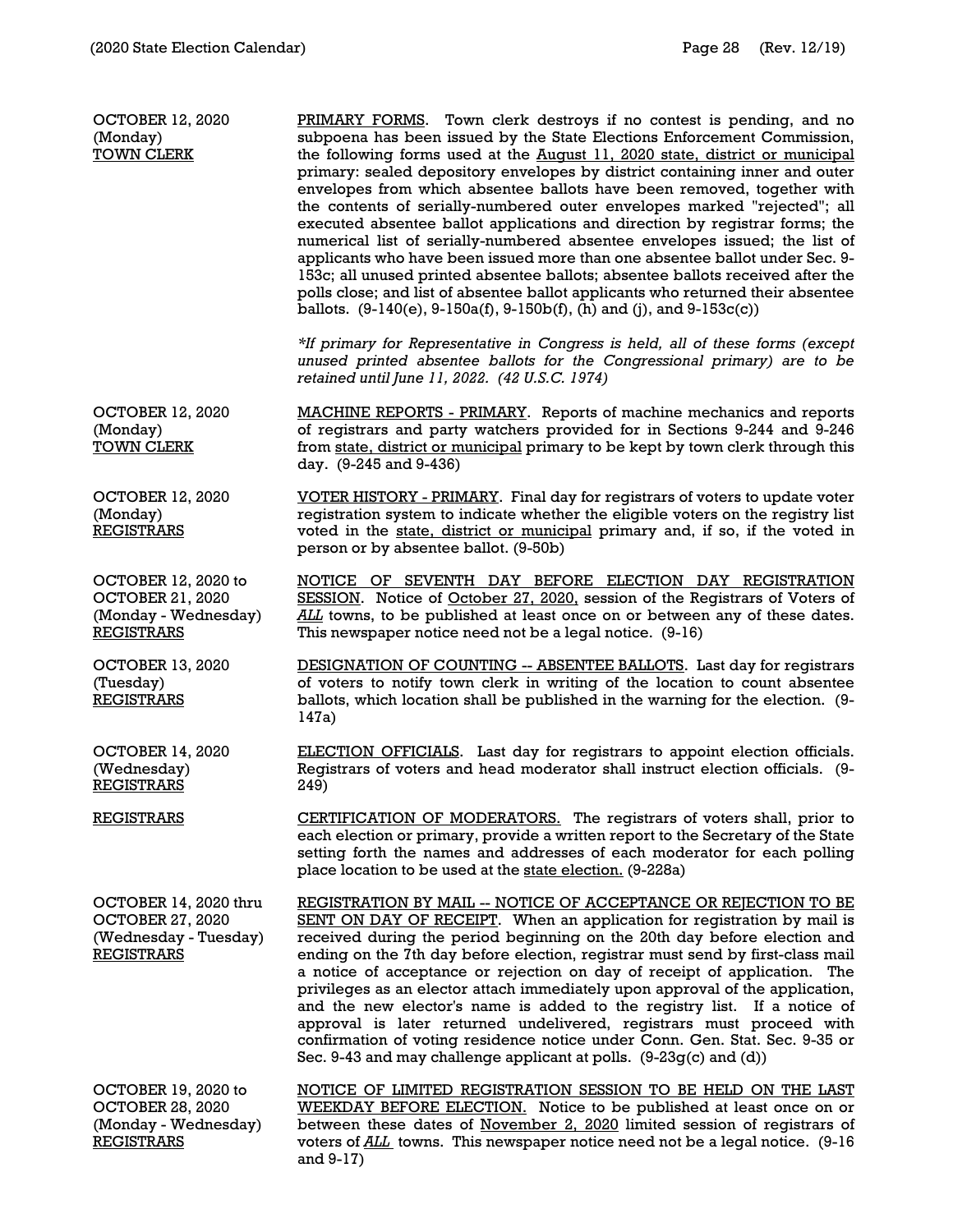OCTOBER 19, 2020 to OCTOBER 28, 2020 (Monday - Wednesday) TOWN CLERK

OCTOBER 20, 2020

OCTOBER 20, 2020 to NOVEMBER 2, 2020 (Tuesday - Monday) REGISTRARS

OCTOBER 23, 2020

OCTOBER 27, 2020

(Friday) REGISTRARS

(Tuesday) ALL VOTER REGISTRATION **OFFICIALS** 

(Tuesday) 4:00 p.m. WRITE-IN **CANDIDATES**  WARNING OF ELECTION. Town clerk or assistant town clerk must publish once, on or between any of these dates, notice of election, which notice shall include the time and location of the polling places, and record each such warning. (9-225)

The warning for the election shall include designation of absentee ballot counting location. (9-147a)

The warning must also include a statement concerning any question to be included on the ballot. (9-369 and 9-369a)

WRITE-IN REGISTRATION -- ALL CANDIDATES. Last day that write-in candidates for any office being contested at election may register with Secretary of the State. (9-175 and 9-373a)

PRELIMINARY REGISTRY LIST. The registrars of voters shall be available for at least one day during the fourteen day period before the election for the purpose of making revisions and corrections to the registry list. (9-37)

SAMPLE BALLOT. Last day for registrar to file with Secretary of the State sample of completed ballot. (9-256)

SEVENTH DAY BEFORE ELECTION DAY REGISTRATION SESSION. In person and mail-in cut-off in ALL towns. Hours 9 a.m. – 8 p.m. Those whose rights as to age, citizenship or residence mature after the above date may apply in the office on a daily basis until the opening of the limited session on November 2, 2020 or at such limited session. (9-19b(d))

All mail-in voter registration applications must be received or post-marked by this date in order to be accepted.

This is also the deadline to register to vote using the On Line Voter Registration System.

Persons who do not fall into a "matured rights" category may apply for admission in the office between the cut-off date and the opening of the matured rights session but such applications are not effective until the third day following the date of the election. (9-19g)

Final date to apply for cross-town admission. Actual approval by town of residence may occur after this date. (9-19e)

Last day for an elector to make a signed written request to the registrars of voters for erasure of his name from the registry list. (9-35b)

OCTOBER 27, 2020 (Tuesday) REGISTRARS ABSENTEE BALLOT CHECK-OFF. Whether central counting of absentee ballots has been designated or not, beginning as soon after 11:00 a.m. as the absentee ballots are available from the town clerk, the registrars may begin checking the absentee ballots on this day and each weekday before the election. The ballots shall be checked not later than the last weekday before the election. The registrars shall check without opening the outer envelopes the names of such absentee voters on the official check list to be used at such election by indicating "Absentee" or "A" preceding such name, and in the case of central counting shall also note such designation on a duplicate list. After checking is completed, town clerk seals unopened ballots for delivery between 10:00 a.m. and 12:00 noon, election day. (9-140c) OCTOBER 27, 2020

(Tuesday) INSTITUTIONAL ADMINISTRATORS AND REGISTRARS

SUPERVISED BALLOTING DESIGNATION. Last day to request supervised absentee balloting in a nursing home or rest home, etc., with less than 20 electors. A written designation must be made by this date by either registrar of voters or the administrator of the institution for the election. (9-159q)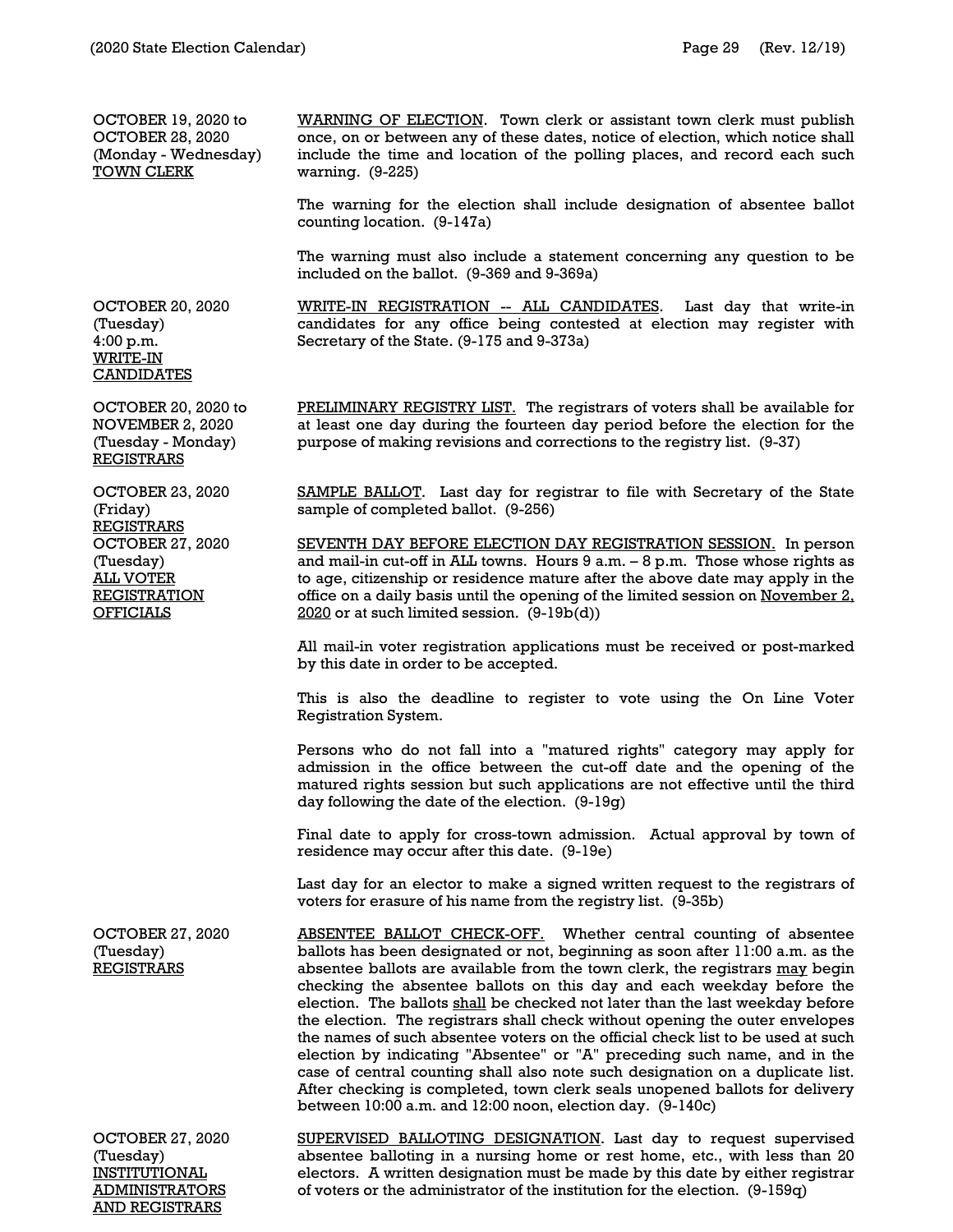This deadline does not apply to a nursing home or rest home, etc., with 20 or more electors because supervised voting is mandated at such institutions. (9- 159q and 9-159r)

REGISTRY LIST. Last day for registrars to file with town clerk updated registry list containing names and addresses of electors transferred, restored or added to registry list prior to this date. (9-38)

REGISTRATION BY MAIL -- NOTICE OF ACCEPTANCE OR REJECTION TO BE SENT WITHIN 10 DAYS. PRIVILEGES OF AN ELECTOR SHALL NOT ATTACH UNTIL THE DAY AFTER THE ELECTION OR THE DAY APPLICATION IS APPROVED BY REGISTRAR, WHICHEVER IS LATER. When a hand-delivered mail-in application is received during this period by registrars in applicant's town of residence (or by the DMV or a voter registration agency), or a mailed mail-in application for registration is postmarked during this period, registrar must act on the application and send by first-class mail a notice of acceptance or rejection within 10 days of receipt of the application, but privileges of an elector shall not attach until November 4, 2020, or until the application is approved by registrar, whichever is  $later.$  (9-23g(d)(2))

IMPORTANT EXCEPTION:

*If an application indicates that it was received by October 27, 2020 by the DMV or a voter registration agency (or a special assistant registrar or town clerk or a registrar of voters of another town), the registrar of voters of the town of residence shall mail a notice of acceptance or rejection on the day of receipt of such application during this period. Such persons whose applications are accepted acquire privileges of an elector immediately and may vote in the election. (9-23g)*

#### NOVEMBER, 2020

NOVEMBER 1, 2020 (Sunday) TOWN CLERK JUSTICES OF THE PEACE. Last day for application to town clerk of persons who are not members of major parties. Town clerk may be required to hold lottery on or before the fifteenth business day of November and give five days' public notice. (9-184c)

NOVEMBER 1, 2020 UNOFFICIAL CHECKERS. Deadline for Town Chairmen or candidates (if qualified) to designate unofficial checkers to the registrars of voters. Registrar, at request of his town chairman, shall change appointments up to close of polls. (9-235)

> In addition, any person (other than a candidate or election official) may serve as a runner. (9-235b)

> Unofficial Checkers for Questions: Registrars must notify (1) each committee and person on whose behalf a political committee statement of organization or a certificate of exemption has been filed for a question with the town clerk, and (2) each other group known to be for or against a referendum issue, of their right to submit designees to the registrars at least 48 hours before the opening of the polls, indicating their position on the question. (9-235(e))

NOVEMBER 2, 2020 (Monday) 5:00 p.m. ADMITTING **OFFICIALS** 

(Sunday) 6:00 a.m. REGISTRARS

> SERVICEMEN -- SPECIAL SESSIONS. Admitting official, on written request received at any time prior to 5:00 p.m. on this date, may admit as electors members of armed forces and former members of armed forces discharged within the calendar year immediately preceding such request, if found qualified. (9-25)

Applications from servicemen and persons out of the country may be received throughout the day. (9-25 and 9-26)

NOVEMBER 2, 2020 (Monday) **REGISTRARS** LIMITED REGISTRATION SESSION THE LAST WEEKDAY BEFORE ELECTION. Session of Registrars of Voters of *ALL* towns to admit those seeking to vote in election whose qualification as to age, citizenship or residence was attained since October 27th. Hours: 9:00 a.m. - 5:00 p.m. (9-17)

OCTOBER 28, 2020 (Wednesday) REGISTRARS

OCTOBER 28, 2020 thru NOVEMBER 3, 2020 (Wednesday - Tuesday) REGISTRARS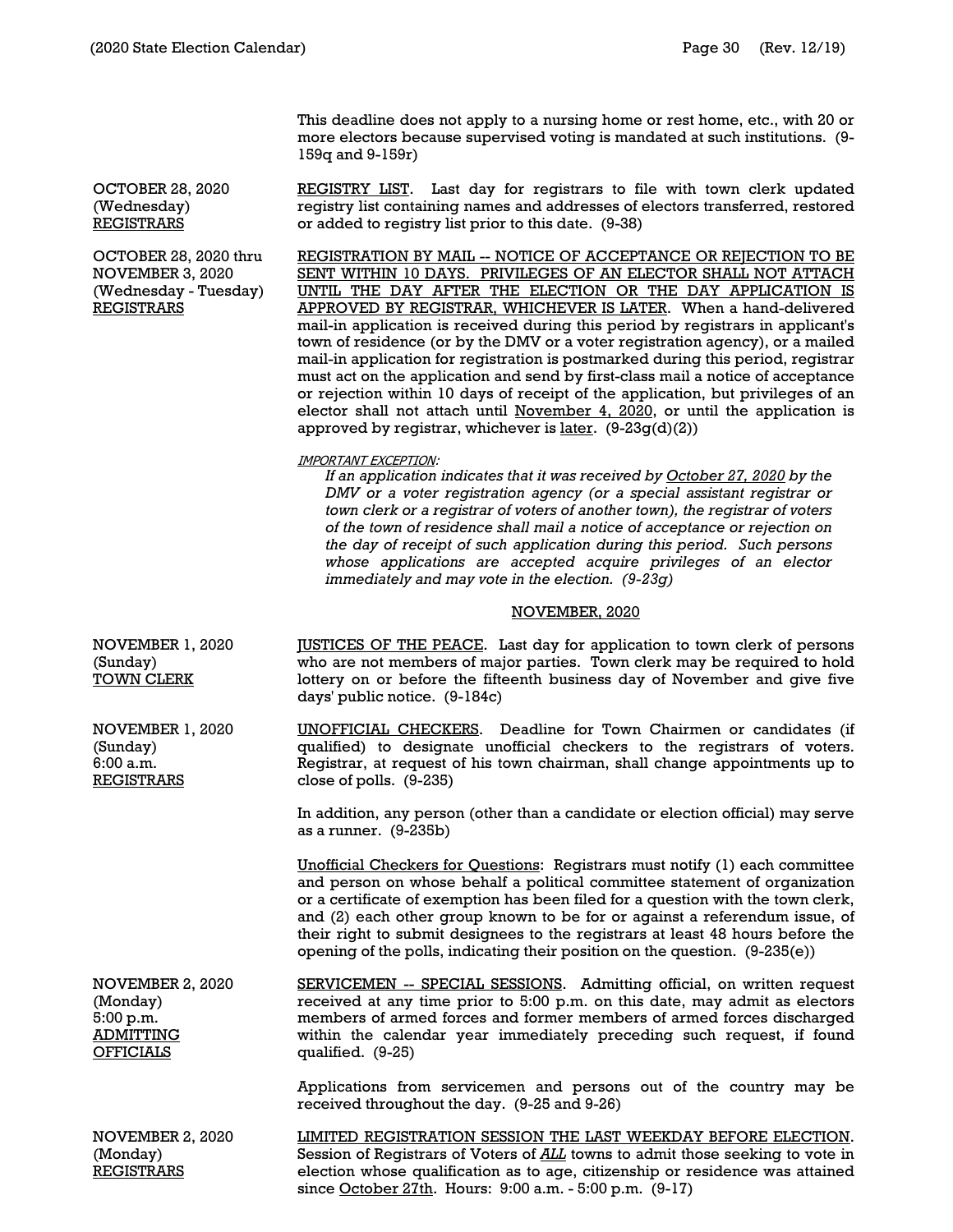| NOVEMBER 2, 2020<br>(Monday)<br>REGISTRARS        | SUPERVISED BALLOTING DEADLINE. Supervision of absentee balloting shall<br>be not later than the last business day before the election. (9-159q and 9-<br>159r)                                                                                                                                                                    |
|---------------------------------------------------|-----------------------------------------------------------------------------------------------------------------------------------------------------------------------------------------------------------------------------------------------------------------------------------------------------------------------------------|
| NOVEMBER 2, 2020<br>(Monday)<br>REGISTRARS        | <b>ELECTION MATERIALS.</b> Registrars of Voters to provide election materials to<br>Moderators before 8:00 p.m. (9-259)                                                                                                                                                                                                           |
| NOVEMBER 2, 2020<br>(Monday)<br><b>REGISTRARS</b> | VOTING MACHINES. Tabulators, ballots and other polling place supplies can<br>be delivered to polling place on morning of election OR delivered to a<br>temporary secure location before election day and prepared for election by<br>the moderator and assistant registrars on the morning of the election. (9-238)<br>and 9-247) |

NOVEMBER 2, 2020 (Monday) TOWN CLERK ABSENTEE BALLOTS. DEADLINE TO ISSUE. Absentee ballots may not be issued on election day, except presidential or overseas ballots and except electors who suddenly become ill within six days immediately preceding the close of the polls at the election or who are patients in a hospital within such six-day period, may apply for and be issued an absentee ballot up to the close of the polls. (9-140(h) and 9-150c)

NOVEMBER 2, 2020 (Monday) **REGISTRARS** ABSENTEE BALLOT CHECK-OFF. Whether central counting of absentee ballots has been designated or not, beginning as soon after 11:00 a.m. on this day as the absentee ballots are available from the town clerk, the registrars shall check without opening the outer envelopes, the names of such absentee voters on the official check list to be used at such election by indicating "Absentee" or "A" preceding such name, and shall in the case of central counting also note such designation on duplicate list. After checking is completed, town clerk seals unopened ballots for delivery between 10:00 a.m. and 12:00 noon election day. Although checking may begin on October 27, 2020, it must be completed by this day. (9-140c)

NOVEMBER 2, 2020 (Monday) REGISTRARS REGISTRY LIST. Last day before election to remove electors from registry list who have died, become disfranchised or confirmed in writing that they have moved out of town. An elector is deemed to have confirmed in writing that he has moved out of town if (1) the registrars have received a cancellation form or (2) the elector has notified DMV of a change of address out of town concerning a driver's license. (DMV notifies the registrars, and the registrars send Notice of Removal.) The names of persons removed are not sent to the polls and such persons may be restored on election day only if both registrars are contacted and consent to approve the applicant's request for restoration. (9-32 and 9-35)

> INACTIVE LIST. The registrars prepare an inactive list of (1) any person whose notice of approval of mail-in was returned undeliverable and who did not respond to a confirmation of voting residence notice sent thirty days prior to this date, and (2) any person who was sent a confirmation of voting residence notice between April 28, 2020--May 1, 2020 or between January 2, 2019--May 1, 2019 or between January 2, 2018--May 1, 2018 or between January 2, 2017--May 1, 2017 on the basis of the canvass and did not respond within thirty days after it was sent (and was not restored). The inactive list is sent to the polls. Electors on the inactive list may sign a restoration form at the polls and, if both registrars or both assistant registrars of voters in the polls consent, such elector may vote. (9-23g(c), 9-35 and 9-42(c))

REMOVE FROM INACTIVE LIST. Last day before election to remove electors from inactive registry list who were sent a Confirmation of Voting Residence Notice four years ago and did not respond within thirty days after it was sent (and were never restored to the active list). (9-35)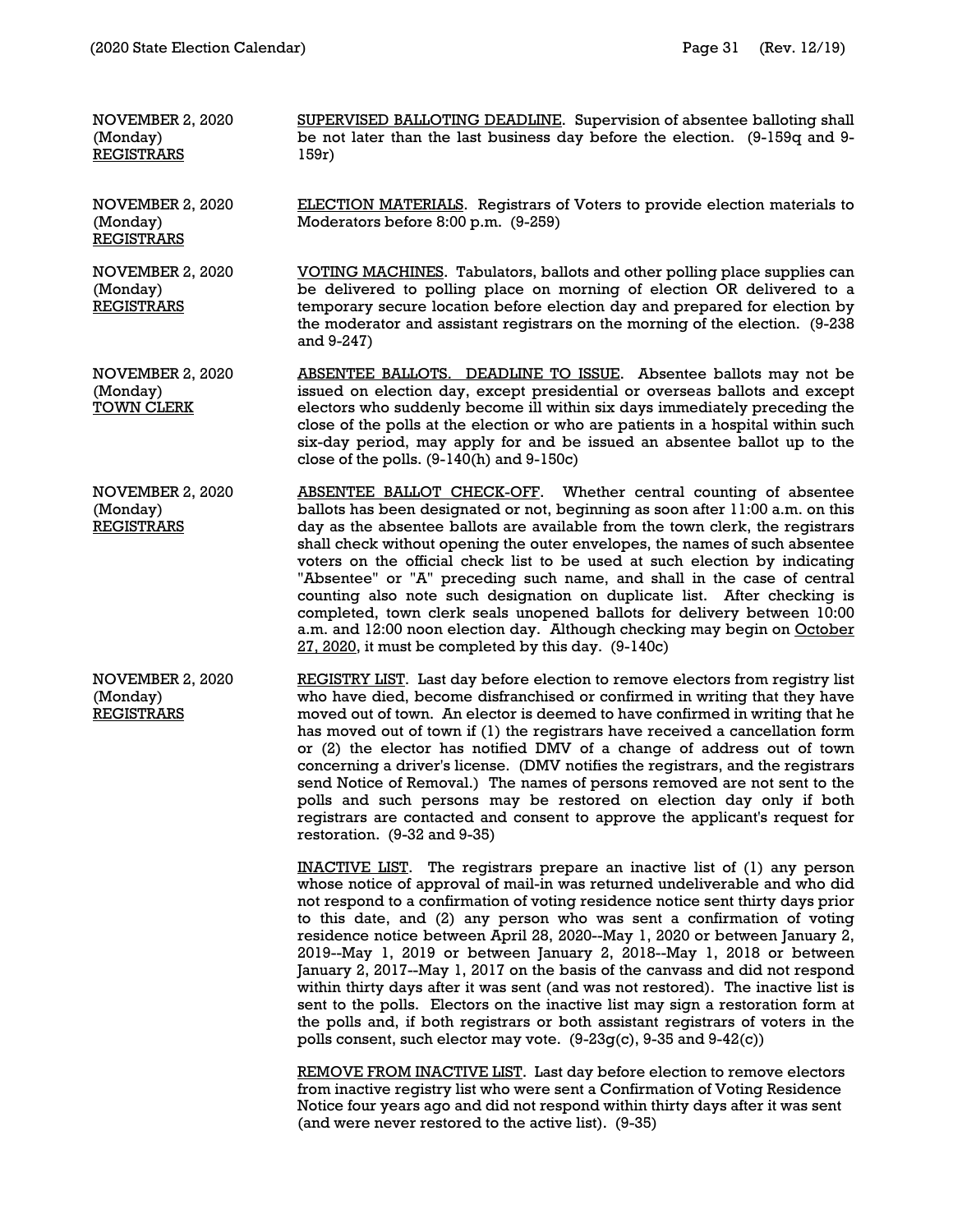#### *\*ELECTION DAY\**

NOVEMBER 3, 2020 (Tuesday) **ALL ELECTION OFFICIALS** 

*MEETING OF ELECTION OFFICIALS* at polling places by 5:15 a.m. (9-174 and 9-259)

*MEETING OF MODERATOR AND ASSISTANTS* by 5:40 a.m. to place distance markers. (9-236)

*DEMONSTRATOR DEVICE* to be provided inside polling place. (9-260)

*2 SAMPLE BALLOT LABELS; 3 CONSTITUTIONAL AMENDMENT POSTERS (If Applicable) and VOTER'S BILL OF RIGHTS POSTERS* (and, if town so elects, 3 local question posters of explanatory text and/or arguments re local questions) to be posted in each polling place. (9-255, 9-369b, 2-30a(b), and 9-236b)

VOTER REGISTRATION RECEIPT. On election day, an applicant whose name is not on the check-list may vote if, at the polls, he (1) presents a voter registration receipt from the DMV or other prescribed voter registration agency that his application was received by the deadline, (3) fills out a new voter registration card, (3) the card is approved by the registrar, and (4) the voter presents the required identification. (9-23g(d)).

*HOURS OF VOTING*. Polls to be open 6:00 a.m. to 8:00 p.m. Electors in line by 8:00 p.m. permitted to vote. (9-174)

*OVERSEAS BALLOTS*. Overseas ballots may be issued up to the close of the polls. However, they must be received by town clerk by close of the polls on election day in order to be cast. (9-158c and 9-158g)

*PRESIDENTIAL BALLOTS*. Presidential ballots for "former residents" may be issued up to the close of the polls. However, all presidential ballots must be received by town clerk by close of the polls on election day in order to be cast. (9-158c and 9-158g)

*ABSENTEE BALLOTS*. In order to be cast at an election, the absentee ballot must be received by the town clerk (1) by the close of the polls if it is mailed or if it is returned by a member of the immediate family of the applicant in person or by the qualified designee of an ill or physically disabled ballot applicant in person, or (2) by the day before the election if it is returned in person by the applicant. (9-140b)

All absentee ballots received before 11:00 a.m. of November 2, 2020 are to be delivered to the registrars of voters between 10:00 a.m. and 12:00 noon on primary day. Ballots received after 11:00 a.m. of November 2, 2020 and before 6:00 p.m. of primary day are to be delivered at 6:00 p.m. (except that some may be retained until the polls close, if desired, in order to ensure ballot secrecy); and all ballots timely received after 6:00 p.m. are to be delivered at the close of the polls. In municipalities that have central counting of absentee ballots, at close of polls, registrars or assistant registrars shall deliver official check list to moderator of central location for checking. When counting of absentee ballots is complete, moderator delivers check list and other information to head moderator. Absentee ballots may be delivered at other times that are mutually agreed upon by the town clerk and registrar of voters provided such time is not later than the close of the polls. (9-140c)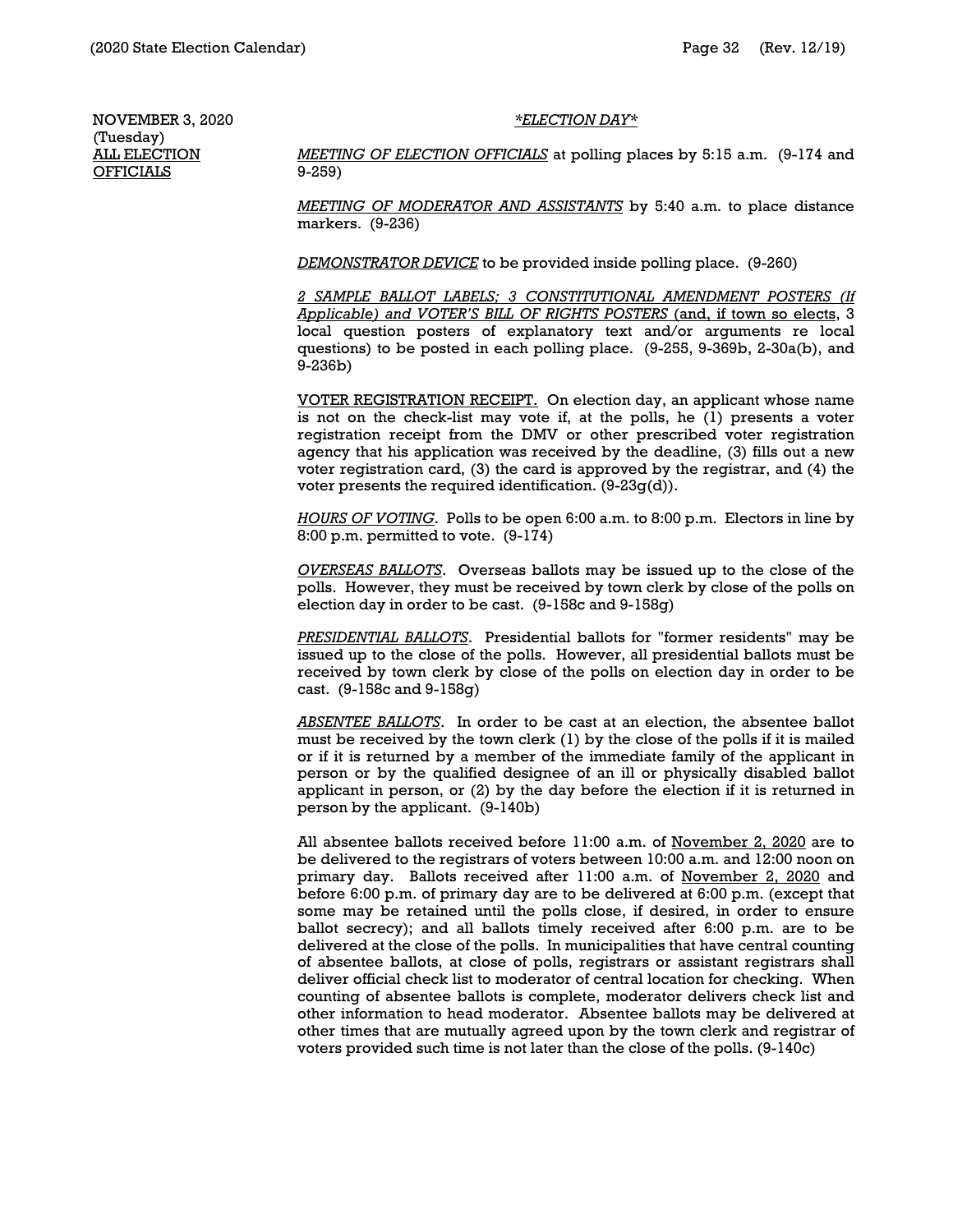MODERATORS

ELECTION DAY REGISTRATION. Registrars of voters must designate a location for completing and processing EDR applications. The location must be one where registrars can access the statewide CVRS. No individual can be within 75 feet of the entrance to the EDR location or in any hallway or other approach to it to solicit support for, or opposition to, a candidate or ballot question. Registrars may appoint election officials to serve at the designated location. Individuals may register and vote in person on Election Day if they meet the eligibility requirements for voting in this state and are (1) not already an elector or (2) registered in one municipality but want to change their registration because they currently reside in another municipality. By law, a person is eligible to register and vote if they are (1) a U. S. citizen, (2) age 18 or older, and (3) a bona fide resident of the municipality in which they apply for admission as an elector. (9-19j) NOVEMBER 4, 2020 (Wednesday) MODERATOR RETURN OF VOTES TO SECRETARY OF THE STATE. The head moderator shall file a preliminary list of the vote totals produced by the tabulators not later than midnight on election day. Thereafter, the head moderator shall file a complete head moderator's return with the Secretary of the State by electronic means not later than forty-eight hours after the close of the polls. The head moderator shall also seal and deliver an original head moderator's return to the Secretary of the State not later than the third day after the election. The head moderator in each town shall deliver to town clerk one copy of duplicate certificate of votes cast for candidates not later than forty-eight hours after the close of the polls. (9-314) NOVEMBER 4, 2020 thru DECEMBER 31, 2020 (Wednesday - Thursday) REGISTRARS REGISTRATION BY MAIL -- NOTICE OF ACCEPTANCE OR REJECTION TO BE SENT WITHIN 10 DAYS. When an application for registration by mail is received during this period registrar must send by first class mail a notice of acceptance or rejection within 10 days of receipt of application. The privileges as an elector attach immediately upon approval of the application, and the new elector's name is added to the registry list. If a notice of approval is later returned undelivered, registrars must proceed with confirmation of voting residence notice under Conn. Gen. Stat. Sec. 9-35 or Sec. 9-43 and may challenge applicant at polls.  $(9-23q(c)$  and  $(d))$ NOVEMBER 5, 2020 (Thursday) **MODERATORS** CERTIFIED CHECK LIST to be deposited with Town Clerk. (Sec. 9-307). TIE VOTE OR "CLOSE" VOTE -- RECOUNT. For provisions relating to automatic recanvass where tie vote or where plurality of winning candidate was within limits prescribed by statute, see Sections 9-310, 9-311a and 9- 311b. Recanvass of close question vote -- Sec. 9-370a. NOVEMBER 6, 2020 (Friday) MODERATOR,TOWN CLERK & REGISTRARS HEAD MODERATOR'S RETURN – REVIEW. Not later than 9:00 a.m. on the third day following each regular state election, the head moderator, registrars of voters and town clerk for each town divided into voting districts shall meet to identify any error in the returns filed with the Secretary of the State. Once identified, the error must be corrected and an amended head moderator's return shall be filed with the Secretary of the State no later than 1:00 p.m. of such day. (9-322a) NOVEMBER 6, 2020 (Friday) **MODERATORS** DISCREPANCY -- RECOUNT. Last day for head moderator to order recount when there is a discrepancy in returns. (9-310 and 9-311) NOVEMBER 10, 2020 (Tuesday) CLOSE VOTE OR DISCREPANCY RECOUNT. Last day to conduct close vote or discrepancy recount. (9-310, 9-311, 9-311a, 9-311b, 9-370a)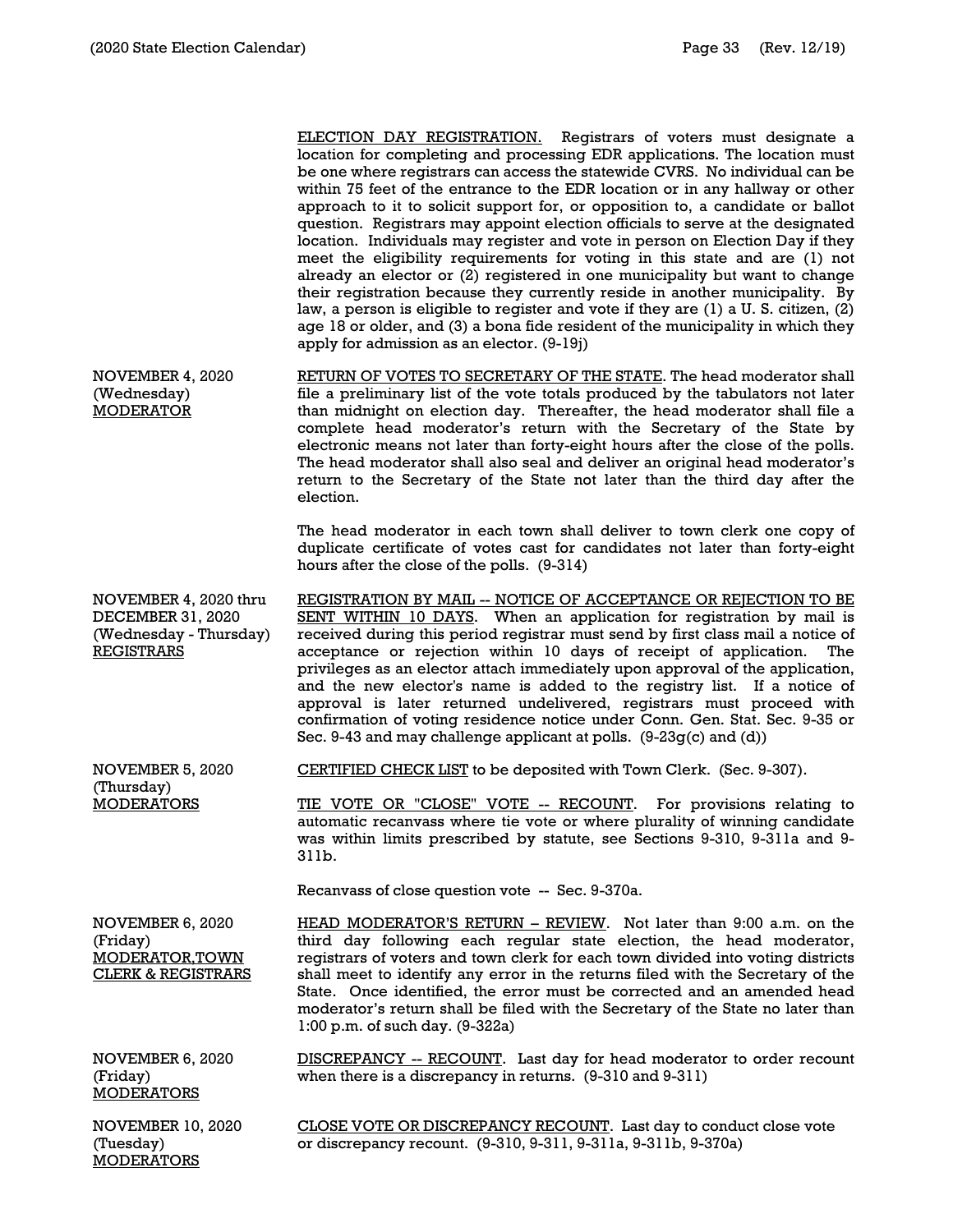NOVEMBER 13, 2020 (Friday) TOWN CLERK

NOVEMBER 17, 2020 (Tuesday) CANDIDATES AND **ELECTORS** 

NOVEMBER 17, 2020 (Tuesday) TOWN CLERK

NOVEMBER 18, 2020 (Wednesday) TOWN CLERK

REPORT OF REFERENDUM. Town clerk to file with Secretary of the State result of a referendum (a) on charter or charter amendment, or (b) on the question of the acceptance of a special act, or (c) conducted in accordance

VOTING DISTRICT RETURNS. Last day that town clerk of towns divided into voting districts may file voting district returns in tabular or summary form. (9-

VOTING MACHINES. Voting machines are to remain locked through this

ABSENTEE BALLOTS REPORT. Last day for town clerk to file with Secretary of the State statement accounting for number of absentee ballot forms received

ELECTION CONTEST. Last day for bringing any complaint contesting ruling of moderator or count of votes to the proper court. (9-323, 9-324 and 9-328)

NOVEMBER 24, 2020 (Tuesday) TOWN CLERK RUN-OFF ELECTION. Run-off election for offices in which tie-vote resulted is to be held three weeks after election. At least three days' notice of such adjourned election must be published by town clerk. (9-332)

with the provisions of a special act. (9-371)

date. (9-266 and 9-310)

322a)

from said Secretary for the election. (9-139c and 9-232e)

NOVEMBER 24, 2020 (Tuesday) TOWN CLERK

JANUARY 4, 2020

JANUARY 4, 2020 (Monday) REGISTRARS

(Monday) TOWN CLERK

#### DECEMBER, 2020

DECEMBER 3, 2020 (Thursday) TOWN CLERK COPIES OF CHARTERS. Last day for clerk to file with Secretary of the State three certified copies of any charter, charter amendments or home rule ordinance amendments approved at the election, with the effective date indicated and in the case of the approval of charter or home rule ordinance amendments, three certified copies of the complete charter or ordinance incorporating such amendments. (7-191)

DECEMBER 3, 2020 (Thursday) **REGISTRARS** CERTIFICATE OF CANVASS COMPLETION. Last day for registrars of voters to file with Secretary of the State a certificate signed under penalties of false statement stating that the annual canvass of voters was completed. (9-32)

#### JANUARY, 2021

JANUARY 4, 2020 (Monday) TOWN CLERK ELECTION FORMS. Town clerk destroys, if no contest is pending and no subpoena has been issued by the State Elections Enforcement Commission, all unused printed absentee ballots for the state election. (9-150b(h))

> MACHINE REPORTS. Reports of machine mechanics and reports of registrars and party watchers provided for in Sections 9-244 and 9-246 for state election to be kept by town clerk through this day. (9-245)

VOTER HISTORY. Final day for registrars of voters to update voter registration system to indicate whether the eligible voters on the registry list voted in the state election and, if so, if the voted in person or by absentee ballot. (9-50b)